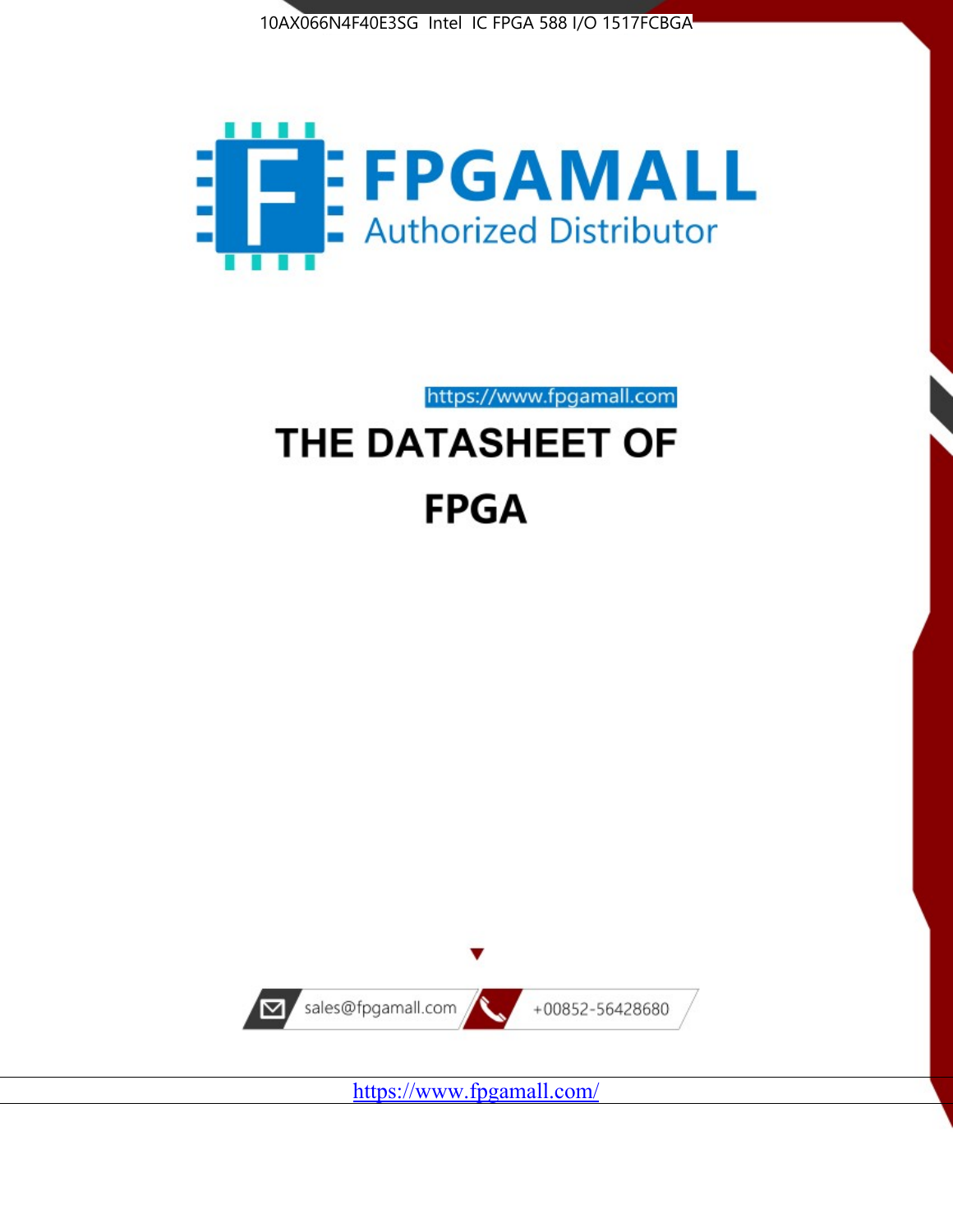10AX066N4F40E3SG Intel IC FPGA 588 I/O 1517FCBGA



# **Intel® Arria® 10 Device Overview**



**A10-OVERVIEW | 2018.12.06** Latest document on the web: **[PDF](https://www.intel.com/content/dam/www/programmable/us/en/pdfs/literature/hb/arria-10/a10_overview.pdf)** | **[HTML](https://www.intel.com/content/www/us/en/programmable/documentation/sam1403480274650.html)**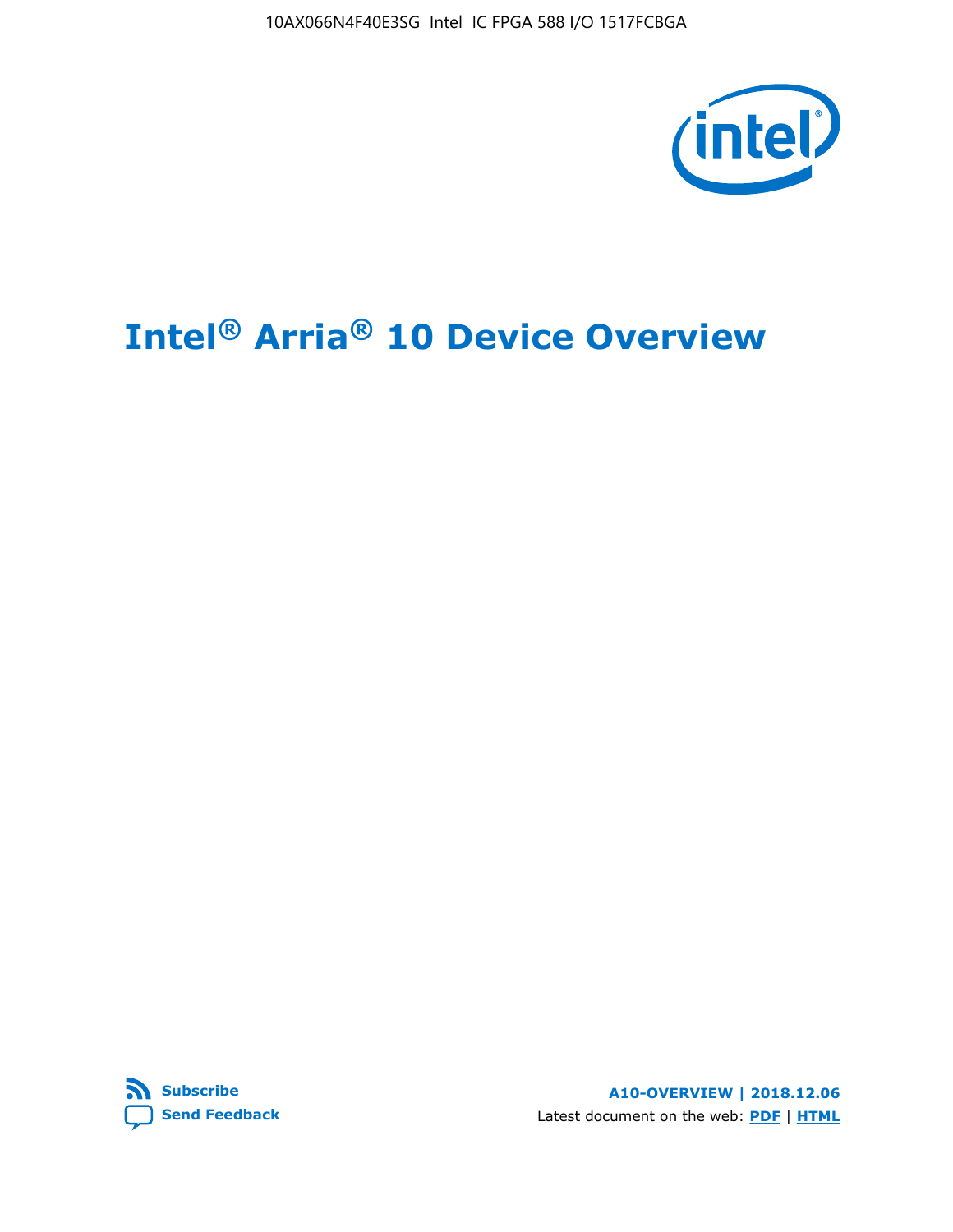

**Contents** 

# **Contents**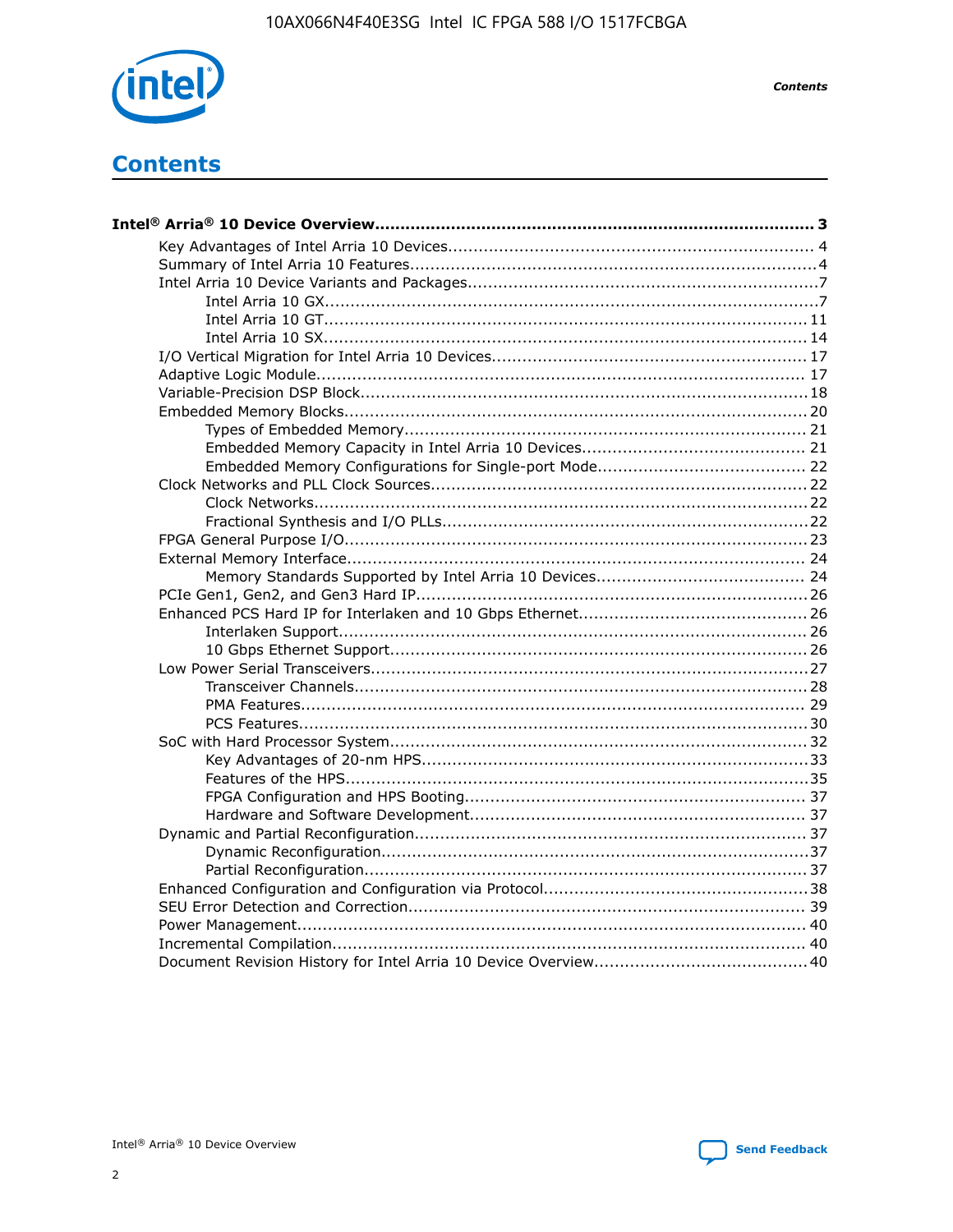**A10-OVERVIEW | 2018.12.06**

**[Send Feedback](mailto:FPGAtechdocfeedback@intel.com?subject=Feedback%20on%20Intel%20Arria%2010%20Device%20Overview%20(A10-OVERVIEW%202018.12.06)&body=We%20appreciate%20your%20feedback.%20In%20your%20comments,%20also%20specify%20the%20page%20number%20or%20paragraph.%20Thank%20you.)**



# **Intel® Arria® 10 Device Overview**

The Intel<sup>®</sup> Arria<sup>®</sup> 10 device family consists of high-performance and power-efficient 20 nm mid-range FPGAs and SoCs.

Intel Arria 10 device family delivers:

- Higher performance than the previous generation of mid-range and high-end FPGAs.
- Power efficiency attained through a comprehensive set of power-saving technologies.

The Intel Arria 10 devices are ideal for high performance, power-sensitive, midrange applications in diverse markets.

| <b>Market</b>         | <b>Applications</b>                                                                                               |
|-----------------------|-------------------------------------------------------------------------------------------------------------------|
| Wireless              | Channel and switch cards in remote radio heads<br>٠<br>Mobile backhaul<br>٠                                       |
| Wireline              | 40G/100G muxponders and transponders<br>٠<br>100G line cards<br>٠<br><b>Bridging</b><br>٠<br>Aggregation<br>٠     |
| <b>Broadcast</b>      | Studio switches<br>٠<br>Servers and transport<br>٠<br>Videoconferencing<br>٠<br>Professional audio and video<br>٠ |
| Computing and Storage | Flash cache<br>٠<br>Cloud computing servers<br>٠<br>Server acceleration<br>٠                                      |
| Medical               | Diagnostic scanners<br>٠<br>Diagnostic imaging<br>٠                                                               |
| Military              | Missile guidance and control<br>٠<br>Radar<br>٠<br>Electronic warfare<br>٠<br>Secure communications<br>٠          |

#### **Table 1. Sample Markets and Ideal Applications for Intel Arria 10 Devices**

#### **Related Information**

- [Intel Arria 10 Device Handbook: Known Issues](http://www.altera.com/support/kdb/solutions/rd07302013_646.html) Lists the planned updates to the *Intel Arria 10 Device Handbook* chapters.
- [Intel Arria 10 GX/GT Device Errata and Design Recommendations](https://www.intel.com/content/www/us/en/programmable/documentation/agz1493851706374.html#yqz1494433888646)
- [Intel Arria 10 SX Device Errata and Design Recommendations](https://www.intel.com/content/www/us/en/programmable/documentation/cru1462832385668.html#cru1462832558642)

Intel Corporation. All rights reserved. Intel, the Intel logo, Altera, Arria, Cyclone, Enpirion, MAX, Nios, Quartus and Stratix words and logos are trademarks of Intel Corporation or its subsidiaries in the U.S. and/or other countries. Intel warrants performance of its FPGA and semiconductor products to current specifications in accordance with Intel's standard warranty, but reserves the right to make changes to any products and services at any time without notice. Intel assumes no responsibility or liability arising out of the application or use of any information, product, or service described herein except as expressly agreed to in writing by Intel. Intel customers are advised to obtain the latest version of device specifications before relying on any published information and before placing orders for products or services. \*Other names and brands may be claimed as the property of others.

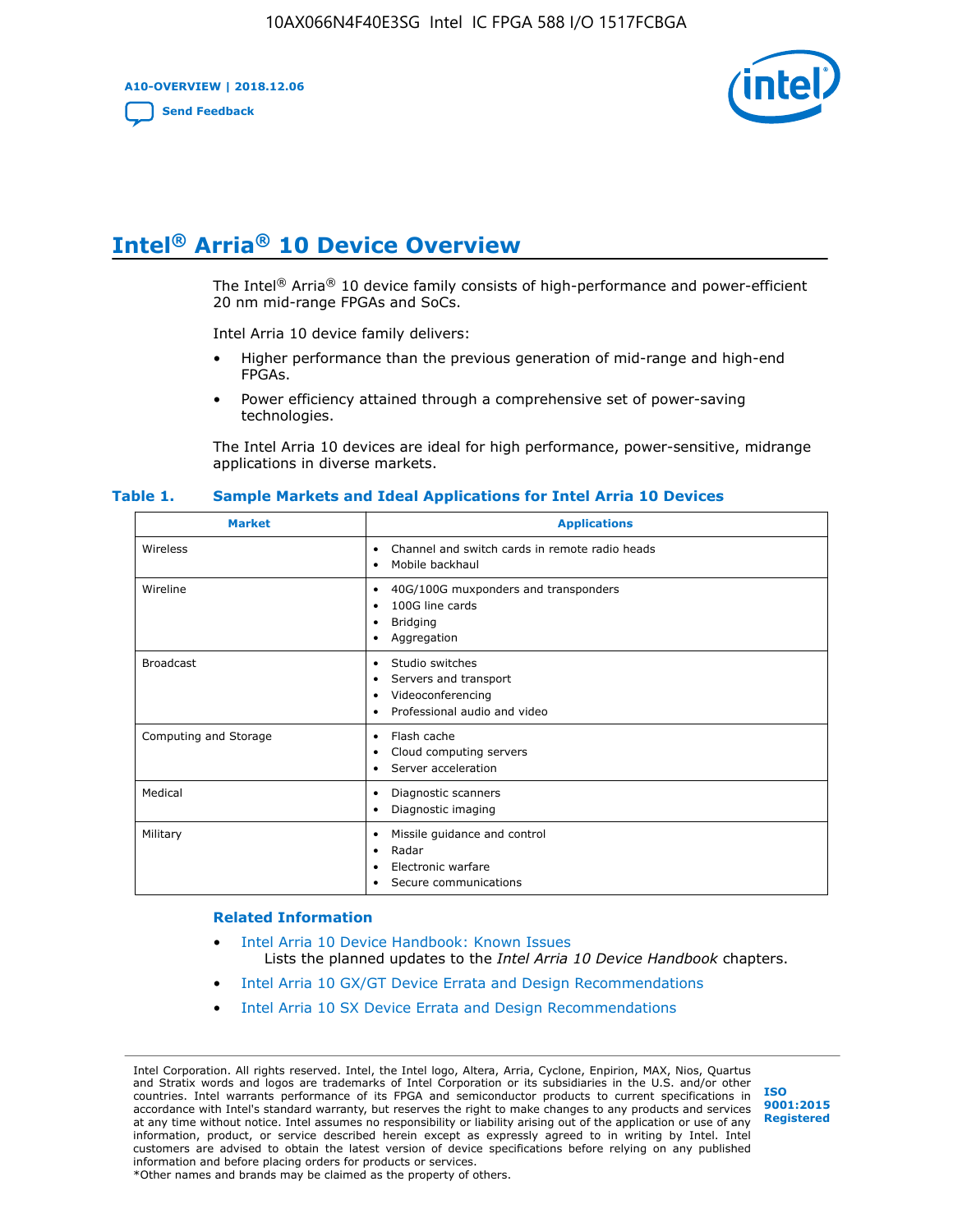

# **Key Advantages of Intel Arria 10 Devices**

# **Table 2. Key Advantages of the Intel Arria 10 Device Family**

| <b>Advantage</b>                                                                                          | <b>Supporting Feature</b>                                                                                                                                                                                                                                                                                                |
|-----------------------------------------------------------------------------------------------------------|--------------------------------------------------------------------------------------------------------------------------------------------------------------------------------------------------------------------------------------------------------------------------------------------------------------------------|
| Enhanced core architecture                                                                                | Built on TSMC's 20 nm process technology<br>٠<br>60% higher performance than the previous generation of mid-range FPGAs<br>٠<br>15% higher performance than the fastest previous-generation FPGA<br>٠                                                                                                                    |
| High-bandwidth integrated<br>transceivers                                                                 | Short-reach rates up to 25.8 Gigabits per second (Gbps)<br>٠<br>Backplane capability up to 12.5 Gbps<br>٠<br>Integrated 10GBASE-KR and 40GBASE-KR4 Forward Error Correction (FEC)<br>٠                                                                                                                                   |
| Improved logic integration and<br>hard IP blocks                                                          | 8-input adaptive logic module (ALM)<br>٠<br>Up to 65.6 megabits (Mb) of embedded memory<br>٠<br>Variable-precision digital signal processing (DSP) blocks<br>Fractional synthesis phase-locked loops (PLLs)<br>Hard PCI Express Gen3 IP blocks<br>Hard memory controllers and PHY up to 2,400 Megabits per second (Mbps) |
| Second generation hard<br>processor system (HPS) with<br>integrated ARM* Cortex*-A9*<br>MPCore* processor | Tight integration of a dual-core ARM Cortex-A9 MPCore processor, hard IP, and an<br>٠<br>FPGA in a single Intel Arria 10 system-on-a-chip (SoC)<br>Supports over 128 Gbps peak bandwidth with integrated data coherency between<br>$\bullet$<br>the processor and the FPGA fabric                                        |
| Advanced power savings                                                                                    | Comprehensive set of advanced power saving features<br>٠<br>Power-optimized MultiTrack routing and core architecture<br>٠<br>Up to 40% lower power compared to previous generation of mid-range FPGAs<br>Up to 60% lower power compared to previous generation of high-end FPGAs                                         |

# **Summary of Intel Arria 10 Features**

## **Table 3. Summary of Features for Intel Arria 10 Devices**

| <b>Feature</b>                  | <b>Description</b>                                                                                                                                                                                                                                                                                                                                                                                       |
|---------------------------------|----------------------------------------------------------------------------------------------------------------------------------------------------------------------------------------------------------------------------------------------------------------------------------------------------------------------------------------------------------------------------------------------------------|
| Technology                      | TSMC's 20-nm SoC process technology<br>٠<br>Allows operation at a lower $V_{\text{CC}}$ level of 0.82 V instead of the 0.9 V standard $V_{\text{CC}}$ core voltage                                                                                                                                                                                                                                       |
| Packaging                       | 1.0 mm ball-pitch Fineline BGA packaging<br>0.8 mm ball-pitch Ultra Fineline BGA packaging<br>Multiple devices with identical package footprints for seamless migration between different<br><b>FPGA</b> densities<br>Devices with compatible package footprints allow migration to next generation high-end<br>Stratix $\mathcal{R}$ 10 devices<br>RoHS, leaded $(1)$ , and lead-free (Pb-free) options |
| High-performance<br>FPGA fabric | Enhanced 8-input ALM with four registers<br>٠<br>Improved multi-track routing architecture to reduce congestion and improve compilation time<br>Hierarchical core clocking architecture<br>Fine-grained partial reconfiguration                                                                                                                                                                          |
| Internal memory<br>blocks       | M20K-20-Kb memory blocks with hard error correction code (ECC)<br>Memory logic array block (MLAB)-640-bit memory                                                                                                                                                                                                                                                                                         |
|                                 | continued                                                                                                                                                                                                                                                                                                                                                                                                |



<sup>(1)</sup> Contact Intel for availability.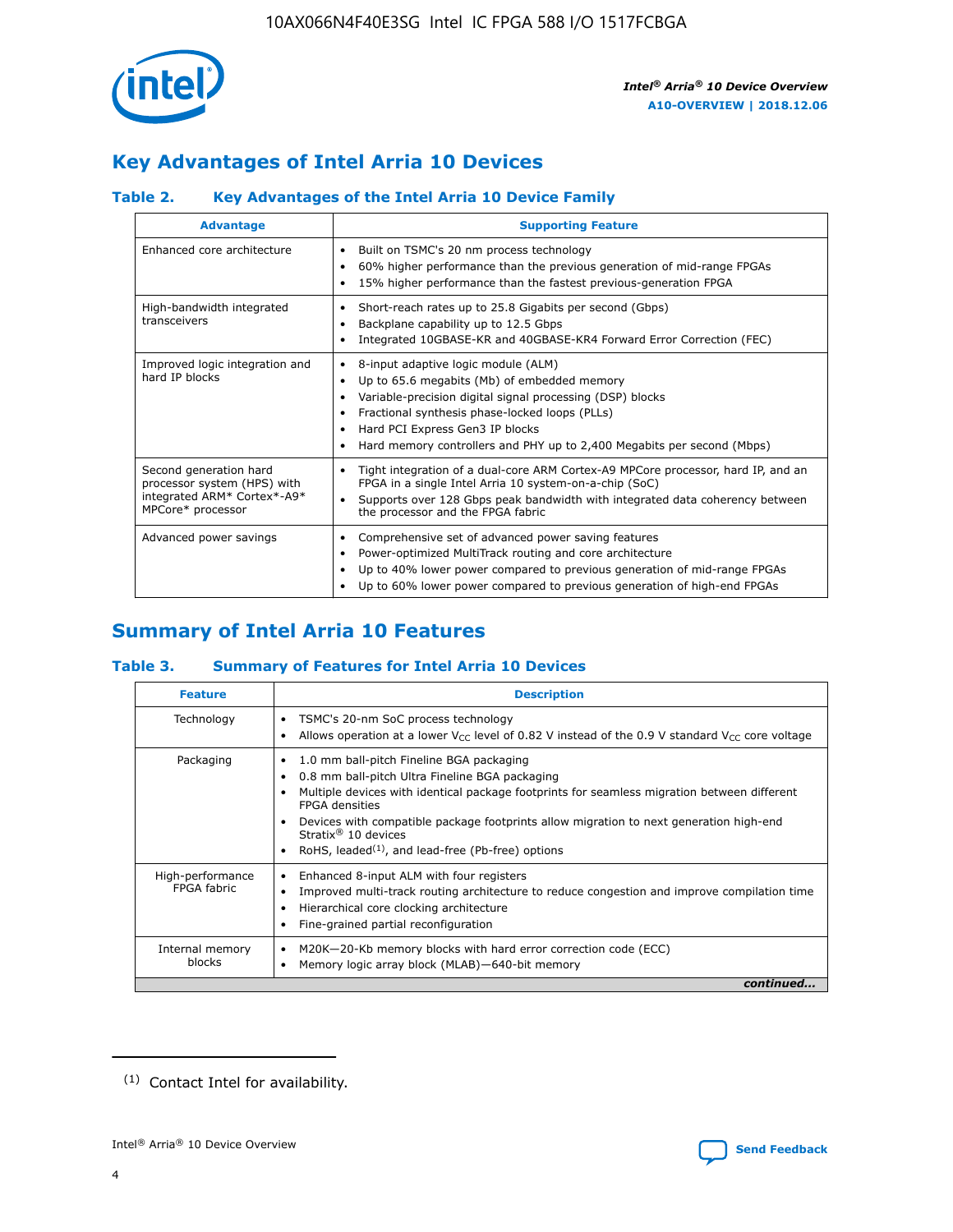r



| <b>Feature</b>                         |                                                                                                                                                                                                                                                                         | <b>Description</b>                                                                                                                                                                                                                                                                                                                                                                                                                                                                                                                                                                                                                                                                                                                                                                                                                                                            |  |  |  |  |
|----------------------------------------|-------------------------------------------------------------------------------------------------------------------------------------------------------------------------------------------------------------------------------------------------------------------------|-------------------------------------------------------------------------------------------------------------------------------------------------------------------------------------------------------------------------------------------------------------------------------------------------------------------------------------------------------------------------------------------------------------------------------------------------------------------------------------------------------------------------------------------------------------------------------------------------------------------------------------------------------------------------------------------------------------------------------------------------------------------------------------------------------------------------------------------------------------------------------|--|--|--|--|
| Embedded Hard IP<br>blocks             | Variable-precision DSP                                                                                                                                                                                                                                                  | Native support for signal processing precision levels from $18 \times 19$ to<br>$\bullet$<br>54 x 54<br>Native support for 27 x 27 multiplier mode<br>$\bullet$<br>64-bit accumulator and cascade for systolic finite impulse responses<br>$\bullet$<br>(FIRs)<br>Internal coefficient memory banks<br>$\bullet$<br>Preadder/subtractor for improved efficiency<br>Additional pipeline register to increase performance and reduce<br>power<br>Supports floating point arithmetic:<br>- Perform multiplication, addition, subtraction, multiply-add,<br>multiply-subtract, and complex multiplication.<br>- Supports multiplication with accumulation capability, cascade<br>summation, and cascade subtraction capability.<br>- Dynamic accumulator reset control.<br>- Support direct vector dot and complex multiplication chaining<br>multiply floating point DSP blocks. |  |  |  |  |
|                                        | Memory controller                                                                                                                                                                                                                                                       | DDR4, DDR3, and DDR3L                                                                                                                                                                                                                                                                                                                                                                                                                                                                                                                                                                                                                                                                                                                                                                                                                                                         |  |  |  |  |
|                                        | PCI Express*                                                                                                                                                                                                                                                            | PCI Express (PCIe*) Gen3 (x1, x2, x4, or x8), Gen2 (x1, x2, x4, or x8)<br>and Gen1 (x1, x2, x4, or x8) hard IP with complete protocol stack,<br>endpoint, and root port                                                                                                                                                                                                                                                                                                                                                                                                                                                                                                                                                                                                                                                                                                       |  |  |  |  |
|                                        | Transceiver I/O                                                                                                                                                                                                                                                         | 10GBASE-KR/40GBASE-KR4 Forward Error Correction (FEC)<br>PCS hard IPs that support:<br>٠<br>- 10-Gbps Ethernet (10GbE)<br>- PCIe PIPE interface<br>- Interlaken<br>- Gbps Ethernet (GbE)<br>- Common Public Radio Interface (CPRI) with deterministic latency<br>support<br>- Gigabit-capable passive optical network (GPON) with fast lock-<br>time support<br>13.5G JESD204b<br>$\bullet$<br>8B/10B, 64B/66B, 64B/67B encoders and decoders<br>$\bullet$<br>Custom mode support for proprietary protocols                                                                                                                                                                                                                                                                                                                                                                   |  |  |  |  |
| Core clock networks                    | $\bullet$                                                                                                                                                                                                                                                               | Up to 800 MHz fabric clocking, depending on the application:<br>- 667 MHz external memory interface clocking with 2,400 Mbps DDR4 interface<br>- 800 MHz LVDS interface clocking with 1,600 Mbps LVDS interface<br>Global, regional, and peripheral clock networks<br>Clock networks that are not used can be gated to reduce dynamic power                                                                                                                                                                                                                                                                                                                                                                                                                                                                                                                                   |  |  |  |  |
| Phase-locked loops<br>(PLLs)           | High-resolution fractional synthesis PLLs:<br>٠<br>Integer PLLs:<br>- Adjacent to general purpose I/Os                                                                                                                                                                  | - Precision clock synthesis, clock delay compensation, and zero delay buffering (ZDB)<br>- Support integer mode and fractional mode<br>- Fractional mode support with third-order delta-sigma modulation<br>- Support external memory and LVDS interfaces                                                                                                                                                                                                                                                                                                                                                                                                                                                                                                                                                                                                                     |  |  |  |  |
| FPGA General-purpose<br>$I/Os$ (GPIOs) | ٠                                                                                                                                                                                                                                                                       | 1.6 Gbps LVDS-every pair can be configured as receiver or transmitter<br>On-chip termination (OCT)<br>1.2 V to 3.0 V single-ended LVTTL/LVCMOS interfacing                                                                                                                                                                                                                                                                                                                                                                                                                                                                                                                                                                                                                                                                                                                    |  |  |  |  |
| <b>External Memory</b><br>Interface    | Hard memory controller- DDR4, DDR3, and DDR3L support<br>$\bullet$<br>- DDR4-speeds up to 1,200 MHz/2,400 Mbps<br>- DDR3-speeds up to 1,067 MHz/2,133 Mbps<br>Soft memory controller—provides support for RLDRAM $3^{(2)}$ , QDR IV $^{(2)}$ , and QDR II+<br>continued |                                                                                                                                                                                                                                                                                                                                                                                                                                                                                                                                                                                                                                                                                                                                                                                                                                                                               |  |  |  |  |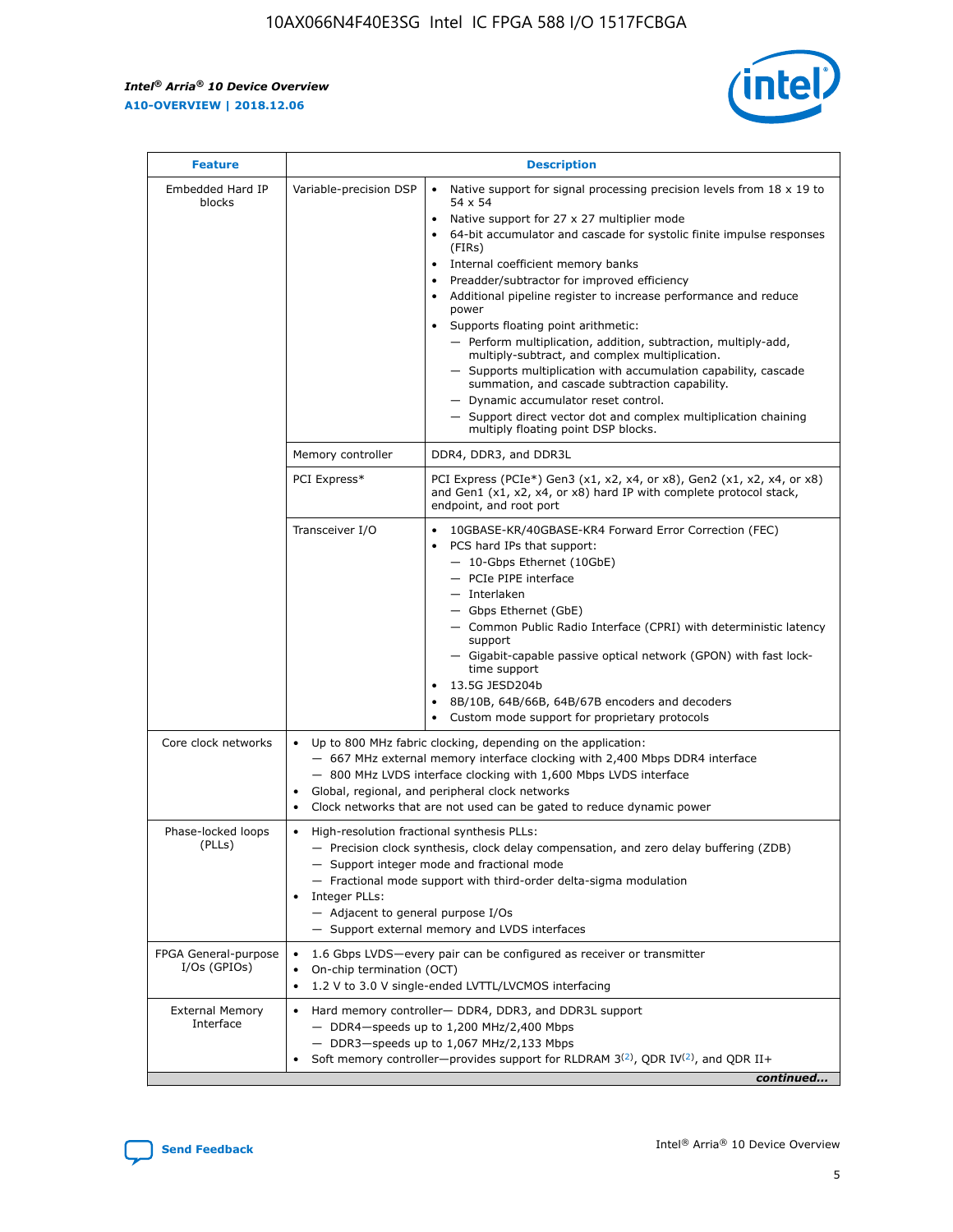

| <b>Feature</b>                                    | <b>Description</b>                                                                                                                                                                                                                                                                                                                                                                                                                                                                                                                                                                                                                           |  |  |  |  |  |  |  |  |
|---------------------------------------------------|----------------------------------------------------------------------------------------------------------------------------------------------------------------------------------------------------------------------------------------------------------------------------------------------------------------------------------------------------------------------------------------------------------------------------------------------------------------------------------------------------------------------------------------------------------------------------------------------------------------------------------------------|--|--|--|--|--|--|--|--|
| Low-power serial<br>transceivers                  | • Continuous operating range:<br>- Intel Arria 10 GX-1 Gbps to 17.4 Gbps<br>- Intel Arria 10 GT-1 Gbps to 25.8 Gbps<br>Backplane support:<br>$-$ Intel Arria 10 GX-up to 12.5<br>- Intel Arria 10 GT-up to 12.5<br>Extended range down to 125 Mbps with oversampling<br>ATX transmit PLLs with user-configurable fractional synthesis capability<br>• Electronic Dispersion Compensation (EDC) support for XFP, SFP+, QSFP, and CFP optical<br>module<br>• Adaptive linear and decision feedback equalization<br>Transmitter pre-emphasis and de-emphasis<br>$\bullet$<br>Dynamic partial reconfiguration of individual transceiver channels |  |  |  |  |  |  |  |  |
| <b>HPS</b><br>(Intel Arria 10 SX<br>devices only) | Dual-core ARM Cortex-A9 MPCore processor-1.2 GHz CPU with<br>Processor and system<br>$\bullet$<br>1.5 GHz overdrive capability<br>256 KB on-chip RAM and 64 KB on-chip ROM<br>System peripherals-general-purpose timers, watchdog timers, direct<br>memory access (DMA) controller, FPGA configuration manager, and<br>clock and reset managers<br>• Security features—anti-tamper, secure boot, Advanced Encryption<br>Standard (AES) and authentication (SHA)<br>ARM CoreSight* JTAG debug access port, trace port, and on-chip<br>trace storage                                                                                           |  |  |  |  |  |  |  |  |
|                                                   | <b>External interfaces</b><br>Hard memory interface—Hard memory controller (2,400 Mbps DDR4,<br>$\bullet$<br>and 2,133 Mbps DDR3), Quad serial peripheral interface (QSPI) flash<br>controller, NAND flash controller, direct memory access (DMA)<br>controller, Secure Digital/MultiMediaCard (SD/MMC) controller<br>Communication interface-10/100/1000 Ethernet media access<br>control (MAC), USB On-The-GO (OTG) controllers, I <sup>2</sup> C controllers,<br>UART 16550, serial peripheral interface (SPI), and up to 62<br>HPS GPIO interfaces (48 direct-share I/Os)                                                                |  |  |  |  |  |  |  |  |
|                                                   | High-performance ARM AMBA* AXI bus bridges that support<br>Interconnects to core<br>$\bullet$<br>simultaneous read and write<br>HPS-FPGA bridges—include the FPGA-to-HPS, HPS-to-FPGA, and<br>lightweight HPS-to-FPGA bridges that allow the FPGA fabric to issue<br>transactions to slaves in the HPS, and vice versa<br>Configuration bridge that allows HPS configuration manager to<br>configure the core logic via dedicated 32-bit configuration port<br>FPGA-to-HPS SDRAM controller bridge-provides configuration<br>interfaces for the multiport front end (MPFE) of the HPS SDRAM<br>controller                                    |  |  |  |  |  |  |  |  |
| Configuration                                     | Tamper protection—comprehensive design protection to protect your valuable IP investments<br>Enhanced 256-bit advanced encryption standard (AES) design security with authentication<br>٠<br>Configuration via protocol (CvP) using PCIe Gen1, Gen2, or Gen3<br>continued                                                                                                                                                                                                                                                                                                                                                                    |  |  |  |  |  |  |  |  |

<sup>(2)</sup> Intel Arria 10 devices support this external memory interface using hard PHY with soft memory controller.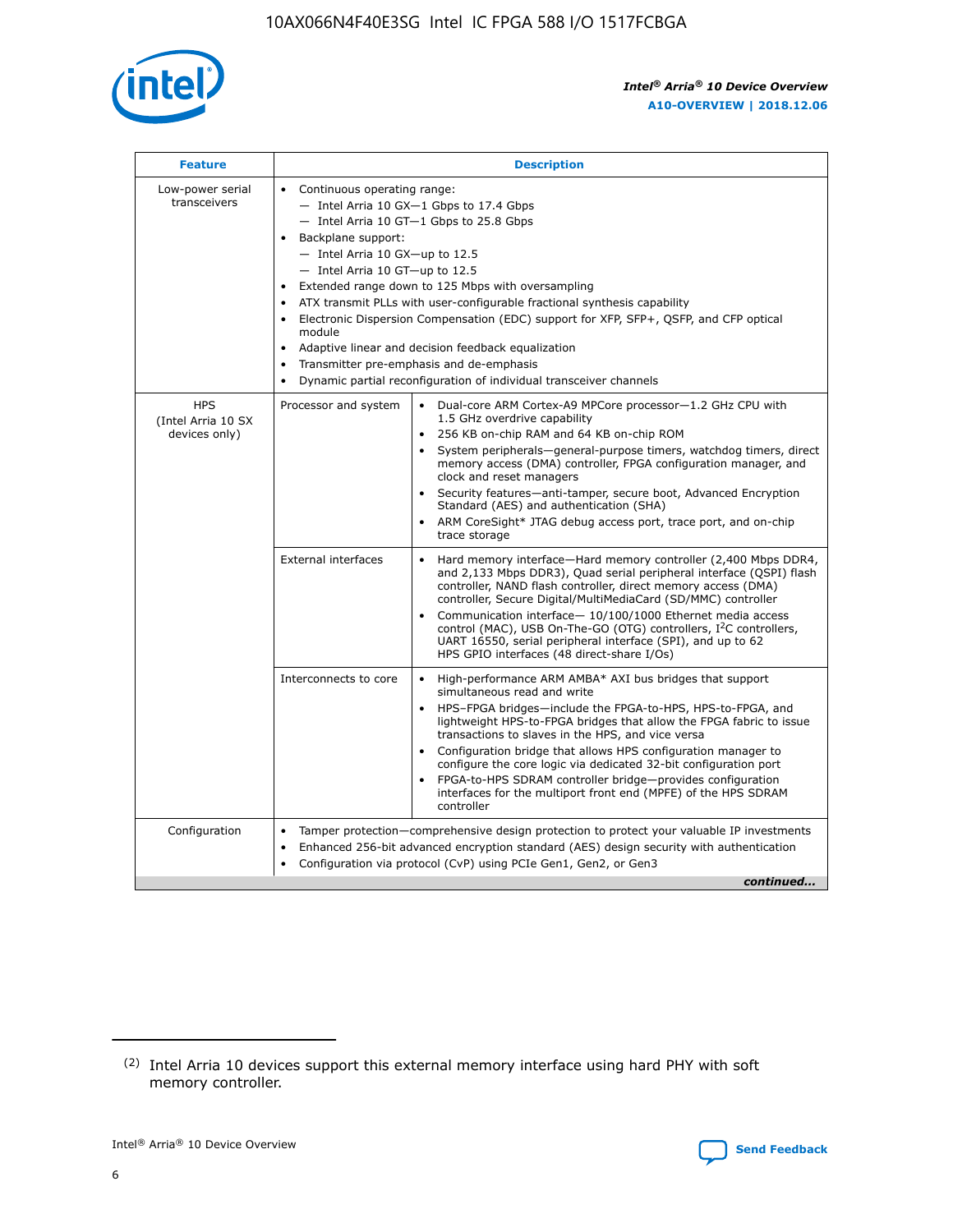

| <b>Feature</b>     | <b>Description</b>                                                                                                                                                                                                            |
|--------------------|-------------------------------------------------------------------------------------------------------------------------------------------------------------------------------------------------------------------------------|
|                    | Dynamic reconfiguration of the transceivers and PLLs<br>Fine-grained partial reconfiguration of the core fabric<br>Active Serial x4 Interface<br>$\bullet$                                                                    |
| Power management   | SmartVID<br>Low static power device options<br>Programmable Power Technology<br>Intel Quartus <sup>®</sup> Prime integrated power analysis                                                                                    |
| Software and tools | Intel Quartus Prime design suite<br>Transceiver toolkit<br>$\bullet$<br>Platform Designer system integration tool<br>DSP Builder for Intel FPGAs<br>OpenCL <sup>™</sup> support<br>Intel SoC FPGA Embedded Design Suite (EDS) |

## **Related Information**

[Intel Arria 10 Transceiver PHY Overview](https://www.intel.com/content/www/us/en/programmable/documentation/nik1398707230472.html#nik1398706768037) Provides details on Intel Arria 10 transceivers.

# **Intel Arria 10 Device Variants and Packages**

#### **Table 4. Device Variants for the Intel Arria 10 Device Family**

| <b>Variant</b>    | <b>Description</b>                                                                                                                                                                                                     |
|-------------------|------------------------------------------------------------------------------------------------------------------------------------------------------------------------------------------------------------------------|
| Intel Arria 10 GX | FPGA featuring 17.4 Gbps transceivers for short reach applications with 12.5 backplane driving<br>capability.                                                                                                          |
| Intel Arria 10 GT | FPGA featuring:<br>17.4 Gbps transceivers for short reach applications with 12.5 backplane driving capability.<br>25.8 Gbps transceivers for supporting CAUI-4 and CEI-25G applications with CFP2 and CFP4<br>modules. |
| Intel Arria 10 SX | SoC integrating ARM-based HPS and FPGA featuring 17.4 Gbps transceivers for short reach<br>applications with 12.5 backplane driving capability.                                                                        |

# **Intel Arria 10 GX**

This section provides the available options, maximum resource counts, and package plan for the Intel Arria 10 GX devices.

The information in this section is correct at the time of publication. For the latest information and to get more details, refer to the Intel FPGA Product Selector.

#### **Related Information**

#### [Intel FPGA Product Selector](http://www.altera.com/products/selector/psg-selector.html) Provides the latest information on Intel products.

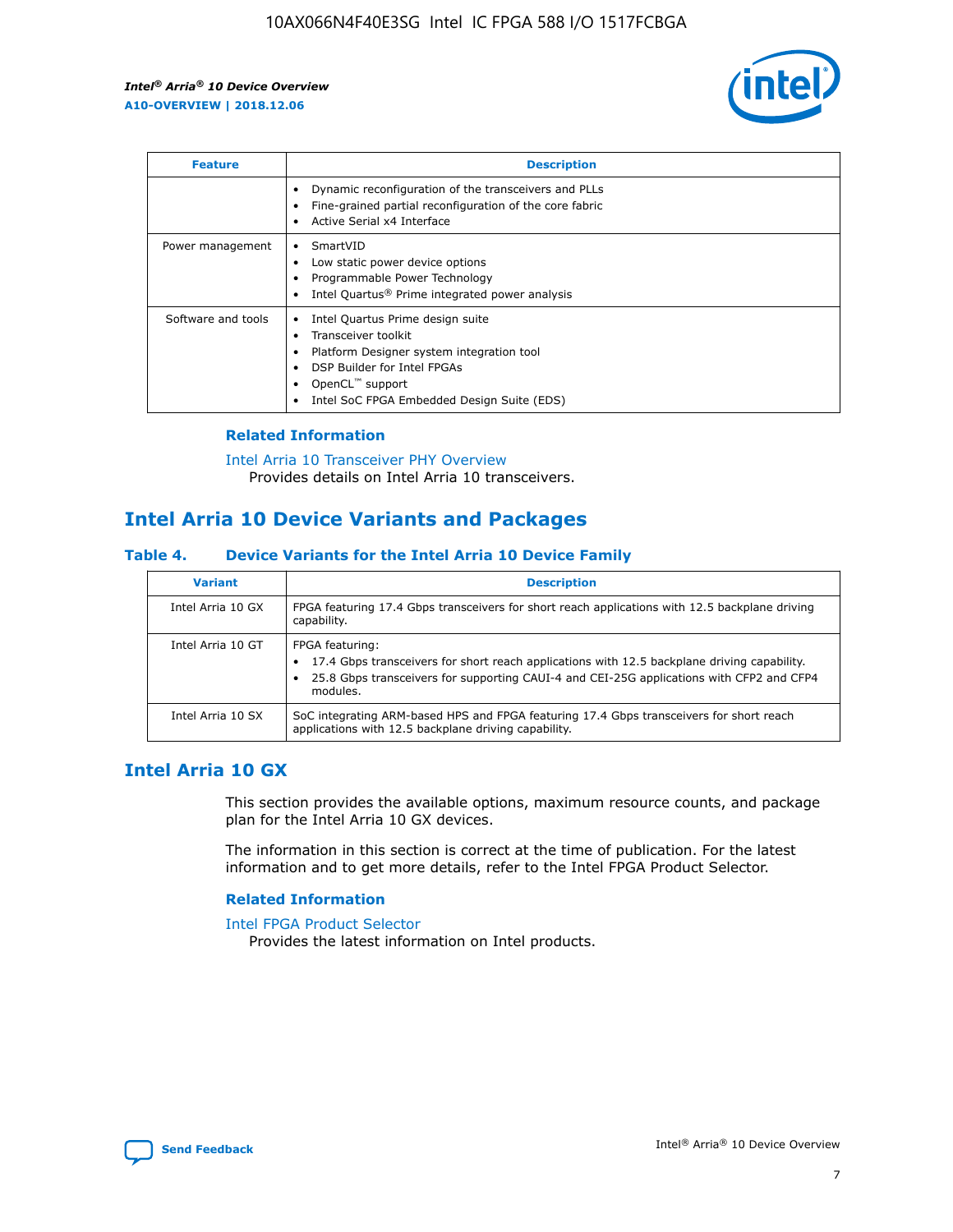

# **Available Options**





#### **Related Information**

[Transceiver Performance for Intel Arria 10 GX/SX Devices](https://www.intel.com/content/www/us/en/programmable/documentation/mcn1413182292568.html#mcn1413213965502) Provides more information about the transceiver speed grade.

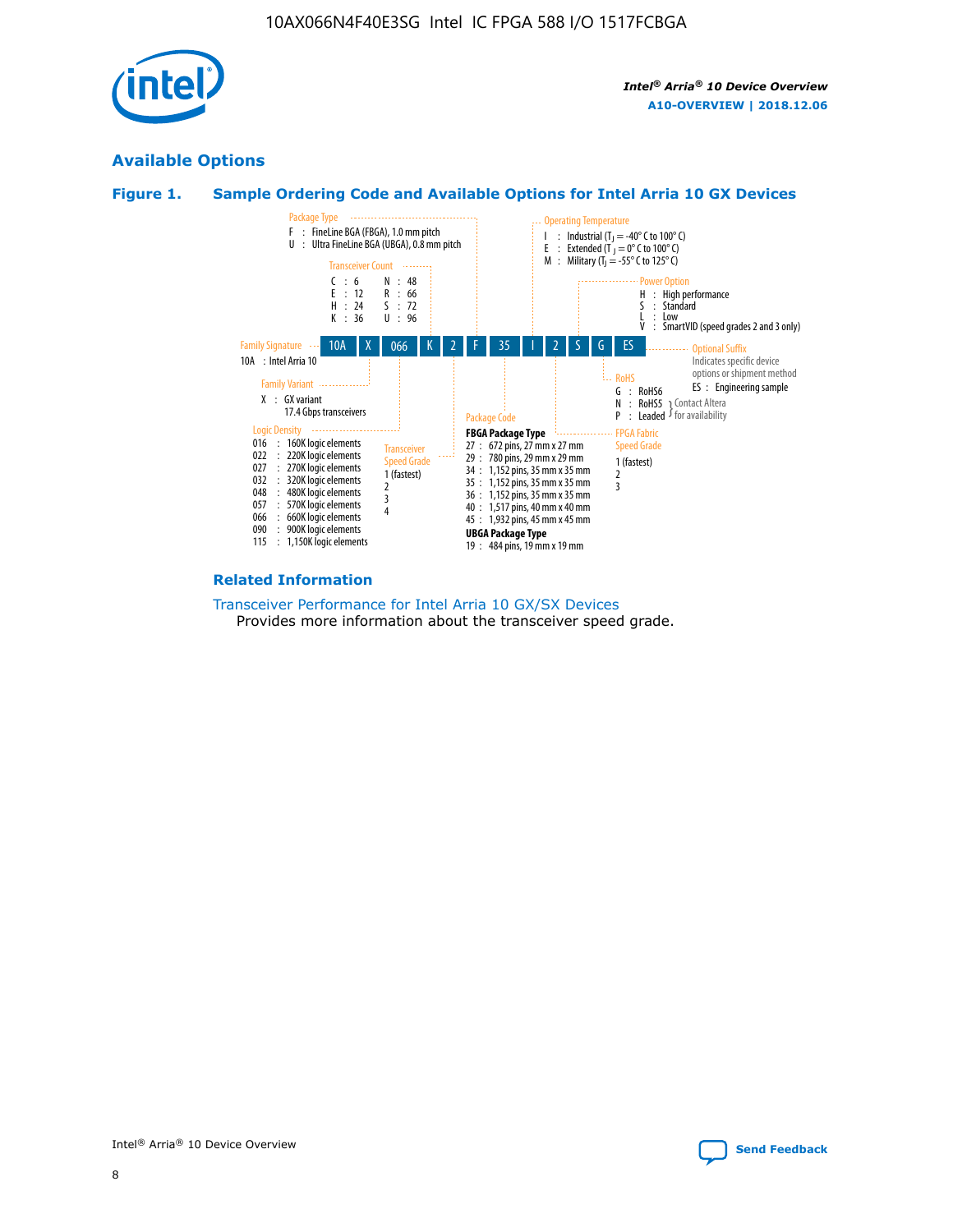

# **Maximum Resources**

#### **Table 5. Maximum Resource Counts for Intel Arria 10 GX Devices (GX 160, GX 220, GX 270, GX 320, and GX 480)**

| <b>Resource</b>              |                         | <b>Product Line</b> |                                                 |                |                |                |  |  |
|------------------------------|-------------------------|---------------------|-------------------------------------------------|----------------|----------------|----------------|--|--|
|                              |                         | <b>GX 160</b>       | <b>GX 220</b><br><b>GX 270</b><br><b>GX 320</b> |                |                | <b>GX 480</b>  |  |  |
| Logic Elements (LE) (K)      |                         | 160                 | 220                                             | 270            | 320            | 480            |  |  |
| <b>ALM</b>                   |                         | 61,510              | 80,330                                          | 101,620        | 119,900        | 183,590        |  |  |
| Register                     |                         | 246,040             | 321,320                                         | 406,480        | 479,600        | 734,360        |  |  |
| Memory (Kb)                  | M <sub>20</sub> K       | 8,800               | 11,740                                          | 15,000         | 17,820         | 28,620         |  |  |
|                              | <b>MLAB</b>             | 1,050               | 1,690                                           | 2,452<br>2,727 |                | 4,164          |  |  |
| Variable-precision DSP Block |                         | 156                 | 192                                             | 830            | 985            |                |  |  |
| 18 x 19 Multiplier           |                         | 312                 | 384                                             | 1,660<br>1,970 |                | 2,736          |  |  |
| PLL                          | Fractional<br>Synthesis | 6                   | 6                                               | 8              | 8              | 12             |  |  |
|                              | I/O                     | 6                   | 6                                               | 8              | 8              | 12             |  |  |
| 17.4 Gbps Transceiver        |                         | 12                  | 12                                              | 24             | 24             | 36             |  |  |
| GPIO <sup>(3)</sup>          |                         | 288                 | 288                                             | 384            | 384            |                |  |  |
| LVDS Pair $(4)$              |                         | 120                 | 120                                             | 168            | 168            | 222            |  |  |
| PCIe Hard IP Block           |                         | $\mathbf{1}$        | 1                                               | $\overline{2}$ | $\overline{2}$ | $\overline{2}$ |  |  |
| Hard Memory Controller       |                         | 6                   | 6                                               | 8              | 8              |                |  |  |

<sup>(4)</sup> Each LVDS I/O pair can be used as differential input or output.



<sup>(3)</sup> The number of GPIOs does not include transceiver I/Os. In the Intel Quartus Prime software, the number of user I/Os includes transceiver I/Os.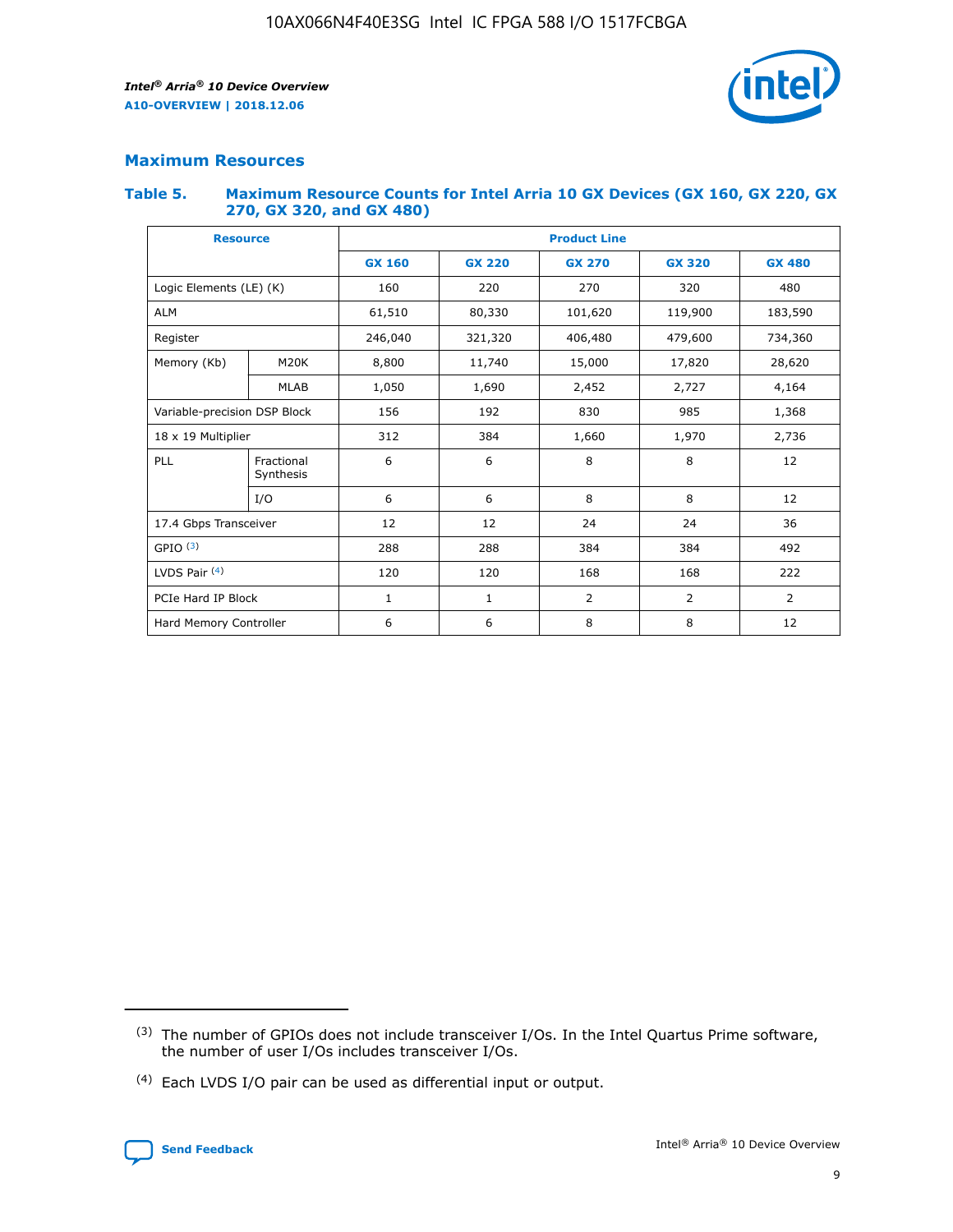

## **Table 6. Maximum Resource Counts for Intel Arria 10 GX Devices (GX 570, GX 660, GX 900, and GX 1150)**

|                              | <b>Resource</b>         | <b>Product Line</b> |                        |                |                |  |  |  |
|------------------------------|-------------------------|---------------------|------------------------|----------------|----------------|--|--|--|
|                              |                         | <b>GX 570</b>       | <b>GX 660</b>          | <b>GX 900</b>  | <b>GX 1150</b> |  |  |  |
| Logic Elements (LE) (K)      |                         | 570                 | 660                    | 900            | 1,150          |  |  |  |
| <b>ALM</b>                   |                         | 217,080             | 251,680                | 339,620        | 427,200        |  |  |  |
| Register                     |                         | 868,320             | 1,006,720<br>1,358,480 |                | 1,708,800      |  |  |  |
| Memory (Kb)                  | <b>M20K</b>             | 36,000              | 42,620                 | 48,460         | 54,260         |  |  |  |
|                              | <b>MLAB</b>             | 5,096               | 5,788                  | 9,386          | 12,984         |  |  |  |
| Variable-precision DSP Block |                         | 1,523               | 1,687                  | 1,518          | 1,518          |  |  |  |
| $18 \times 19$ Multiplier    |                         | 3,046               | 3,374                  | 3,036          | 3,036          |  |  |  |
| PLL                          | Fractional<br>Synthesis | 16                  | 16                     | 32             | 32             |  |  |  |
|                              | I/O                     | 16                  | 16                     | 16             | 16             |  |  |  |
| 17.4 Gbps Transceiver        |                         | 48                  | 48<br>96               |                | 96             |  |  |  |
| GPIO <sup>(3)</sup>          |                         | 696                 | 696                    | 768            | 768            |  |  |  |
| LVDS Pair $(4)$              |                         | 324                 | 324                    | 384            | 384            |  |  |  |
| PCIe Hard IP Block           |                         | 2                   | $\overline{2}$         | $\overline{4}$ | $\overline{4}$ |  |  |  |
| Hard Memory Controller       |                         | 16                  | 16                     | 16             | 16             |  |  |  |

# **Package Plan**

# **Table 7. Package Plan for Intel Arria 10 GX Devices (U19, F27, and F29)**

Refer to I/O and High Speed I/O in Intel Arria 10 Devices chapter for the number of 3 V I/O, LVDS I/O, and LVDS channels in each device package.

| <b>Product Line</b> | U <sub>19</sub><br>$(19 \text{ mm} \times 19 \text{ mm})$<br>484-pin UBGA) |          |             | <b>F27</b><br>(27 mm × 27 mm,<br>672-pin FBGA) |                 |             | <b>F29</b><br>(29 mm × 29 mm,<br>780-pin FBGA) |          |             |
|---------------------|----------------------------------------------------------------------------|----------|-------------|------------------------------------------------|-----------------|-------------|------------------------------------------------|----------|-------------|
|                     | 3 V I/O                                                                    | LVDS I/O | <b>XCVR</b> | 3 V I/O                                        | <b>LVDS I/O</b> | <b>XCVR</b> | 3 V I/O                                        | LVDS I/O | <b>XCVR</b> |
| GX 160              | 48                                                                         | 192      | 6           | 48                                             | 192             | 12          | 48                                             | 240      | 12          |
| GX 220              | 48                                                                         | 192      | 6           | 48                                             | 192             | 12          | 48                                             | 240      | 12          |
| GX 270              |                                                                            |          |             | 48                                             | 192             | 12          | 48                                             | 312      | 12          |
| GX 320              |                                                                            |          |             | 48                                             | 192             | 12          | 48                                             | 312      | 12          |
| GX 480              |                                                                            |          |             |                                                |                 |             | 48                                             | 312      | 12          |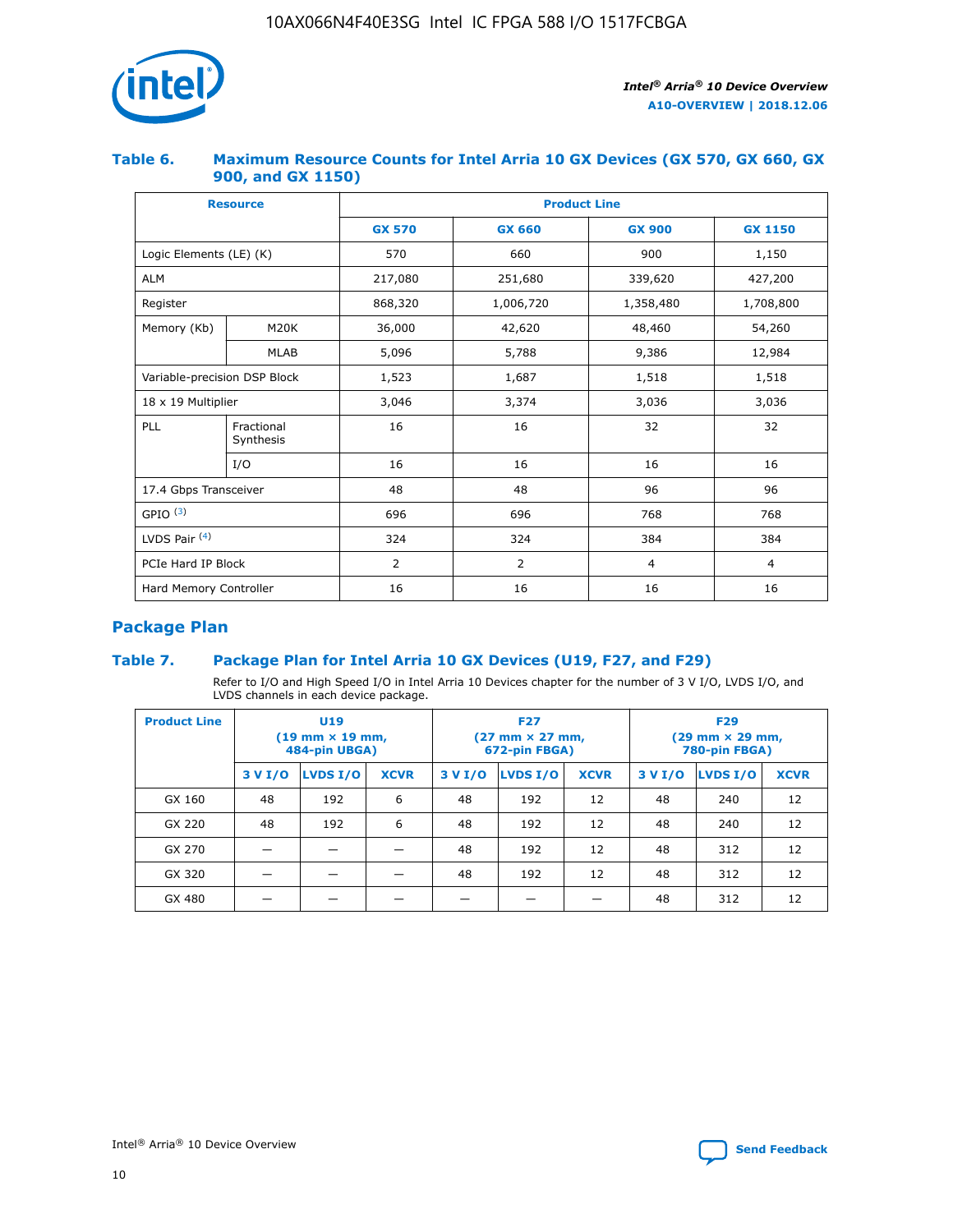

#### **Table 8. Package Plan for Intel Arria 10 GX Devices (F34, F35, NF40, and KF40)**

Refer to I/O and High Speed I/O in Intel Arria 10 Devices chapter for the number of 3 V I/O, LVDS I/O, and LVDS channels in each device package.

| <b>Product Line</b> | <b>F34</b><br>$(35 \text{ mm} \times 35 \text{ mm})$<br>1152-pin FBGA) |                    | <b>F35</b><br>$(35$ mm $\times$ 35 mm,<br><b>1152-pin FBGA)</b> |           | <b>KF40</b><br>$(40 \text{ mm} \times 40 \text{ mm})$<br>1517-pin FBGA) |             |           | <b>NF40</b><br>$(40 \text{ mm} \times 40 \text{ mm})$<br><b>1517-pin FBGA)</b> |             |            |                    |             |
|---------------------|------------------------------------------------------------------------|--------------------|-----------------------------------------------------------------|-----------|-------------------------------------------------------------------------|-------------|-----------|--------------------------------------------------------------------------------|-------------|------------|--------------------|-------------|
|                     | 3V<br>I/O                                                              | <b>LVDS</b><br>I/O | <b>XCVR</b>                                                     | 3V<br>I/O | <b>LVDS</b><br>I/O                                                      | <b>XCVR</b> | 3V<br>I/O | <b>LVDS</b><br>I/O                                                             | <b>XCVR</b> | 3 V<br>I/O | <b>LVDS</b><br>I/O | <b>XCVR</b> |
| GX 270              | 48                                                                     | 336                | 24                                                              | 48        | 336                                                                     | 24          |           |                                                                                |             |            |                    |             |
| GX 320              | 48                                                                     | 336                | 24                                                              | 48        | 336                                                                     | 24          |           |                                                                                |             |            |                    |             |
| GX 480              | 48                                                                     | 444                | 24                                                              | 48        | 348                                                                     | 36          |           |                                                                                |             |            |                    |             |
| GX 570              | 48                                                                     | 444                | 24                                                              | 48        | 348                                                                     | 36          | 96        | 600                                                                            | 36          | 48         | 540                | 48          |
| GX 660              | 48                                                                     | 444                | 24                                                              | 48        | 348                                                                     | 36          | 96        | 600                                                                            | 36          | 48         | 540                | 48          |
| GX 900              |                                                                        | 504                | 24                                                              |           |                                                                         |             |           |                                                                                |             |            | 600                | 48          |
| GX 1150             |                                                                        | 504                | 24                                                              |           |                                                                         |             |           |                                                                                |             |            | 600                | 48          |

#### **Table 9. Package Plan for Intel Arria 10 GX Devices (RF40, NF45, SF45, and UF45)**

Refer to I/O and High Speed I/O in Intel Arria 10 Devices chapter for the number of 3 V I/O, LVDS I/O, and LVDS channels in each device package.

| <b>Product Line</b> | <b>RF40</b><br>$(40$ mm $\times$ 40 mm,<br>1517-pin FBGA) |                    | <b>NF45</b><br>$(45 \text{ mm} \times 45 \text{ mm})$<br><b>1932-pin FBGA)</b> |            |                    | <b>SF45</b><br>$(45 \text{ mm} \times 45 \text{ mm})$<br><b>1932-pin FBGA)</b> |            |                    | <b>UF45</b><br>$(45 \text{ mm} \times 45 \text{ mm})$<br><b>1932-pin FBGA)</b> |           |                    |             |
|---------------------|-----------------------------------------------------------|--------------------|--------------------------------------------------------------------------------|------------|--------------------|--------------------------------------------------------------------------------|------------|--------------------|--------------------------------------------------------------------------------|-----------|--------------------|-------------|
|                     | 3V<br>I/O                                                 | <b>LVDS</b><br>I/O | <b>XCVR</b>                                                                    | 3 V<br>I/O | <b>LVDS</b><br>I/O | <b>XCVR</b>                                                                    | 3 V<br>I/O | <b>LVDS</b><br>I/O | <b>XCVR</b>                                                                    | 3V<br>I/O | <b>LVDS</b><br>I/O | <b>XCVR</b> |
| GX 900              |                                                           | 342                | 66                                                                             | _          | 768                | 48                                                                             |            | 624                | 72                                                                             |           | 480                | 96          |
| GX 1150             |                                                           | 342                | 66                                                                             | _          | 768                | 48                                                                             |            | 624                | 72                                                                             |           | 480                | 96          |

#### **Related Information**

[I/O and High-Speed Differential I/O Interfaces in Intel Arria 10 Devices chapter, Intel](https://www.intel.com/content/www/us/en/programmable/documentation/sam1403482614086.html#sam1403482030321) [Arria 10 Device Handbook](https://www.intel.com/content/www/us/en/programmable/documentation/sam1403482614086.html#sam1403482030321)

Provides the number of 3 V and LVDS I/Os, and LVDS channels for each Intel Arria 10 device package.

# **Intel Arria 10 GT**

This section provides the available options, maximum resource counts, and package plan for the Intel Arria 10 GT devices.

The information in this section is correct at the time of publication. For the latest information and to get more details, refer to the Intel FPGA Product Selector.

#### **Related Information**

#### [Intel FPGA Product Selector](http://www.altera.com/products/selector/psg-selector.html)

Provides the latest information on Intel products.

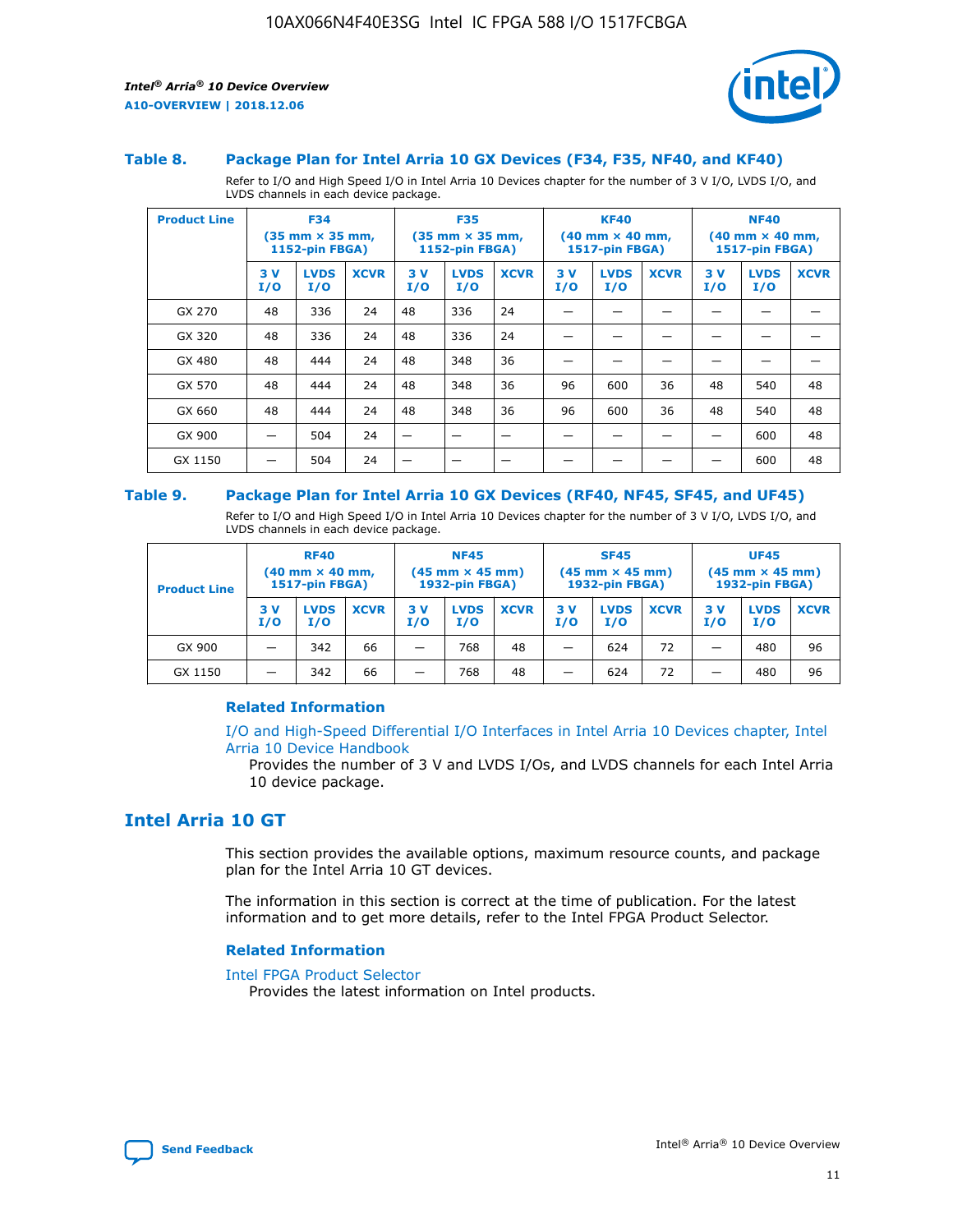

# **Available Options**

# **Figure 2. Sample Ordering Code and Available Options for Intel Arria 10 GT Devices**

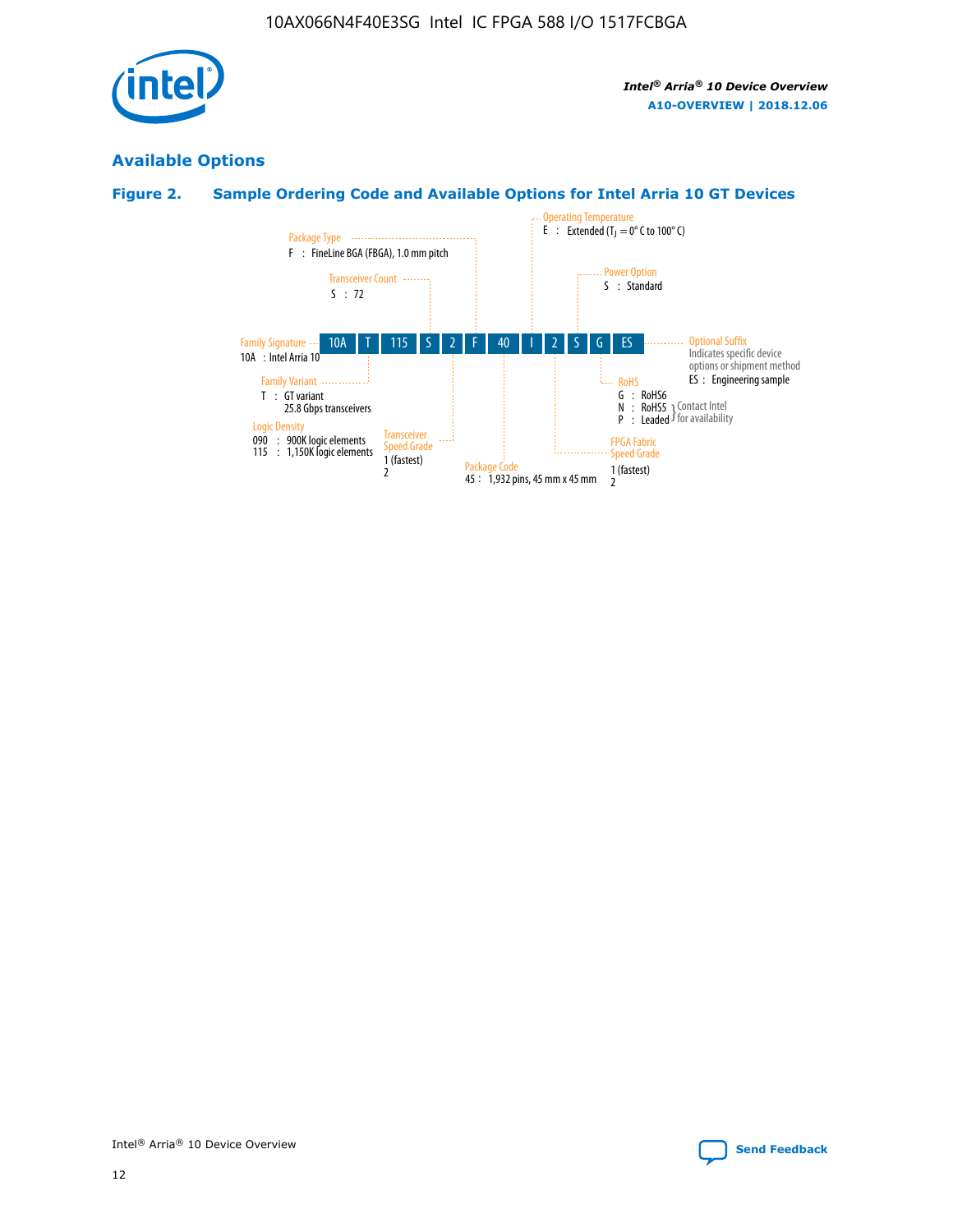

## **Maximum Resources**

#### **Table 10. Maximum Resource Counts for Intel Arria 10 GT Devices**

| <b>Resource</b>              |                      |                | <b>Product Line</b> |  |
|------------------------------|----------------------|----------------|---------------------|--|
|                              |                      | <b>GT 900</b>  | <b>GT 1150</b>      |  |
| Logic Elements (LE) (K)      |                      | 900            | 1,150               |  |
| <b>ALM</b>                   |                      | 339,620        | 427,200             |  |
| Register                     |                      | 1,358,480      | 1,708,800           |  |
| Memory (Kb)                  | M20K                 | 48,460         | 54,260              |  |
|                              | <b>MLAB</b>          | 9,386          | 12,984              |  |
| Variable-precision DSP Block |                      | 1,518          | 1,518               |  |
| 18 x 19 Multiplier           |                      | 3,036          | 3,036               |  |
| <b>PLL</b>                   | Fractional Synthesis | 32             | 32                  |  |
|                              | I/O                  | 16             | 16                  |  |
| Transceiver                  | 17.4 Gbps            | 72(5)          | 72(5)               |  |
|                              | 25.8 Gbps            | 6              | 6                   |  |
| GPIO <sup>(6)</sup>          |                      | 624            | 624                 |  |
| LVDS Pair $(7)$              |                      | 312            | 312                 |  |
| PCIe Hard IP Block           |                      | $\overline{4}$ | $\overline{4}$      |  |
| Hard Memory Controller       |                      | 16             | 16                  |  |

### **Related Information**

#### [Intel Arria 10 GT Channel Usage](https://www.intel.com/content/www/us/en/programmable/documentation/nik1398707230472.html#nik1398707008178)

Configuring GT/GX channels in Intel Arria 10 GT devices.

## **Package Plan**

#### **Table 11. Package Plan for Intel Arria 10 GT Devices**

Refer to I/O and High Speed I/O in Intel Arria 10 Devices chapter for the number of 3 V I/O, LVDS I/O, and LVDS channels in each device package.

| <b>Product Line</b> | <b>SF45</b><br>(45 mm × 45 mm, 1932-pin FBGA) |                 |             |  |  |  |
|---------------------|-----------------------------------------------|-----------------|-------------|--|--|--|
|                     | 3 V I/O                                       | <b>LVDS I/O</b> | <b>XCVR</b> |  |  |  |
| GT 900              |                                               | 624             | 72          |  |  |  |
| GT 1150             |                                               | 624             | 72          |  |  |  |

<sup>(7)</sup> Each LVDS I/O pair can be used as differential input or output.



 $(5)$  If all 6 GT channels are in use, 12 of the GX channels are not usable.

<sup>(6)</sup> The number of GPIOs does not include transceiver I/Os. In the Intel Quartus Prime software, the number of user I/Os includes transceiver I/Os.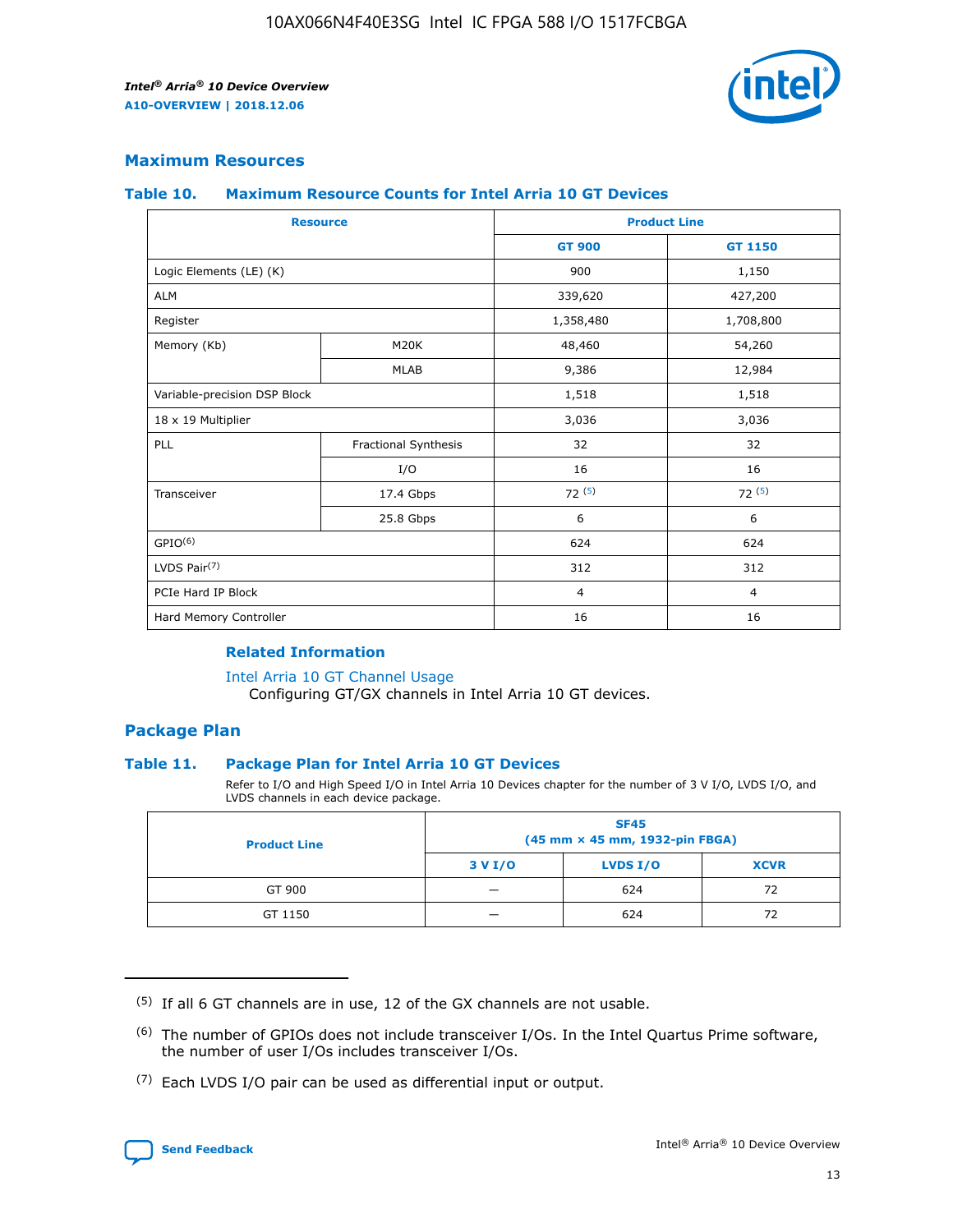

#### **Related Information**

[I/O and High-Speed Differential I/O Interfaces in Intel Arria 10 Devices chapter, Intel](https://www.intel.com/content/www/us/en/programmable/documentation/sam1403482614086.html#sam1403482030321) [Arria 10 Device Handbook](https://www.intel.com/content/www/us/en/programmable/documentation/sam1403482614086.html#sam1403482030321)

Provides the number of 3 V and LVDS I/Os, and LVDS channels for each Intel Arria 10 device package.

# **Intel Arria 10 SX**

This section provides the available options, maximum resource counts, and package plan for the Intel Arria 10 SX devices.

The information in this section is correct at the time of publication. For the latest information and to get more details, refer to the Intel FPGA Product Selector.

#### **Related Information**

[Intel FPGA Product Selector](http://www.altera.com/products/selector/psg-selector.html) Provides the latest information on Intel products.

#### **Available Options**

#### **Figure 3. Sample Ordering Code and Available Options for Intel Arria 10 SX Devices**



#### **Related Information**

[Transceiver Performance for Intel Arria 10 GX/SX Devices](https://www.intel.com/content/www/us/en/programmable/documentation/mcn1413182292568.html#mcn1413213965502) Provides more information about the transceiver speed grade.

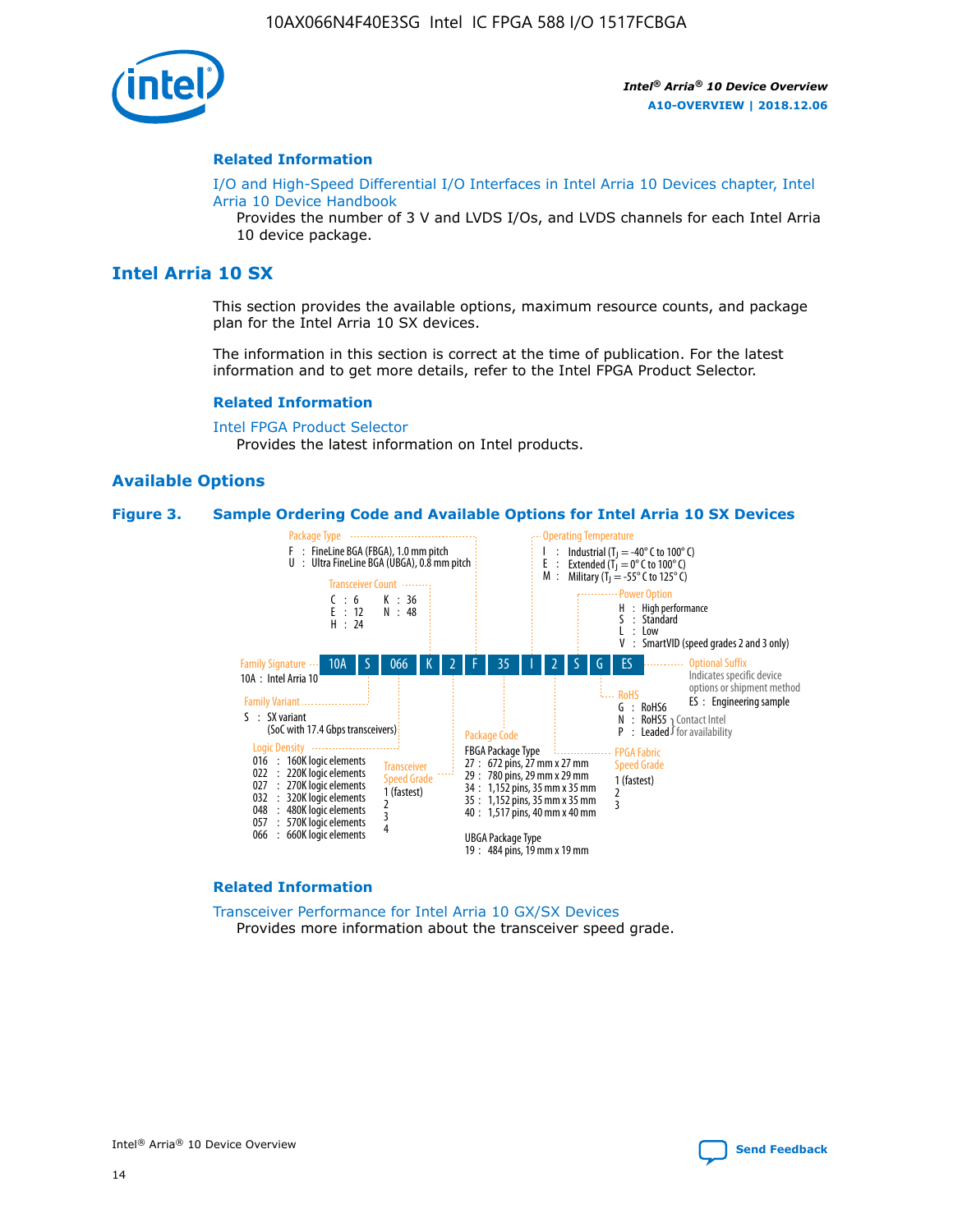

# **Maximum Resources**

#### **Table 12. Maximum Resource Counts for Intel Arria 10 SX Devices**

| <b>Resource</b>                   |                         | <b>Product Line</b> |               |                |                |               |                |                |  |  |  |
|-----------------------------------|-------------------------|---------------------|---------------|----------------|----------------|---------------|----------------|----------------|--|--|--|
|                                   |                         | <b>SX 160</b>       | <b>SX 220</b> | <b>SX 270</b>  | <b>SX 320</b>  | <b>SX 480</b> | <b>SX 570</b>  | <b>SX 660</b>  |  |  |  |
| Logic Elements (LE) (K)           |                         | 160                 | 220           | 270            | 320            | 480           | 570            | 660            |  |  |  |
| <b>ALM</b>                        |                         | 61,510              | 80,330        | 101,620        | 119,900        | 183,590       | 217,080        | 251,680        |  |  |  |
| Register                          |                         | 246,040             | 321,320       | 406,480        | 479,600        | 734,360       | 868,320        | 1,006,720      |  |  |  |
| Memory (Kb)                       | M <sub>20</sub> K       | 8,800               | 11,740        | 15,000         | 17,820         | 28,620        | 36,000         | 42,620         |  |  |  |
|                                   | <b>MLAB</b>             | 1,050               | 1,690         | 2,452          | 2,727          | 4,164         | 5,096          | 5,788          |  |  |  |
| Variable-precision DSP Block      |                         | 156                 | 192           | 830            | 985            | 1,368         | 1,523          | 1,687          |  |  |  |
| 18 x 19 Multiplier                |                         | 312                 | 384           | 1,660          | 1,970          | 2,736         | 3,046          | 3,374          |  |  |  |
| PLL                               | Fractional<br>Synthesis | 6                   | 6             | 8              | 8              | 12            | 16             | 16             |  |  |  |
|                                   | I/O                     | 6                   | 6             | 8              | 8              | 12            | 16             | 16             |  |  |  |
| 17.4 Gbps Transceiver             |                         | 12                  | 12            | 24             | 24             | 36            | 48             | 48             |  |  |  |
| GPIO <sup>(8)</sup>               |                         | 288                 | 288           | 384            | 384            | 492           | 696            | 696            |  |  |  |
| LVDS Pair $(9)$                   |                         | 120                 | 120           | 168            | 168            | 174           | 324            | 324            |  |  |  |
| PCIe Hard IP Block                |                         | $\mathbf{1}$        | $\mathbf{1}$  | $\overline{2}$ | $\overline{2}$ | 2             | $\overline{2}$ | $\overline{2}$ |  |  |  |
| Hard Memory Controller            |                         | 6                   | 6             | 8              | 8              | 12            | 16             | 16             |  |  |  |
| ARM Cortex-A9 MPCore<br>Processor |                         | Yes                 | Yes           | Yes            | Yes            | Yes           | Yes            | <b>Yes</b>     |  |  |  |

# **Package Plan**

#### **Table 13. Package Plan for Intel Arria 10 SX Devices (U19, F27, F29, and F34)**

Refer to I/O and High Speed I/O in Intel Arria 10 Devices chapter for the number of 3 V I/O, LVDS I/O, and LVDS channels in each device package.

| <b>Product Line</b> | U19<br>$(19 \text{ mm} \times 19 \text{ mm})$<br>484-pin UBGA) |                    | <b>F27</b><br>$(27 \text{ mm} \times 27 \text{ mm})$<br>672-pin FBGA) |           | <b>F29</b><br>$(29 \text{ mm} \times 29 \text{ mm})$<br>780-pin FBGA) |             |            | <b>F34</b><br>$(35 \text{ mm} \times 35 \text{ mm})$<br><b>1152-pin FBGA)</b> |             |           |                    |             |
|---------------------|----------------------------------------------------------------|--------------------|-----------------------------------------------------------------------|-----------|-----------------------------------------------------------------------|-------------|------------|-------------------------------------------------------------------------------|-------------|-----------|--------------------|-------------|
|                     | 3V<br>I/O                                                      | <b>LVDS</b><br>I/O | <b>XCVR</b>                                                           | 3V<br>I/O | <b>LVDS</b><br>I/O                                                    | <b>XCVR</b> | 3 V<br>I/O | <b>LVDS</b><br>I/O                                                            | <b>XCVR</b> | 3V<br>I/O | <b>LVDS</b><br>I/O | <b>XCVR</b> |
| SX 160              | 48                                                             | 144                | 6                                                                     | 48        | 192                                                                   | 12          | 48         | 240                                                                           | 12          | –         |                    |             |
| SX 220              | 48                                                             | 144                | 6                                                                     | 48        | 192                                                                   | 12          | 48         | 240                                                                           | 12          |           |                    |             |
| SX 270              |                                                                |                    |                                                                       | 48        | 192                                                                   | 12          | 48         | 312                                                                           | 12          | 48        | 336                | 24          |
| SX 320              |                                                                |                    |                                                                       | 48        | 192                                                                   | 12          | 48         | 312                                                                           | 12          | 48        | 336                | 24          |
|                     | continued                                                      |                    |                                                                       |           |                                                                       |             |            |                                                                               |             |           |                    |             |

 $(8)$  The number of GPIOs does not include transceiver I/Os. In the Intel Quartus Prime software, the number of user I/Os includes transceiver I/Os.

 $(9)$  Each LVDS I/O pair can be used as differential input or output.

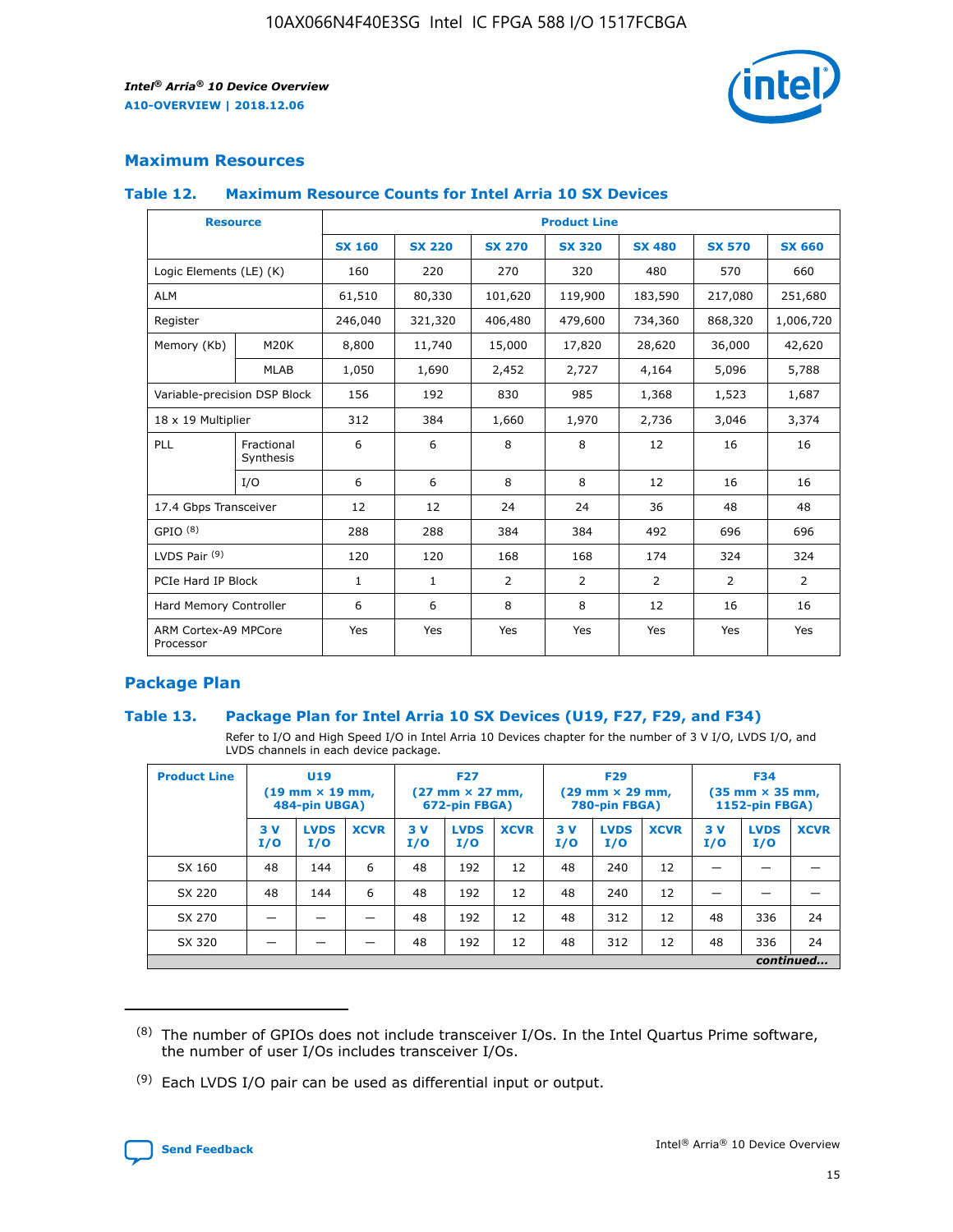

| <b>Product Line</b> | U <sub>19</sub><br>$(19 \text{ mm} \times 19 \text{ mm})$<br>484-pin UBGA) |                    | <b>F27</b><br>$(27 \text{ mm} \times 27 \text{ mm})$<br>672-pin FBGA) |           | <b>F29</b><br>$(29 \text{ mm} \times 29 \text{ mm})$<br>780-pin FBGA) |             |           | <b>F34</b><br>$(35$ mm $\times$ 35 mm,<br><b>1152-pin FBGA)</b> |             |           |                    |             |
|---------------------|----------------------------------------------------------------------------|--------------------|-----------------------------------------------------------------------|-----------|-----------------------------------------------------------------------|-------------|-----------|-----------------------------------------------------------------|-------------|-----------|--------------------|-------------|
|                     | 3V<br>I/O                                                                  | <b>LVDS</b><br>I/O | <b>XCVR</b>                                                           | 3V<br>I/O | <b>LVDS</b><br>I/O                                                    | <b>XCVR</b> | 3V<br>I/O | <b>LVDS</b><br>I/O                                              | <b>XCVR</b> | 3V<br>I/O | <b>LVDS</b><br>I/O | <b>XCVR</b> |
| SX 480              |                                                                            |                    |                                                                       |           |                                                                       |             | 48        | 312                                                             | 12          | 48        | 444                | 24          |
| SX 570              |                                                                            |                    |                                                                       |           |                                                                       |             |           |                                                                 |             | 48        | 444                | 24          |
| SX 660              |                                                                            |                    |                                                                       |           |                                                                       |             |           |                                                                 |             | 48        | 444                | 24          |

## **Table 14. Package Plan for Intel Arria 10 SX Devices (F35, KF40, and NF40)**

Refer to I/O and High Speed I/O in Intel Arria 10 Devices chapter for the number of 3 V I/O, LVDS I/O, and LVDS channels in each device package.

| <b>Product Line</b> | <b>F35</b><br>$(35 \text{ mm} \times 35 \text{ mm})$<br><b>1152-pin FBGA)</b> |          |             |                                           | <b>KF40</b><br>(40 mm × 40 mm,<br>1517-pin FBGA) |    | <b>NF40</b><br>$(40 \text{ mm} \times 40 \text{ mm})$<br>1517-pin FBGA) |          |             |  |
|---------------------|-------------------------------------------------------------------------------|----------|-------------|-------------------------------------------|--------------------------------------------------|----|-------------------------------------------------------------------------|----------|-------------|--|
|                     | 3 V I/O                                                                       | LVDS I/O | <b>XCVR</b> | <b>LVDS I/O</b><br><b>XCVR</b><br>3 V I/O |                                                  |    | 3 V I/O                                                                 | LVDS I/O | <b>XCVR</b> |  |
| SX 270              | 48                                                                            | 336      | 24          |                                           |                                                  |    |                                                                         |          |             |  |
| SX 320              | 48                                                                            | 336      | 24          |                                           |                                                  |    |                                                                         |          |             |  |
| SX 480              | 48                                                                            | 348      | 36          |                                           |                                                  |    |                                                                         |          |             |  |
| SX 570              | 48                                                                            | 348      | 36          | 96<br>36<br>600                           |                                                  | 48 | 540                                                                     | 48       |             |  |
| SX 660              | 48                                                                            | 348      | 36          | 96                                        | 600                                              | 36 | 48                                                                      | 540      | 48          |  |

# **Related Information**

[I/O and High-Speed Differential I/O Interfaces in Intel Arria 10 Devices chapter, Intel](https://www.intel.com/content/www/us/en/programmable/documentation/sam1403482614086.html#sam1403482030321) [Arria 10 Device Handbook](https://www.intel.com/content/www/us/en/programmable/documentation/sam1403482614086.html#sam1403482030321)

Provides the number of 3 V and LVDS I/Os, and LVDS channels for each Intel Arria 10 device package.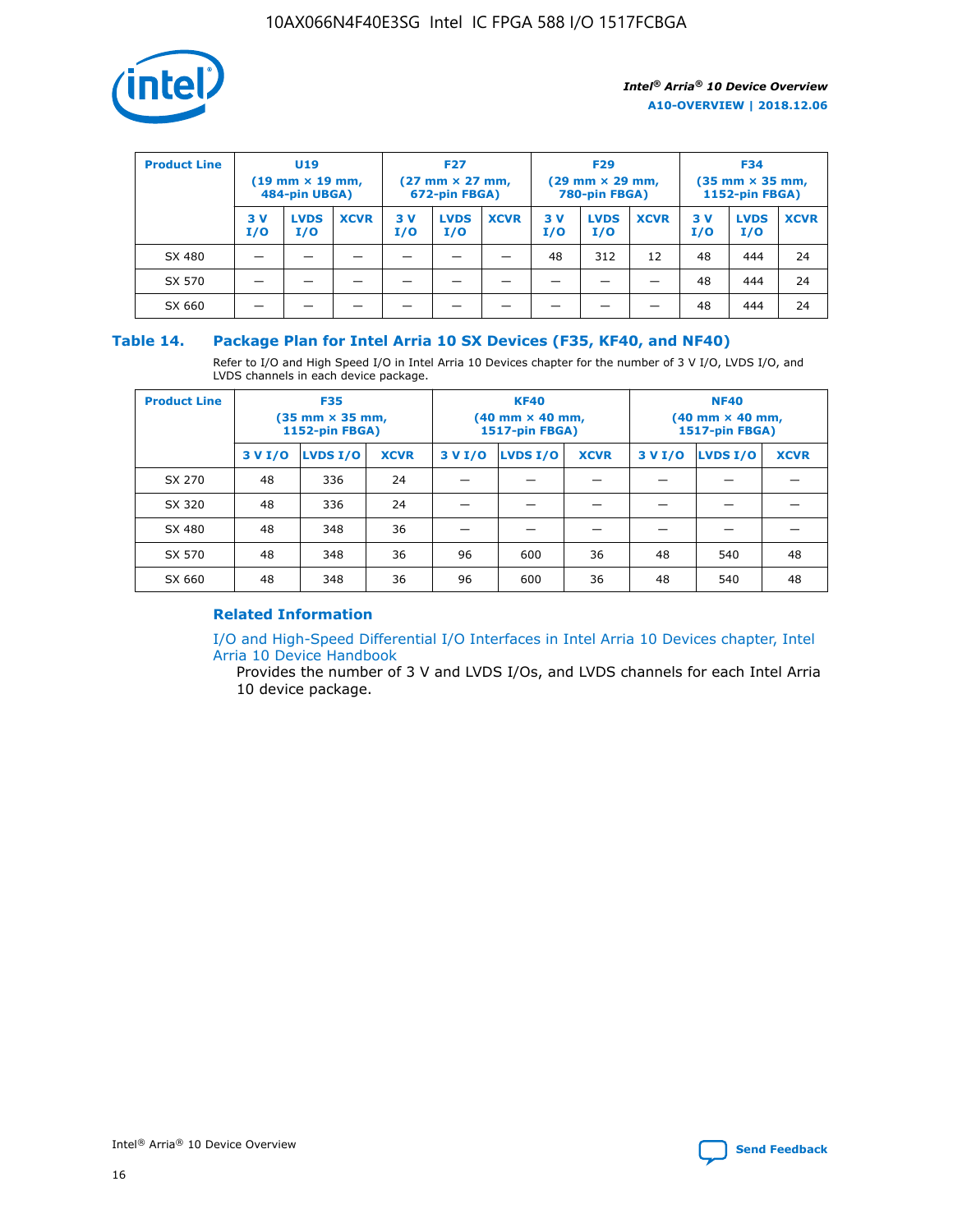

# **I/O Vertical Migration for Intel Arria 10 Devices**

#### **Figure 4. Migration Capability Across Intel Arria 10 Product Lines**

- The arrows indicate the migration paths. The devices included in each vertical migration path are shaded. Devices with fewer resources in the same path have lighter shades.
- To achieve the full I/O migration across product lines in the same migration path, restrict I/Os and transceivers usage to match the product line with the lowest I/O and transceiver counts.
- An LVDS I/O bank in the source device may be mapped to a 3 V I/O bank in the target device. To use memory interface clock frequency higher than 533 MHz, assign external memory interface pins only to banks that are LVDS I/O in both devices.
- There may be nominal 0.15 mm package height difference between some product lines in the same package type.
	- **Variant Product Line Package U19 F27 F29 F34 F35 KF40 NF40 RF40 NF45 SF45 UF45** Intel® Arria® 10 GX GX 160 GX 220 GX 270 GX 320 GX 480 GX 570 GX 660 GX 900 GX 1150 Intel Arria 10 GT GT 900 GT 1150 Intel Arria 10 SX SX 160 SX 220 SX 270 SX 320 SX 480 SX 570 SX 660
- Some migration paths are not shown in the Intel Quartus Prime software **Pin Migration View**.

*Note:* To verify the pin migration compatibility, use the **Pin Migration View** window in the Intel Quartus Prime software Pin Planner.

# **Adaptive Logic Module**

Intel Arria 10 devices use a 20 nm ALM as the basic building block of the logic fabric.

The ALM architecture is the same as the previous generation FPGAs, allowing for efficient implementation of logic functions and easy conversion of IP between the device generations.

The ALM, as shown in following figure, uses an 8-input fracturable look-up table (LUT) with four dedicated registers to help improve timing closure in register-rich designs and achieve an even higher design packing capability than the traditional two-register per LUT architecture.

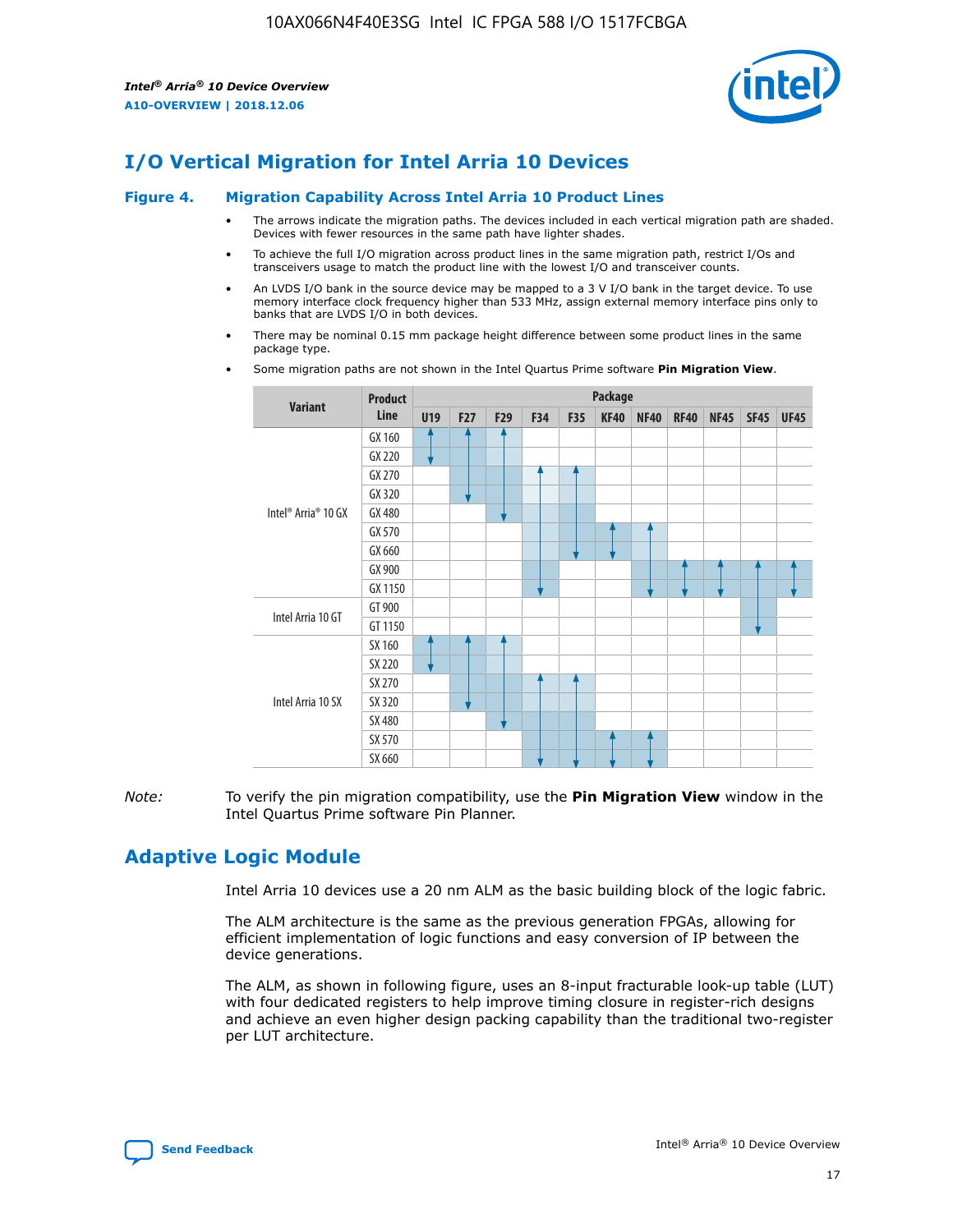

**Figure 5. ALM for Intel Arria 10 Devices**



The Intel Quartus Prime software optimizes your design according to the ALM logic structure and automatically maps legacy designs into the Intel Arria 10 ALM architecture.

# **Variable-Precision DSP Block**

The Intel Arria 10 variable precision DSP blocks support fixed-point arithmetic and floating-point arithmetic.

Features for fixed-point arithmetic:

- High-performance, power-optimized, and fully registered multiplication operations
- 18-bit and 27-bit word lengths
- Two 18 x 19 multipliers or one 27 x 27 multiplier per DSP block
- Built-in addition, subtraction, and 64-bit double accumulation register to combine multiplication results
- Cascading 19-bit or 27-bit when pre-adder is disabled and cascading 18-bit when pre-adder is used to form the tap-delay line for filtering applications
- Cascading 64-bit output bus to propagate output results from one block to the next block without external logic support
- Hard pre-adder supported in 19-bit and 27-bit modes for symmetric filters
- Internal coefficient register bank in both 18-bit and 27-bit modes for filter implementation
- 18-bit and 27-bit systolic finite impulse response (FIR) filters with distributed output adder
- Biased rounding support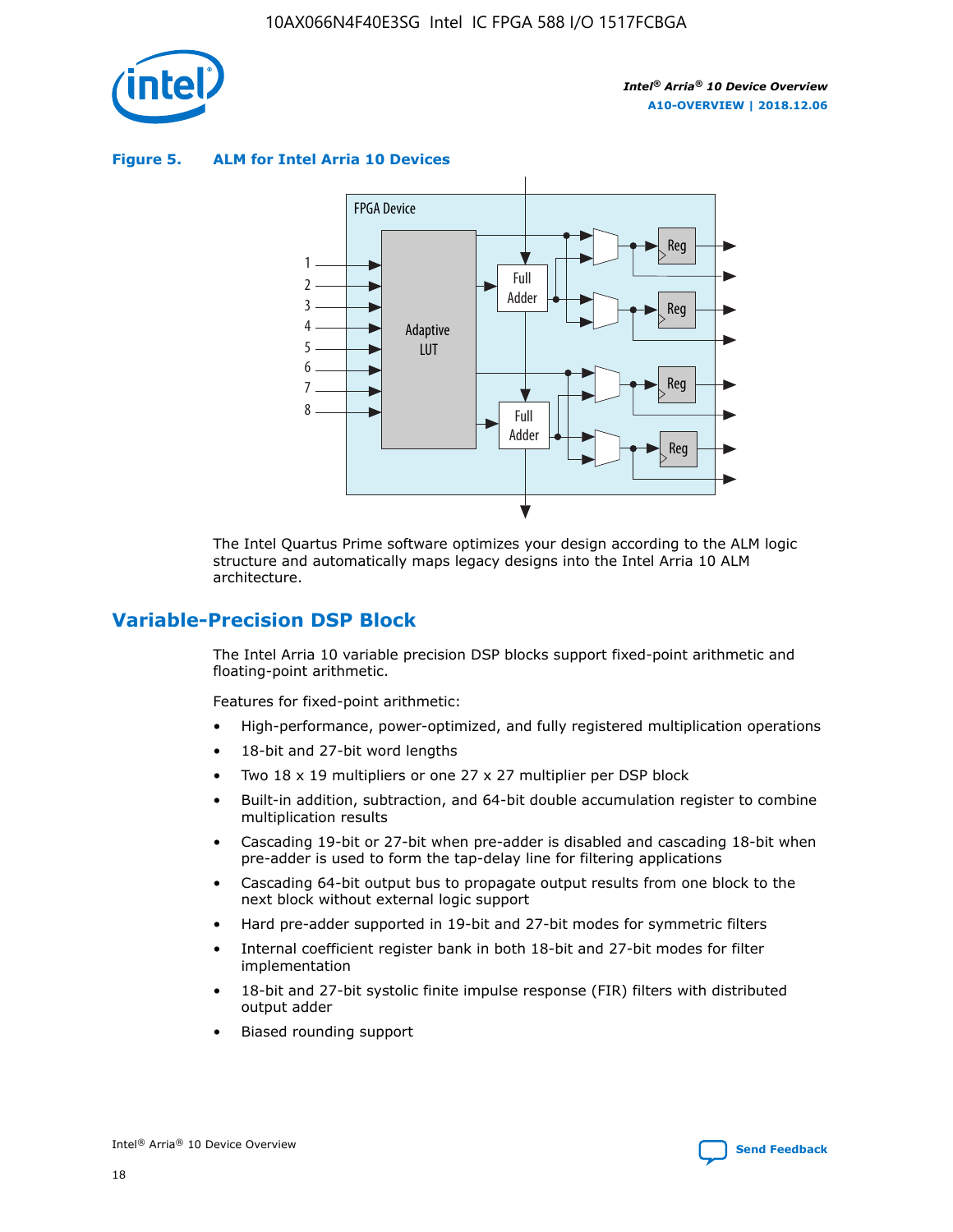

Features for floating-point arithmetic:

- A completely hardened architecture that supports multiplication, addition, subtraction, multiply-add, and multiply-subtract
- Multiplication with accumulation capability and a dynamic accumulator reset control
- Multiplication with cascade summation capability
- Multiplication with cascade subtraction capability
- Complex multiplication
- Direct vector dot product
- Systolic FIR filter

#### **Table 15. Variable-Precision DSP Block Configurations for Intel Arria 10 Devices**

| <b>Usage Example</b>                                       | <b>Multiplier Size (Bit)</b>    | <b>DSP Block Resources</b> |
|------------------------------------------------------------|---------------------------------|----------------------------|
| Medium precision fixed point                               | Two 18 x 19                     |                            |
| High precision fixed or Single precision<br>floating point | One 27 x 27                     |                            |
| Fixed point FFTs                                           | One 19 x 36 with external adder |                            |
| Very high precision fixed point                            | One 36 x 36 with external adder |                            |
| Double precision floating point                            | One 54 x 54 with external adder | 4                          |

#### **Table 16. Resources for Fixed-Point Arithmetic in Intel Arria 10 Devices**

The table lists the variable-precision DSP resources by bit precision for each Intel Arria 10 device.

| <b>Variant</b>  | <b>Product Line</b> | Variable-<br>precision<br><b>DSP Block</b> | <b>Independent Input and Output</b><br><b>Multiplications Operator</b> |                                     | 18 x 19<br><b>Multiplier</b><br><b>Adder Sum</b> | $18 \times 18$<br><b>Multiplier</b><br><b>Adder</b> |
|-----------------|---------------------|--------------------------------------------|------------------------------------------------------------------------|-------------------------------------|--------------------------------------------------|-----------------------------------------------------|
|                 |                     |                                            | 18 x 19<br><b>Multiplier</b>                                           | $27 \times 27$<br><b>Multiplier</b> | <b>Mode</b>                                      | <b>Summed with</b><br>36 bit Input                  |
| AIntel Arria 10 | GX 160              | 156                                        | 312                                                                    | 156                                 | 156                                              | 156                                                 |
| GX              | GX 220              | 192                                        | 384                                                                    | 192                                 | 192                                              | 192                                                 |
|                 | GX 270              | 830                                        | 1,660                                                                  | 830                                 | 830                                              | 830                                                 |
|                 | GX 320              | 984                                        | 1,968                                                                  | 984                                 | 984                                              | 984                                                 |
|                 | GX 480              | 1,368                                      | 2,736                                                                  | 1,368                               | 1,368                                            | 1,368                                               |
|                 | GX 570              | 1,523                                      | 3,046                                                                  | 1,523                               | 1,523                                            | 1,523                                               |
|                 | GX 660              | 1,687                                      | 3,374                                                                  | 1,687                               | 1,687                                            | 1,687                                               |
|                 | GX 900              | 1,518                                      | 3,036                                                                  | 1,518                               | 1,518                                            | 1,518                                               |
|                 | GX 1150             | 1,518                                      | 3,036                                                                  | 1,518                               | 1,518                                            | 1,518                                               |
| Intel Arria 10  | GT 900              | 1,518                                      | 3,036                                                                  | 1,518                               | 1,518                                            | 1,518                                               |
| GT              | GT 1150             | 1,518                                      | 3,036                                                                  | 1,518                               | 1,518                                            | 1,518                                               |
| Intel Arria 10  | SX 160              | 156                                        | 312                                                                    | 156                                 | 156                                              | 156                                                 |
| <b>SX</b>       | SX 220<br>192       |                                            | 384                                                                    | 192                                 | 192                                              | 192                                                 |
|                 | SX 270              | 830                                        | 1,660                                                                  | 830                                 | 830                                              | 830                                                 |
|                 |                     |                                            |                                                                        |                                     |                                                  | continued                                           |

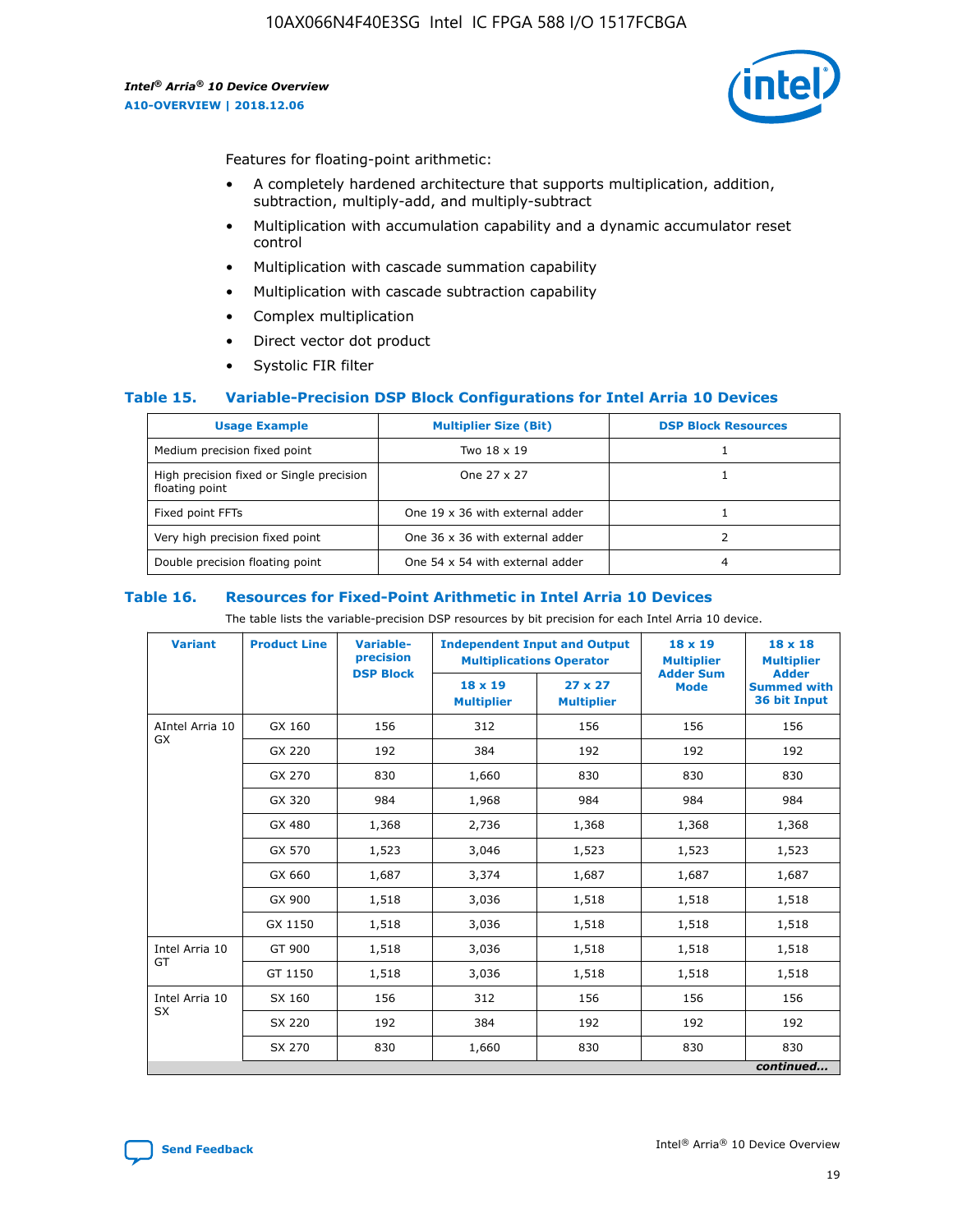

| <b>Variant</b> | <b>Product Line</b> | <b>Variable-</b><br>precision |                                     | <b>Independent Input and Output</b><br><b>Multiplications Operator</b> | $18 \times 19$<br><b>Multiplier</b> | $18 \times 18$<br><b>Multiplier</b>                |
|----------------|---------------------|-------------------------------|-------------------------------------|------------------------------------------------------------------------|-------------------------------------|----------------------------------------------------|
|                |                     | <b>DSP Block</b>              | $18 \times 19$<br><b>Multiplier</b> | $27 \times 27$<br><b>Multiplier</b>                                    | <b>Adder Sum</b><br><b>Mode</b>     | <b>Adder</b><br><b>Summed with</b><br>36 bit Input |
|                | SX 320              | 984                           | 1,968                               | 984                                                                    | 984                                 | 984                                                |
|                | SX 480              | 1,368                         | 2,736                               | 1,368                                                                  | 1,368                               | 1,368                                              |
|                | SX 570              | 1,523                         | 3,046                               | 1,523                                                                  | 1,523                               | 1,523                                              |
|                | SX 660              | 1,687                         | 3,374                               | 1,687                                                                  | 1,687                               | 1,687                                              |

# **Table 17. Resources for Floating-Point Arithmetic in Intel Arria 10 Devices**

The table lists the variable-precision DSP resources by bit precision for each Intel Arria 10 device.

| <b>Variant</b>              | <b>Product Line</b> | <b>Variable-</b><br>precision<br><b>DSP Block</b> | <b>Single</b><br><b>Precision</b><br><b>Floating-Point</b><br><b>Multiplication</b><br><b>Mode</b> | <b>Single-Precision</b><br><b>Floating-Point</b><br><b>Adder Mode</b> | Single-<br><b>Precision</b><br><b>Floating-Point</b><br><b>Multiply</b><br><b>Accumulate</b><br><b>Mode</b> | <b>Peak</b><br><b>Giga Floating-</b><br><b>Point</b><br><b>Operations</b><br>per Second<br>(GFLOPs) |
|-----------------------------|---------------------|---------------------------------------------------|----------------------------------------------------------------------------------------------------|-----------------------------------------------------------------------|-------------------------------------------------------------------------------------------------------------|-----------------------------------------------------------------------------------------------------|
| Intel Arria 10<br>GX        | GX 160              | 156                                               | 156                                                                                                | 156                                                                   | 156                                                                                                         | 140                                                                                                 |
|                             | GX 220              | 192                                               | 192                                                                                                | 192                                                                   | 192                                                                                                         | 173                                                                                                 |
|                             | GX 270              | 830                                               | 830                                                                                                | 830                                                                   | 830                                                                                                         | 747                                                                                                 |
|                             | GX 320              | 984                                               | 984                                                                                                | 984                                                                   | 984                                                                                                         | 886                                                                                                 |
|                             | GX 480              | 1,369                                             | 1,368                                                                                              | 1,368                                                                 | 1,368                                                                                                       | 1,231                                                                                               |
|                             | GX 570              | 1,523                                             | 1,523                                                                                              | 1,523                                                                 | 1,523                                                                                                       | 1,371                                                                                               |
|                             | GX 660              | 1,687                                             | 1,687                                                                                              | 1,687                                                                 | 1,687                                                                                                       | 1,518                                                                                               |
|                             | GX 900              | 1,518                                             | 1,518                                                                                              | 1,518                                                                 | 1,518                                                                                                       | 1,366                                                                                               |
|                             | GX 1150             | 1,518                                             | 1,518                                                                                              | 1,518                                                                 | 1,518                                                                                                       | 1,366                                                                                               |
| Intel Arria 10              | GT 900              | 1,518                                             | 1,518                                                                                              | 1,518                                                                 | 1,518                                                                                                       | 1,366                                                                                               |
| GT                          | GT 1150             | 1,518                                             | 1,518                                                                                              | 1,518                                                                 | 1,518                                                                                                       | 1,366                                                                                               |
| Intel Arria 10<br><b>SX</b> | SX 160              | 156                                               | 156                                                                                                | 156                                                                   | 156                                                                                                         | 140                                                                                                 |
|                             | SX 220              | 192                                               | 192                                                                                                | 192                                                                   | 192                                                                                                         | 173                                                                                                 |
|                             | SX 270              | 830                                               | 830                                                                                                | 830                                                                   | 830                                                                                                         | 747                                                                                                 |
|                             | SX 320              | 984                                               | 984                                                                                                | 984                                                                   | 984                                                                                                         | 886                                                                                                 |
|                             | SX 480              | 1,369                                             | 1,368                                                                                              | 1,368                                                                 | 1,368                                                                                                       | 1,231                                                                                               |
|                             | SX 570              | 1,523                                             | 1,523                                                                                              | 1,523                                                                 | 1,523                                                                                                       | 1,371                                                                                               |
|                             | SX 660              | 1,687                                             | 1,687                                                                                              | 1,687                                                                 | 1,687                                                                                                       | 1,518                                                                                               |

# **Embedded Memory Blocks**

The embedded memory blocks in the devices are flexible and designed to provide an optimal amount of small- and large-sized memory arrays to fit your design requirements.

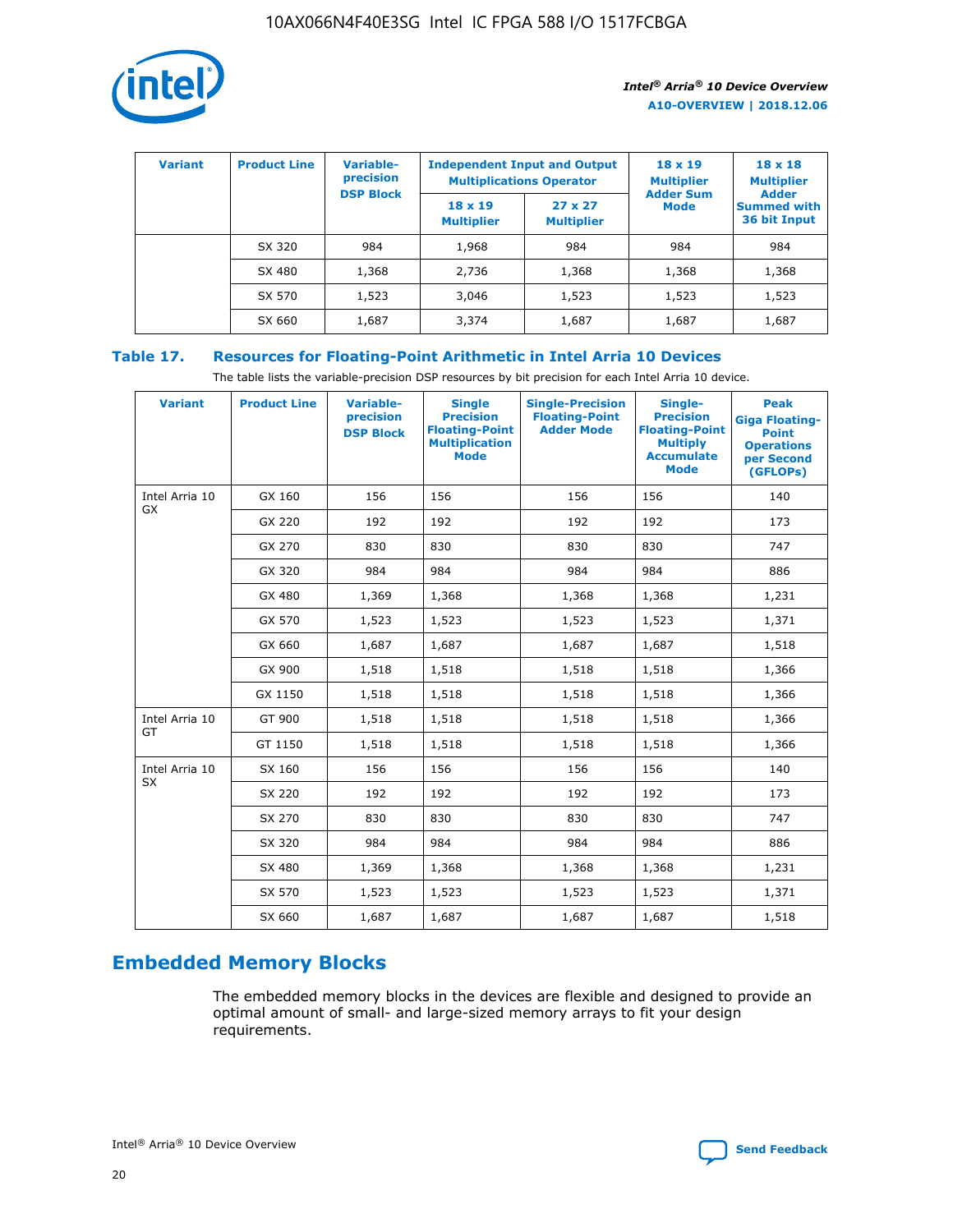

# **Types of Embedded Memory**

The Intel Arria 10 devices contain two types of memory blocks:

- 20 Kb M20K blocks—blocks of dedicated memory resources. The M20K blocks are ideal for larger memory arrays while still providing a large number of independent ports.
- 640 bit memory logic array blocks (MLABs)—enhanced memory blocks that are configured from dual-purpose logic array blocks (LABs). The MLABs are ideal for wide and shallow memory arrays. The MLABs are optimized for implementation of shift registers for digital signal processing (DSP) applications, wide and shallow FIFO buffers, and filter delay lines. Each MLAB is made up of ten adaptive logic modules (ALMs). In the Intel Arria 10 devices, you can configure these ALMs as ten 32 x 2 blocks, giving you one 32 x 20 simple dual-port SRAM block per MLAB.

# **Embedded Memory Capacity in Intel Arria 10 Devices**

|                   | <b>Product</b> |              | <b>M20K</b>         | <b>MLAB</b>  |                     | <b>Total RAM Bit</b> |
|-------------------|----------------|--------------|---------------------|--------------|---------------------|----------------------|
| <b>Variant</b>    | <b>Line</b>    | <b>Block</b> | <b>RAM Bit (Kb)</b> | <b>Block</b> | <b>RAM Bit (Kb)</b> | (Kb)                 |
| Intel Arria 10 GX | GX 160         | 440          | 8,800               | 1,680        | 1,050               | 9,850                |
|                   | GX 220         | 587          | 11,740              | 2,703        | 1,690               | 13,430               |
|                   | GX 270         | 750          | 15,000              | 3,922        | 2,452               | 17,452               |
|                   | GX 320         | 891          | 17,820              | 4,363        | 2,727               | 20,547               |
|                   | GX 480         | 1,431        | 28,620              | 6,662        | 4,164               | 32,784               |
|                   | GX 570         | 1,800        | 36,000              | 8,153        | 5,096               | 41,096               |
|                   | GX 660         | 2,131        | 42,620              | 9,260        | 5,788               | 48,408               |
|                   | GX 900         | 2,423        | 48,460              | 15,017       | 9,386               | 57,846               |
|                   | GX 1150        | 2,713        | 54,260              | 20,774       | 12,984              | 67,244               |
| Intel Arria 10 GT | GT 900         | 2,423        | 48,460              | 15,017       | 9,386               | 57,846               |
|                   | GT 1150        | 2,713        | 54,260              | 20,774       | 12,984              | 67,244               |
| Intel Arria 10 SX | SX 160         | 440          | 8,800               | 1,680        | 1,050               | 9,850                |
|                   | SX 220         | 587          | 11,740              | 2,703        | 1,690               | 13,430               |
|                   | SX 270         | 750          | 15,000              | 3,922        | 2,452               | 17,452               |
|                   | SX 320         | 891          | 17,820              | 4,363        | 2,727               | 20,547               |
|                   | SX 480         | 1,431        | 28,620              | 6,662        | 4,164               | 32,784               |
|                   | SX 570         | 1,800        | 36,000              | 8,153        | 5,096               | 41,096               |
|                   | SX 660         | 2,131        | 42,620              | 9,260        | 5,788               | 48,408               |

#### **Table 18. Embedded Memory Capacity and Distribution in Intel Arria 10 Devices**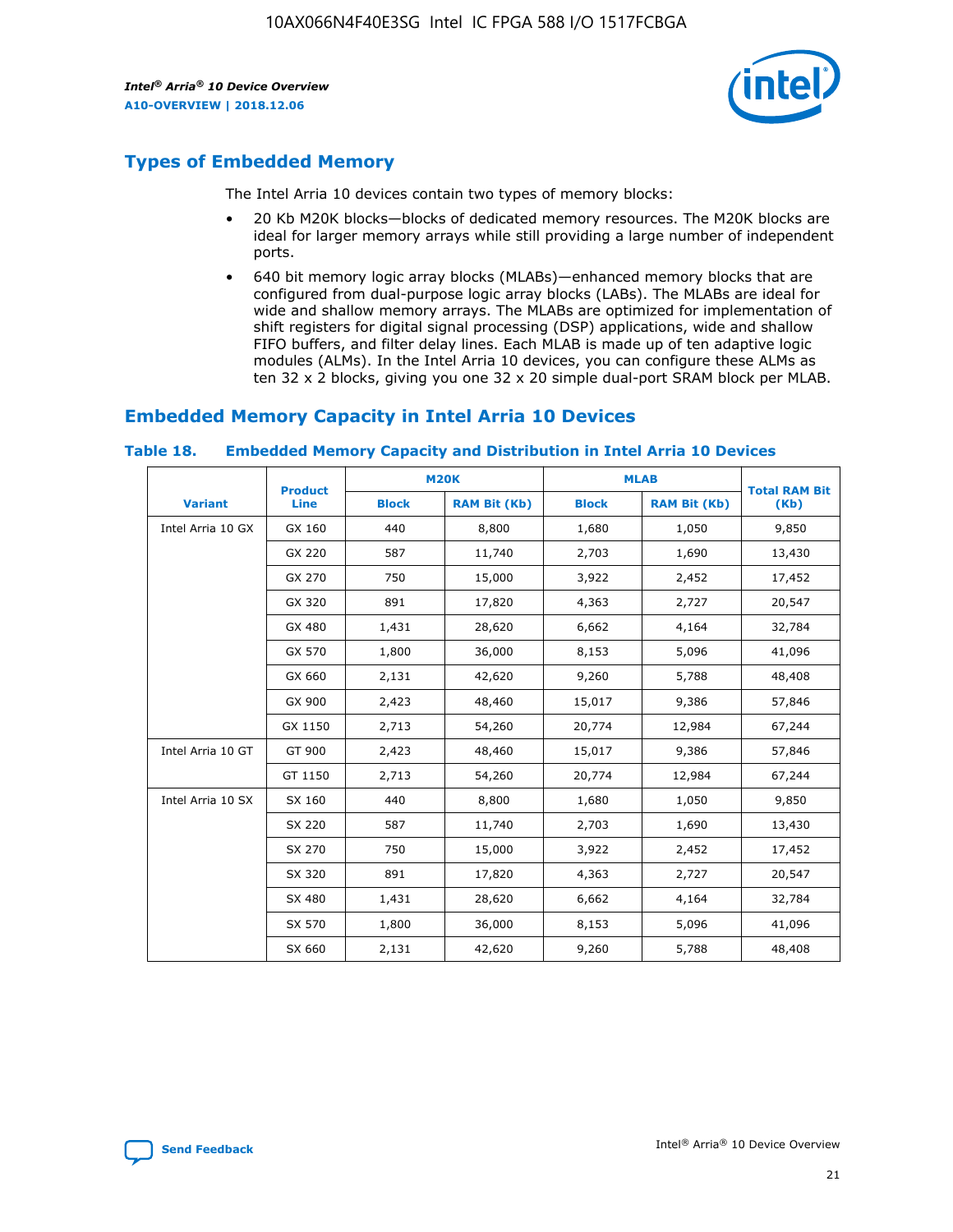

# **Embedded Memory Configurations for Single-port Mode**

#### **Table 19. Single-port Embedded Memory Configurations for Intel Arria 10 Devices**

This table lists the maximum configurations supported for single-port RAM and ROM modes.

| <b>Memory Block</b> | Depth (bits) | <b>Programmable Width</b> |
|---------------------|--------------|---------------------------|
| MLAB                | 32           | x16, x18, or x20          |
|                     | 64(10)       | x8, x9, x10               |
| M20K                | 512          | x40, x32                  |
|                     | 1K           | x20, x16                  |
|                     | 2K           | x10, x8                   |
|                     | 4K           | x5, x4                    |
|                     | 8K           | x2                        |
|                     | 16K          | x1                        |

# **Clock Networks and PLL Clock Sources**

The clock network architecture is based on Intel's global, regional, and peripheral clock structure. This clock structure is supported by dedicated clock input pins, fractional clock synthesis PLLs, and integer I/O PLLs.

# **Clock Networks**

The Intel Arria 10 core clock networks are capable of up to 800 MHz fabric operation across the full industrial temperature range. For the external memory interface, the clock network supports the hard memory controller with speeds up to 2,400 Mbps in a quarter-rate transfer.

To reduce power consumption, the Intel Quartus Prime software identifies all unused sections of the clock network and powers them down.

# **Fractional Synthesis and I/O PLLs**

Intel Arria 10 devices contain up to 32 fractional synthesis PLLs and up to 16 I/O PLLs that are available for both specific and general purpose uses in the core:

- Fractional synthesis PLLs—located in the column adjacent to the transceiver blocks
- I/O PLLs—located in each bank of the 48 I/Os

# **Fractional Synthesis PLLs**

You can use the fractional synthesis PLLs to:

- Reduce the number of oscillators that are required on your board
- Reduce the number of clock pins that are used in the device by synthesizing multiple clock frequencies from a single reference clock source

<sup>(10)</sup> Supported through software emulation and consumes additional MLAB blocks.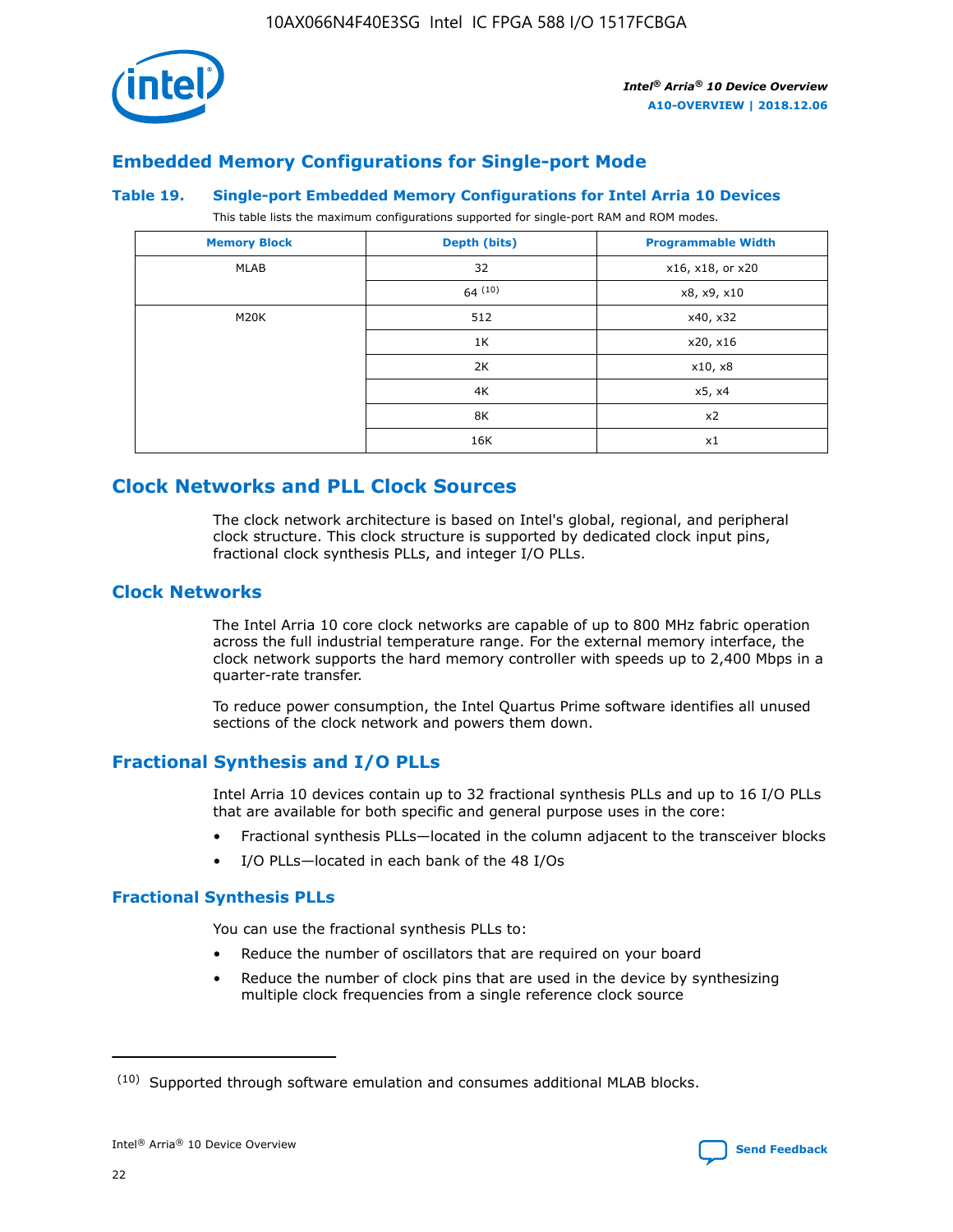

The fractional synthesis PLLs support the following features:

- Reference clock frequency synthesis for transceiver CMU and Advanced Transmit (ATX) PLLs
- Clock network delay compensation
- Zero-delay buffering
- Direct transmit clocking for transceivers
- Independently configurable into two modes:
	- Conventional integer mode equivalent to the general purpose PLL
	- Enhanced fractional mode with third order delta-sigma modulation
- PLL cascading

# **I/O PLLs**

The integer mode I/O PLLs are located in each bank of 48 I/Os. You can use the I/O PLLs to simplify the design of external memory and high-speed LVDS interfaces.

In each I/O bank, the I/O PLLs are adjacent to the hard memory controllers and LVDS SERDES. Because these PLLs are tightly coupled with the I/Os that need to use them, it makes it easier to close timing.

You can use the I/O PLLs for general purpose applications in the core such as clock network delay compensation and zero-delay buffering.

Intel Arria 10 devices support PLL-to-PLL cascading.

# **FPGA General Purpose I/O**

Intel Arria 10 devices offer highly configurable GPIOs. Each I/O bank contains 48 general purpose I/Os and a high-efficiency hard memory controller.

The following list describes the features of the GPIOs:

- Consist of 3 V I/Os for high-voltage application and LVDS I/Os for differential signaling
	- Up to two 3 V I/O banks, available in some devices, that support up to 3 V I/O standards
	- LVDS I/O banks that support up to 1.8 V I/O standards
- Support a wide range of single-ended and differential I/O interfaces
- LVDS speeds up to 1.6 Gbps
- Each LVDS pair of pins has differential input and output buffers, allowing you to configure the LVDS direction for each pair.
- Programmable bus hold and weak pull-up
- Programmable differential output voltage  $(V_{OD})$  and programmable pre-emphasis

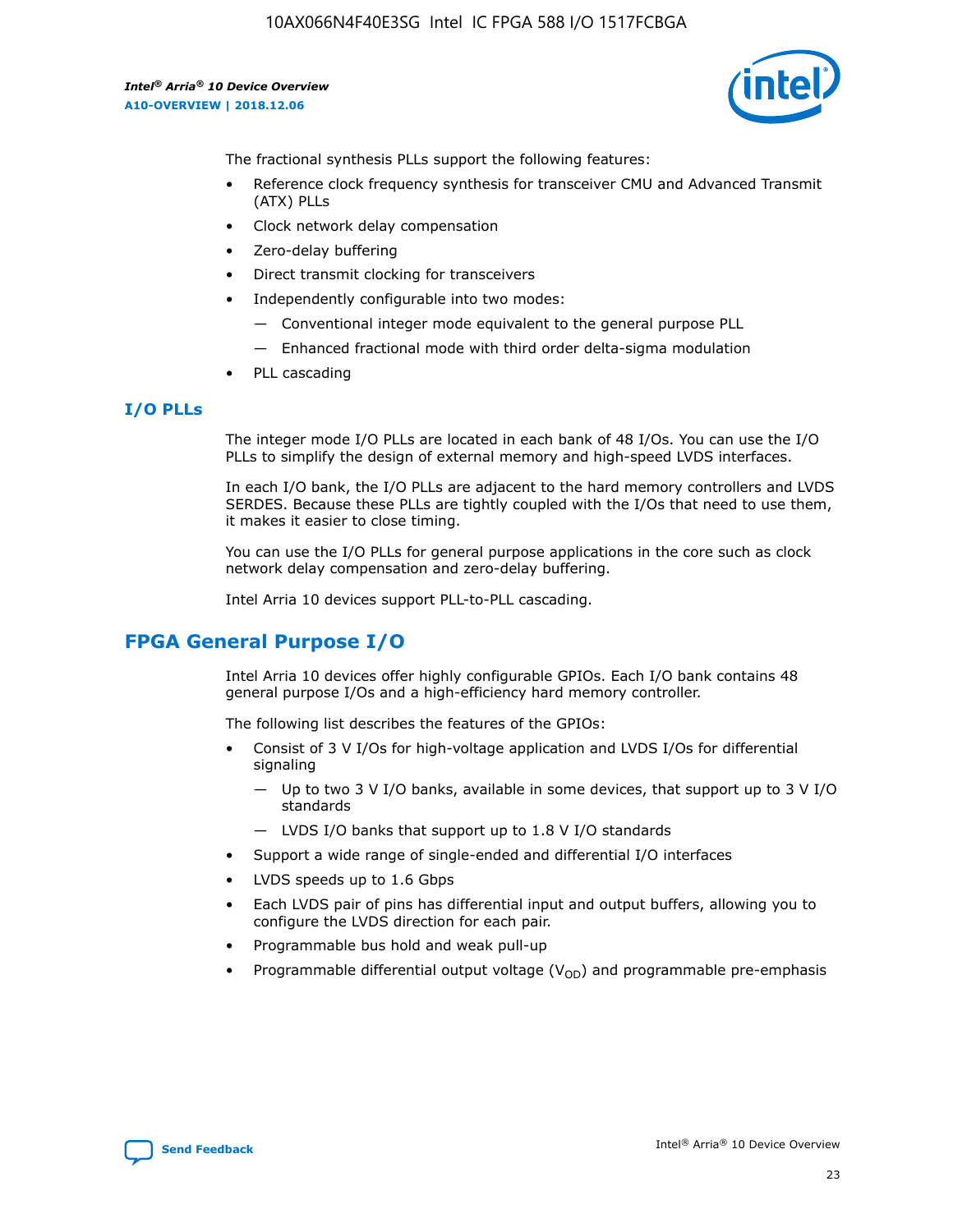

- Series (R<sub>S</sub>) and parallel (R<sub>T</sub>) on-chip termination (OCT) for all I/O banks with OCT calibration to limit the termination impedance variation
- On-chip dynamic termination that has the ability to swap between series and parallel termination, depending on whether there is read or write on a common bus for signal integrity
- Easy timing closure support using the hard read FIFO in the input register path, and delay-locked loop (DLL) delay chain with fine and coarse architecture

# **External Memory Interface**

Intel Arria 10 devices offer massive external memory bandwidth, with up to seven 32 bit DDR4 memory interfaces running at up to 2,400 Mbps. This bandwidth provides additional ease of design, lower power, and resource efficiencies of hardened highperformance memory controllers.

The memory interface within Intel Arria 10 FPGAs and SoCs delivers the highest performance and ease of use. You can configure up to a maximum width of 144 bits when using the hard or soft memory controllers. If required, you can bypass the hard memory controller and use a soft controller implemented in the user logic.

Each I/O contains a hardened DDR read/write path (PHY) capable of performing key memory interface functionality such as read/write leveling, FIFO buffering to lower latency and improve margin, timing calibration, and on-chip termination.

The timing calibration is aided by the inclusion of hard microcontrollers based on Intel's Nios® II technology, specifically tailored to control the calibration of multiple memory interfaces. This calibration allows the Intel Arria 10 device to compensate for any changes in process, voltage, or temperature either within the Intel Arria 10 device itself, or within the external memory device. The advanced calibration algorithms ensure maximum bandwidth and robust timing margin across all operating conditions.

In addition to parallel memory interfaces, Intel Arria 10 devices support serial memory technologies such as the Hybrid Memory Cube (HMC). The HMC is supported by the Intel Arria 10 high-speed serial transceivers which connect up to four HMC links, with each link running at data rates up to 15 Gbps.

#### **Related Information**

#### [External Memory Interface Spec Estimator](http://www.altera.com/technology/memory/estimator/mem-emif-index.html)

Provides a parametric tool that allows you to find and compare the performance of the supported external memory interfaces in IntelFPGAs.

# **Memory Standards Supported by Intel Arria 10 Devices**

The I/Os are designed to provide high performance support for existing and emerging external memory standards.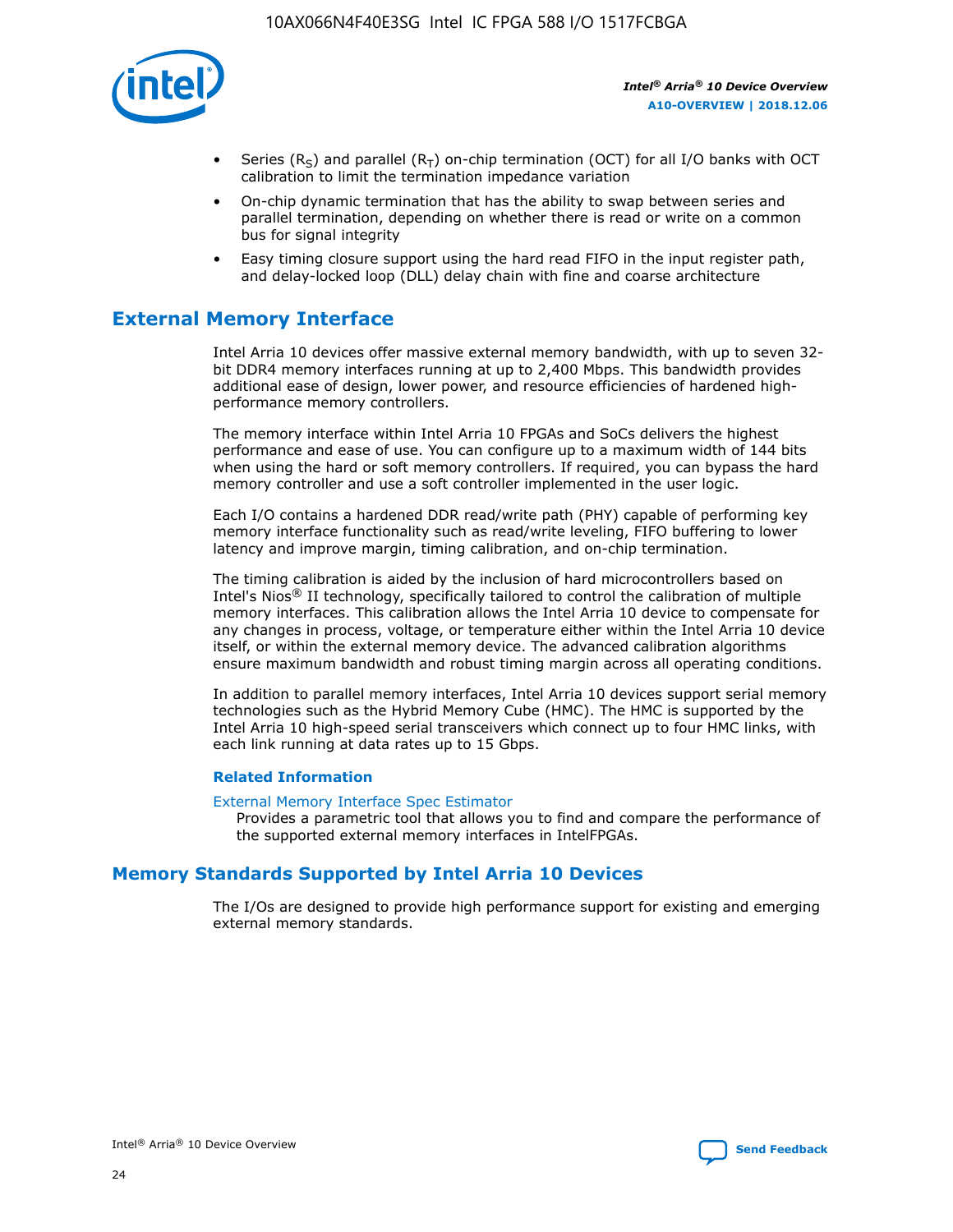

#### **Table 20. Memory Standards Supported by the Hard Memory Controller**

This table lists the overall capability of the hard memory controller. For specific details, refer to the External Memory Interface Spec Estimator and Intel Arria 10 Device Datasheet.

| <b>Memory Standard</b> | <b>Rate Support</b> | <b>Ping Pong PHY Support</b> | <b>Maximum Frequency</b><br>(MHz) |
|------------------------|---------------------|------------------------------|-----------------------------------|
| <b>DDR4 SDRAM</b>      | Quarter rate        | Yes                          | 1,067                             |
|                        |                     |                              | 1,200                             |
| DDR3 SDRAM             | Half rate           | Yes                          | 533                               |
|                        |                     |                              | 667                               |
|                        | Quarter rate        | Yes                          | 1,067                             |
|                        |                     |                              | 1,067                             |
| <b>DDR3L SDRAM</b>     | Half rate           | Yes                          | 533                               |
|                        |                     |                              | 667                               |
|                        | Quarter rate        | Yes                          | 933                               |
|                        |                     |                              | 933                               |
| LPDDR3 SDRAM           | Half rate           |                              | 533                               |
|                        | Quarter rate        |                              | 800                               |

#### **Table 21. Memory Standards Supported by the Soft Memory Controller**

| <b>Memory Standard</b>      | <b>Rate Support</b> | <b>Maximum Frequency</b><br>(MHz) |
|-----------------------------|---------------------|-----------------------------------|
| <b>RLDRAM 3 (11)</b>        | Quarter rate        | 1,200                             |
| ODR IV SRAM <sup>(11)</sup> | Quarter rate        | 1,067                             |
| <b>ODR II SRAM</b>          | Full rate           | 333                               |
|                             | Half rate           | 633                               |
| <b>ODR II+ SRAM</b>         | Full rate           | 333                               |
|                             | Half rate           | 633                               |
| <b>ODR II+ Xtreme SRAM</b>  | Full rate           | 333                               |
|                             | Half rate           | 633                               |

#### **Table 22. Memory Standards Supported by the HPS Hard Memory Controller**

The hard processor system (HPS) is available in Intel Arria 10 SoC devices only.

| <b>Memory Standard</b> | <b>Rate Support</b> | <b>Maximum Frequency</b><br>(MHz) |
|------------------------|---------------------|-----------------------------------|
| <b>DDR4 SDRAM</b>      | Half rate           | 1,200                             |
| <b>DDR3 SDRAM</b>      | Half rate           | 1,067                             |
| <b>DDR3L SDRAM</b>     | Half rate           | 933                               |

<sup>(11)</sup> Intel Arria 10 devices support this external memory interface using hard PHY with soft memory controller.

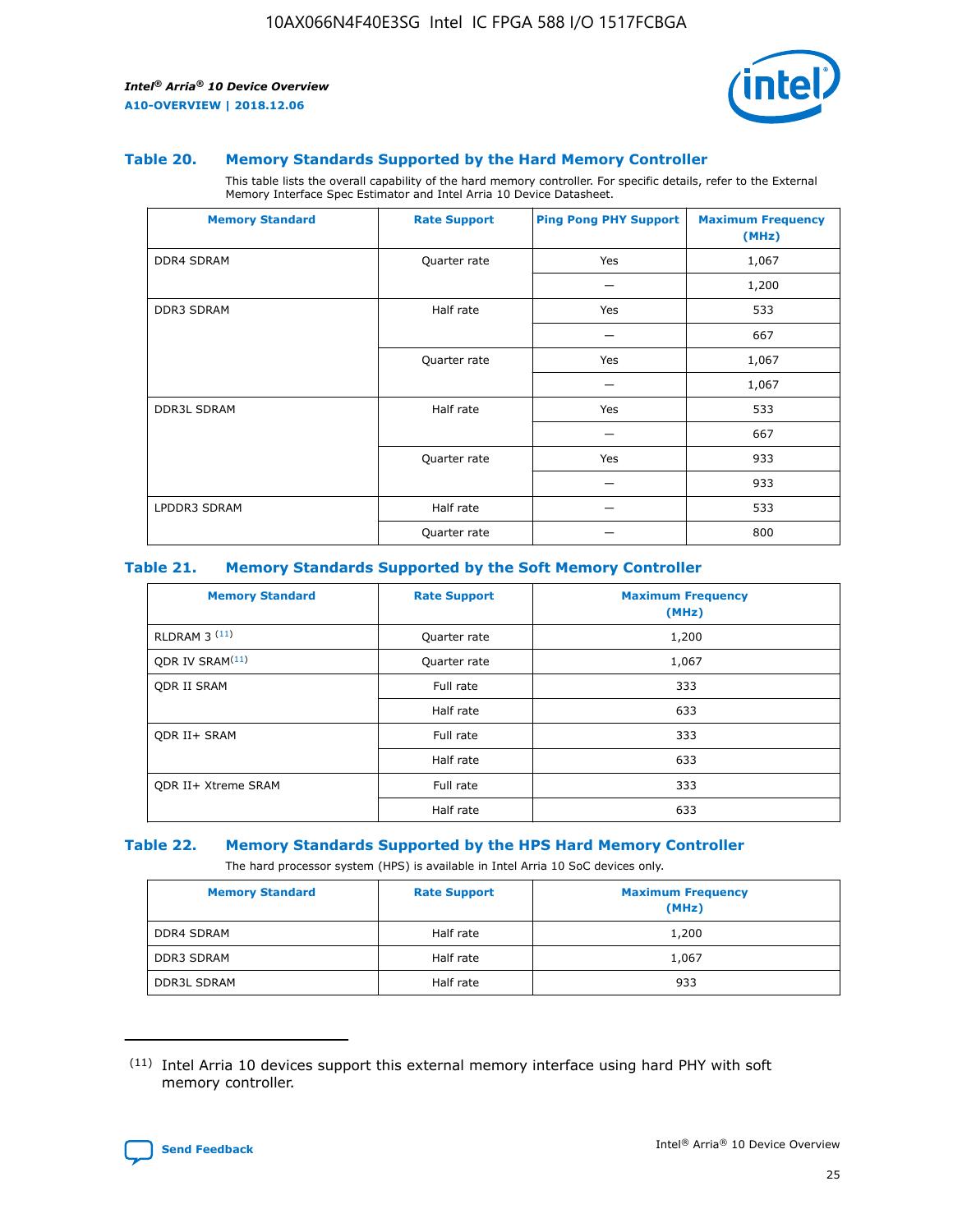

### **Related Information**

#### [Intel Arria 10 Device Datasheet](https://www.intel.com/content/www/us/en/programmable/documentation/mcn1413182292568.html#mcn1413182153340)

Lists the memory interface performance according to memory interface standards, rank or chip select configurations, and Intel Arria 10 device speed grades.

# **PCIe Gen1, Gen2, and Gen3 Hard IP**

Intel Arria 10 devices contain PCIe hard IP that is designed for performance and ease-of-use:

- Includes all layers of the PCIe stack—transaction, data link and physical layers.
- Supports PCIe Gen3, Gen2, and Gen1 Endpoint and Root Port in x1, x2, x4, or x8 lane configuration.
- Operates independently from the core logic—optional configuration via protocol (CvP) allows the PCIe link to power up and complete link training in less than 100 ms while the Intel Arria 10 device completes loading the programming file for the rest of the FPGA.
- Provides added functionality that makes it easier to support emerging features such as Single Root I/O Virtualization (SR-IOV) and optional protocol extensions.
- Provides improved end-to-end datapath protection using ECC.
- Supports FPGA configuration via protocol (CvP) using PCIe at Gen3, Gen2, or Gen1 speed.

#### **Related Information**

PCS Features on page 30

# **Enhanced PCS Hard IP for Interlaken and 10 Gbps Ethernet**

# **Interlaken Support**

The Intel Arria 10 enhanced PCS hard IP provides integrated Interlaken PCS supporting rates up to 25.8 Gbps per lane.

The Interlaken PCS is based on the proven functionality of the PCS developed for Intel's previous generation FPGAs, which demonstrated interoperability with Interlaken ASSP vendors and third-party IP suppliers. The Interlaken PCS is present in every transceiver channel in Intel Arria 10 devices.

#### **Related Information**

PCS Features on page 30

# **10 Gbps Ethernet Support**

The Intel Arria 10 enhanced PCS hard IP supports 10GBASE-R PCS compliant with IEEE 802.3 10 Gbps Ethernet (10GbE). The integrated hard IP support for 10GbE and the 10 Gbps transceivers save external PHY cost, board space, and system power.

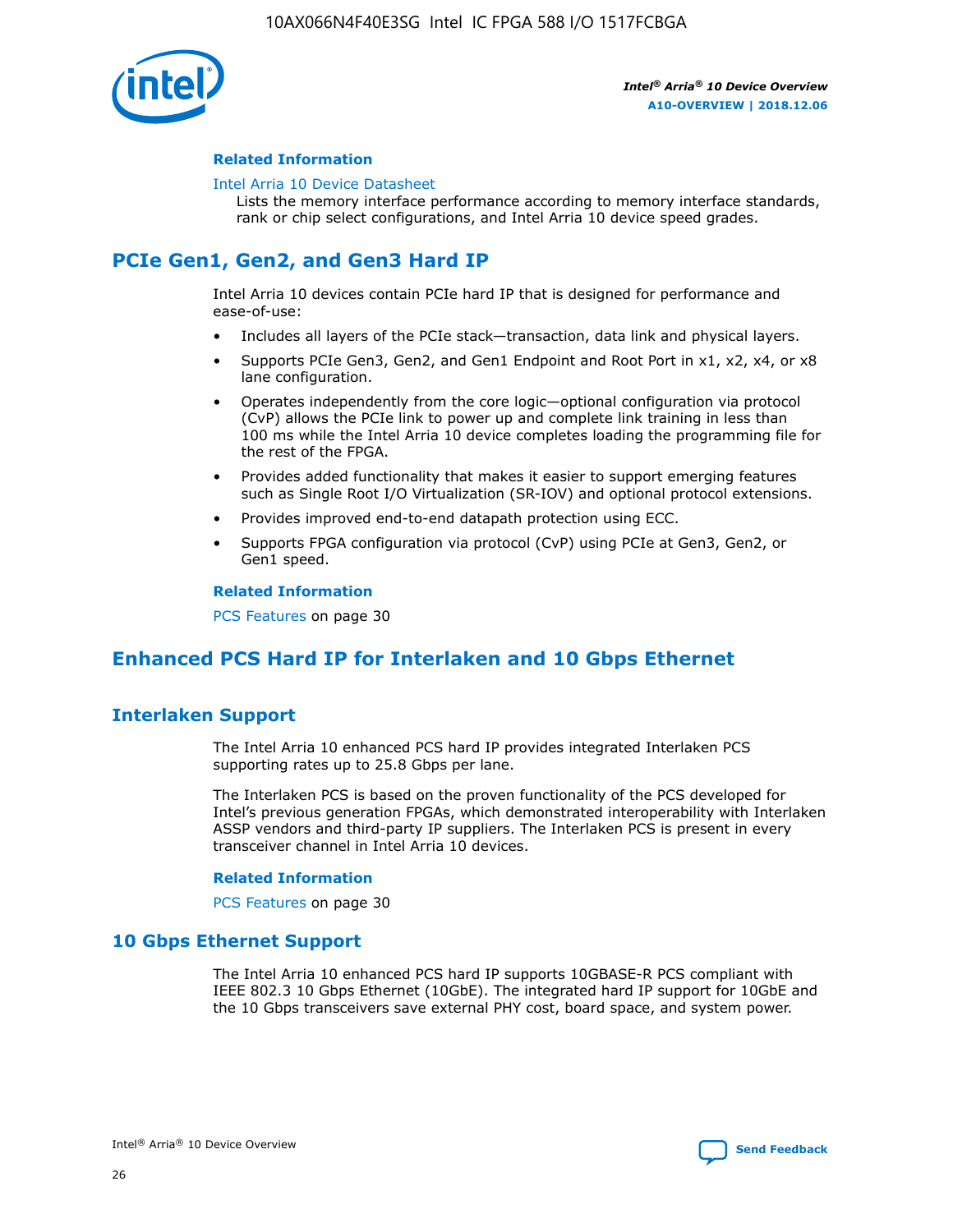

The scalable hard IP supports multiple independent 10GbE ports while using a single PLL for all the 10GBASE-R PCS instantiations, which saves on core logic resources and clock networks:

- Simplifies multiport 10GbE systems compared to XAUI interfaces that require an external XAUI-to-10G PHY.
- Incorporates Electronic Dispersion Compensation (EDC), which enables direct connection to standard 10 Gbps XFP and SFP+ pluggable optical modules.
- Supports backplane Ethernet applications and includes a hard 10GBASE-KR Forward Error Correction (FEC) circuit that you can use for 10 Gbps and 40 Gbps applications.

The 10 Gbps Ethernet PCS hard IP and 10GBASE-KR FEC are present in every transceiver channel.

#### **Related Information**

PCS Features on page 30

# **Low Power Serial Transceivers**

Intel Arria 10 FPGAs and SoCs include lowest power transceivers that deliver high bandwidth, throughput and low latency.

Intel Arria 10 devices deliver the industry's lowest power consumption per transceiver channel:

- 12.5 Gbps transceivers at as low as 242 mW
- 10 Gbps transceivers at as low as 168 mW
- 6 Gbps transceivers at as low as 117 mW

Intel Arria 10 transceivers support various data rates according to application:

- Chip-to-chip and chip-to-module applications—from 1 Gbps up to 25.8 Gbps
- Long reach and backplane applications—from 1 Gbps up to 12.5 with advanced adaptive equalization
- Critical power sensitive applications—from 1 Gbps up to 11.3 Gbps using lower power modes

The combination of 20 nm process technology and architectural advances provide the following benefits:

- Significant reduction in die area and power consumption
- Increase of up to two times in transceiver I/O density compared to previous generation devices while maintaining optimal signal integrity
- Up to 72 total transceiver channels—you can configure up to 6 of these channels to run as fast as 25.8 Gbps
- All channels feature continuous data rate support up to the maximum rated speed

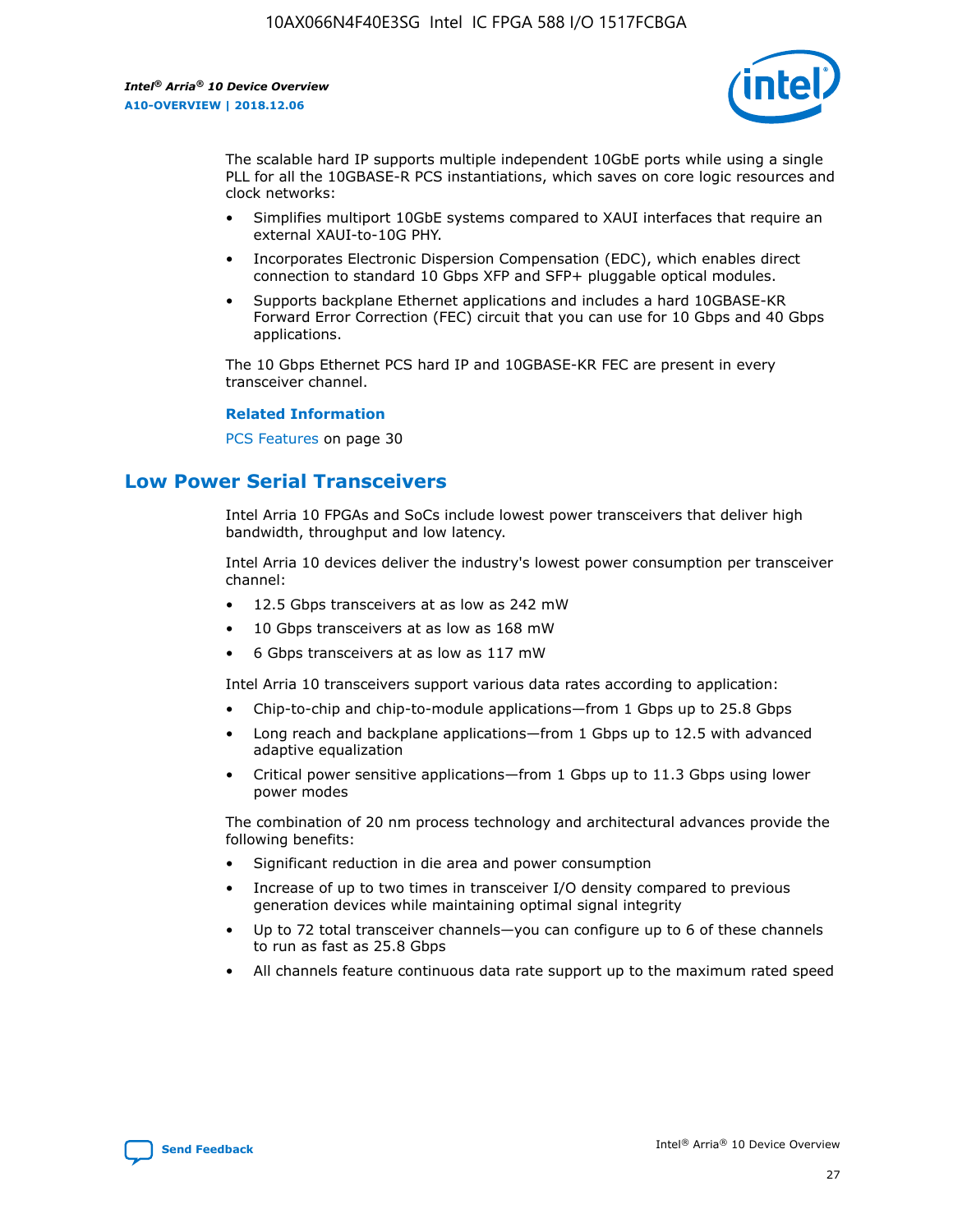

## Transceiver PMA TX/RX PCS ATX PLL Transceiver PMA TX/RX PCS fPLL Network Flexible Clock Distribution Network PCS Transceiver PMA TX/RX FPGA **Clock Distribution** Fabric PCS Transceiver PMA TX/RX ATX Flexible PLL PCS Transceiver PMA TX/RX ▲ fPLL Transceiver PMA TX/RX PCS 4

## **Figure 6. Intel Arria 10 Transceiver Block Architecture**

# **Transceiver Channels**

All transceiver channels feature a dedicated Physical Medium Attachment (PMA) and a hardened Physical Coding Sublayer (PCS).

- The PMA provides primary interfacing capabilities to physical channels.
- The PCS typically handles encoding/decoding, word alignment, and other preprocessing functions before transferring data to the FPGA core fabric.

A transceiver channel consists of a PMA and a PCS block. Most transceiver banks have 6 channels. There are some transceiver banks that contain only 3 channels.

A wide variety of bonded and non-bonded data rate configurations is possible using a highly configurable clock distribution network. Up to 80 independent transceiver data rates can be configured.

The following figures are graphical representations of top views of the silicon die, which correspond to reverse views for flip chip packages. Different Intel Arria 10 devices may have different floorplans than the ones shown in the figures.

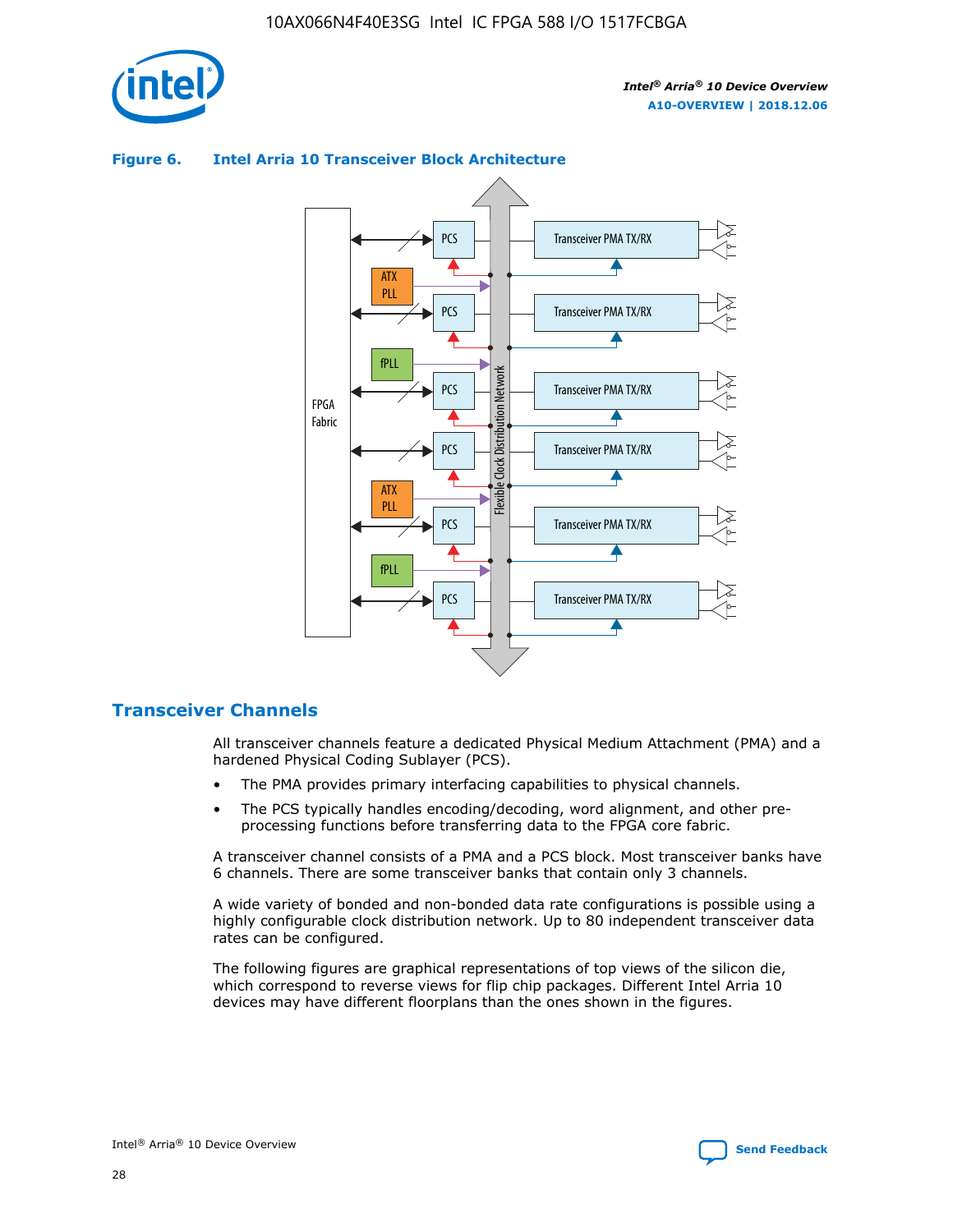

## **Figure 7. Device Chip Overview for Intel Arria 10 GX and GT Devices**





# **PMA Features**

Intel Arria 10 transceivers provide exceptional signal integrity at data rates up to 25.8 Gbps. Clocking options include ultra-low jitter ATX PLLs (LC tank based), clock multiplier unit (CMU) PLLs, and fractional PLLs.

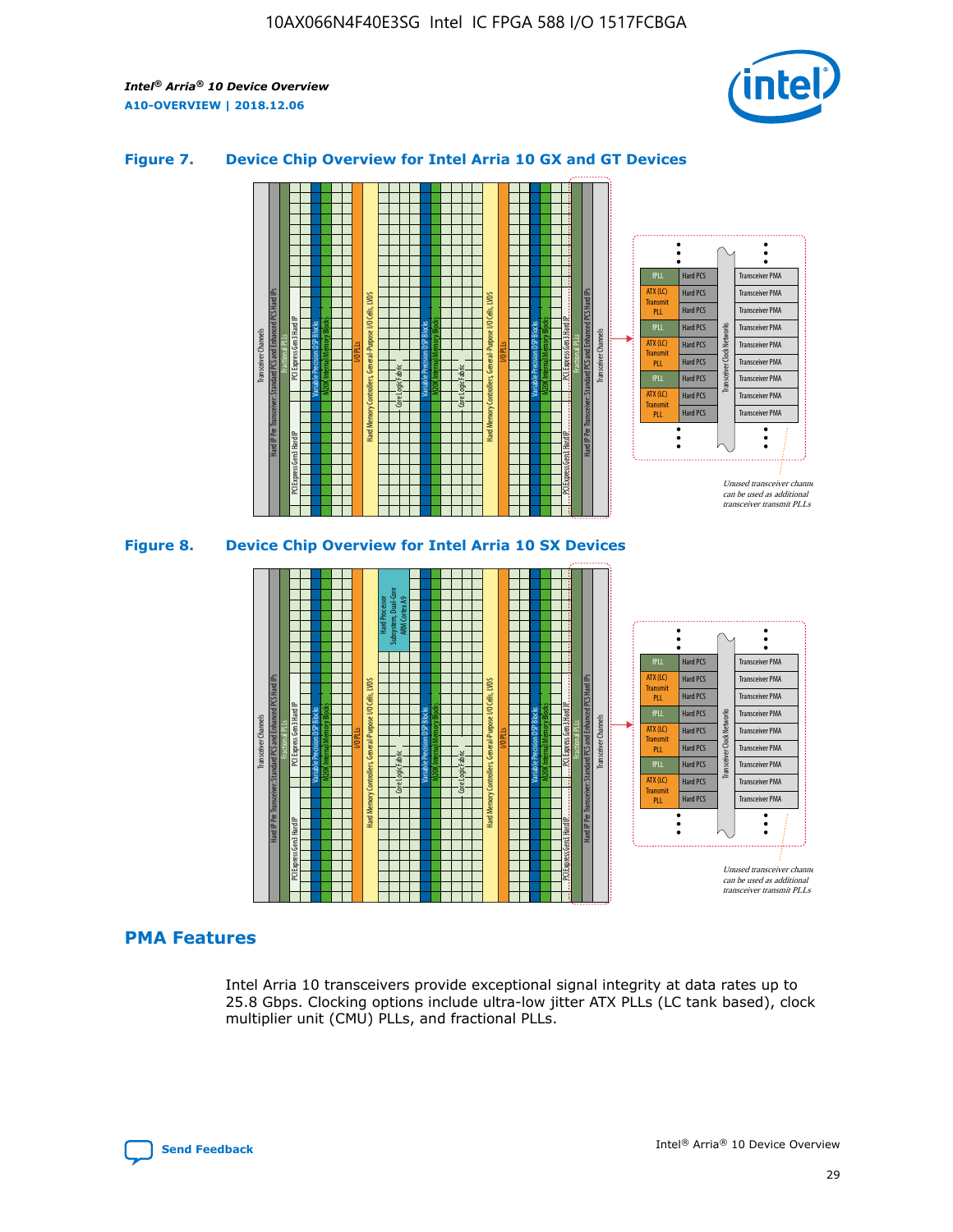

Each transceiver channel contains a channel PLL that can be used as the CMU PLL or clock data recovery (CDR) PLL. In CDR mode, the channel PLL recovers the receiver clock and data in the transceiver channel. Up to 80 independent data rates can be configured on a single Intel Arria 10 device.

## **Table 23. PMA Features of the Transceivers in Intel Arria 10 Devices**

| <b>Feature</b>                                             | <b>Capability</b>                                                                                                                                                                                                             |
|------------------------------------------------------------|-------------------------------------------------------------------------------------------------------------------------------------------------------------------------------------------------------------------------------|
| Chip-to-Chip Data Rates                                    | 1 Gbps to 17.4 Gbps (Intel Arria 10 GX devices)<br>1 Gbps to 25.8 Gbps (Intel Arria 10 GT devices)                                                                                                                            |
| Backplane Support                                          | Drive backplanes at data rates up to 12.5 Gbps                                                                                                                                                                                |
| <b>Optical Module Support</b>                              | SFP+/SFP, XFP, CXP, QSFP/QSFP28, CFP/CFP2/CFP4                                                                                                                                                                                |
| Cable Driving Support                                      | SFP+ Direct Attach, PCI Express over cable, eSATA                                                                                                                                                                             |
| Transmit Pre-Emphasis                                      | 4-tap transmit pre-emphasis and de-emphasis to compensate for system channel loss                                                                                                                                             |
| Continuous Time Linear<br>Equalizer (CTLE)                 | Dual mode, high-gain, and high-data rate, linear receive equalization to compensate for<br>system channel loss                                                                                                                |
| Decision Feedback Equalizer<br>(DFE)                       | 7-fixed and 4-floating tap DFE to equalize backplane channel loss in the presence of<br>crosstalk and noisy environments                                                                                                      |
| Variable Gain Amplifier                                    | Optimizes the signal amplitude prior to the CDR sampling and operates in fixed and<br>adaptive modes                                                                                                                          |
| Altera Digital Adaptive<br>Parametric Tuning (ADAPT)       | Fully digital adaptation engine to automatically adjust all link equalization parameters-<br>including CTLE, DFE, and variable gain amplifier blocks—that provide optimal link margin<br>without intervention from user logic |
| Precision Signal Integrity<br>Calibration Engine (PreSICE) | Hardened calibration controller to quickly calibrate all transceiver control parameters on<br>power-up, which provides the optimal signal integrity and jitter performance                                                    |
| Advanced Transmit (ATX)<br><b>PLL</b>                      | Low jitter ATX (LC tank based) PLLs with continuous tuning range to cover a wide range of<br>standard and proprietary protocols                                                                                               |
| <b>Fractional PLLs</b>                                     | On-chip fractional frequency synthesizers to replace on-board crystal oscillators and reduce<br>system cost                                                                                                                   |
| Digitally Assisted Analog<br><b>CDR</b>                    | Superior jitter tolerance with fast lock time                                                                                                                                                                                 |
| Dynamic Partial<br>Reconfiguration                         | Allows independent control of the Avalon memory-mapped interface of each transceiver<br>channel for the highest transceiver flexibility                                                                                       |
| Multiple PCS-PMA and PCS-<br>PLD interface widths          | 8-, 10-, 16-, 20-, 32-, 40-, or 64-bit interface widths for flexibility of deserialization width,<br>encoding, and reduced latency                                                                                            |

# **PCS Features**

This table summarizes the Intel Arria 10 transceiver PCS features. You can use the transceiver PCS to support a wide range of protocols ranging from 1 Gbps to 25.8 Gbps.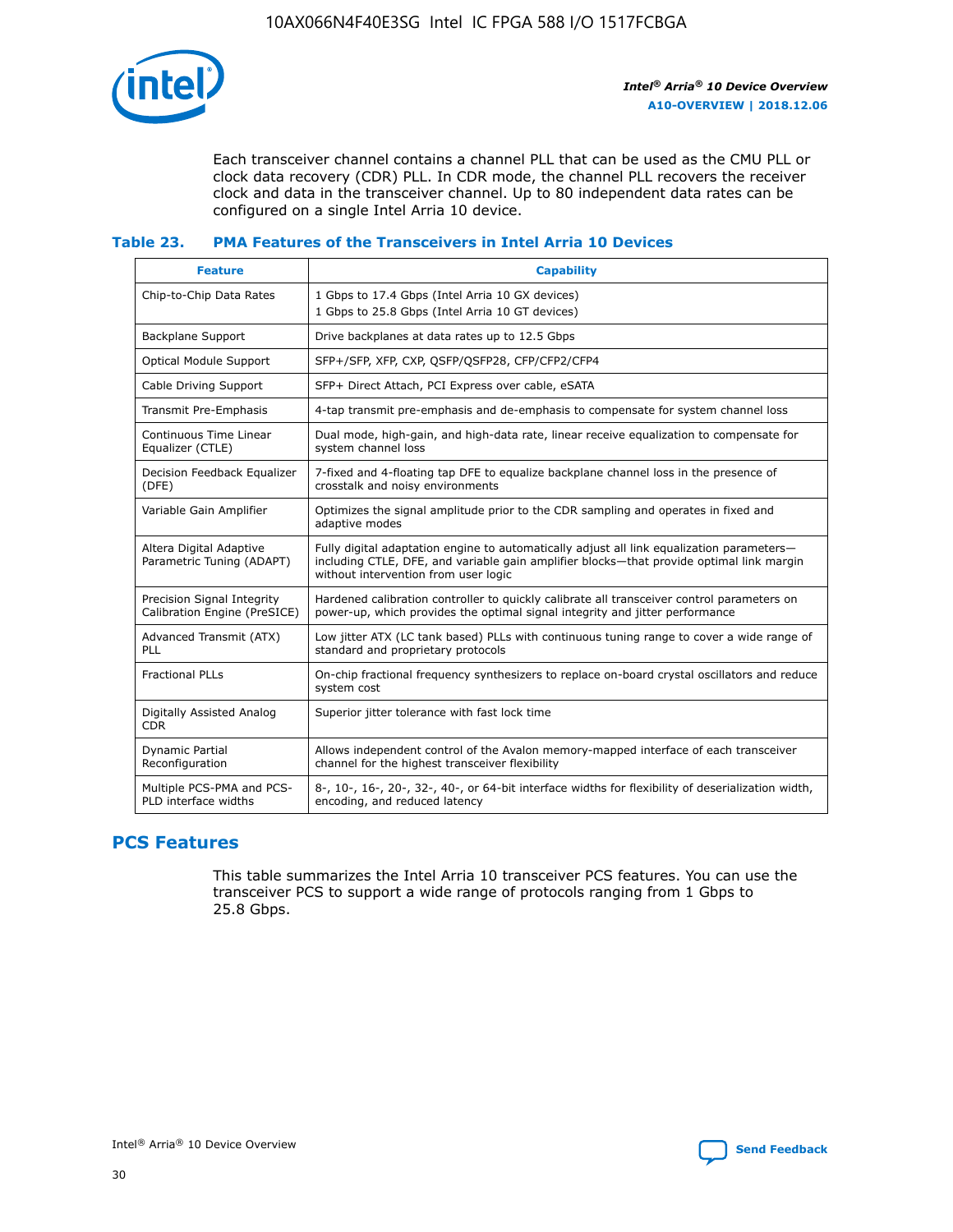

| <b>PCS</b>    | <b>Description</b>                                                                                                                                                                                                                                                                                                                                                                                             |
|---------------|----------------------------------------------------------------------------------------------------------------------------------------------------------------------------------------------------------------------------------------------------------------------------------------------------------------------------------------------------------------------------------------------------------------|
| Standard PCS  | Operates at a data rate up to 12 Gbps<br>Supports protocols such as PCI-Express, CPRI 4.2+, GigE, IEEE 1588 in Hard PCS<br>Implements other protocols using Basic/Custom (Standard PCS) transceiver<br>configuration rules.                                                                                                                                                                                    |
| Enhanced PCS  | Performs functions common to most serial data industry standards, such as word<br>alignment, encoding/decoding, and framing, before data is sent or received off-chip<br>through the PMA<br>• Handles data transfer to and from the FPGA fabric<br>Handles data transfer internally to and from the PMA<br>Provides frequency compensation<br>Performs channel bonding for multi-channel low skew applications |
| PCIe Gen3 PCS | Supports the seamless switching of Data and Clock between the Gen1, Gen2, and Gen3<br>data rates<br>Provides support for PIPE 3.0 features<br>Supports the PIPE interface with the Hard IP enabled, as well as with the Hard IP<br>bypassed                                                                                                                                                                    |

#### **Related Information**

- PCIe Gen1, Gen2, and Gen3 Hard IP on page 26
- Interlaken Support on page 26
- 10 Gbps Ethernet Support on page 26

# **PCS Protocol Support**

This table lists some of the protocols supported by the Intel Arria 10 transceiver PCS. For more information about the blocks in the transmitter and receiver data paths, refer to the related information.

| <b>Protocol</b>                                 | <b>Data Rate</b><br>(Gbps) | <b>Transceiver IP</b>       | <b>PCS Support</b>                      |
|-------------------------------------------------|----------------------------|-----------------------------|-----------------------------------------|
| PCIe Gen3 x1, x2, x4, x8                        | 8.0                        | Native PHY (PIPE)           | Standard PCS and PCIe<br>Gen3 PCS       |
| PCIe Gen2 x1, x2, x4, x8                        | 5.0                        | Native PHY (PIPE)           | <b>Standard PCS</b>                     |
| PCIe Gen1 x1, x2, x4, x8                        | 2.5                        | Native PHY (PIPE)           | Standard PCS                            |
| 1000BASE-X Gigabit Ethernet                     | 1.25                       | Native PHY                  | <b>Standard PCS</b>                     |
| 1000BASE-X Gigabit Ethernet with<br>IEEE 1588v2 | 1.25                       | Native PHY                  | Standard PCS                            |
| 10GBASE-R                                       | 10.3125                    | Native PHY                  | <b>Enhanced PCS</b>                     |
| 10GBASE-R with IEEE 1588v2                      | 10.3125                    | Native PHY                  | <b>Enhanced PCS</b>                     |
| 10GBASE-R with KR FEC                           | 10.3125                    | Native PHY                  | <b>Enhanced PCS</b>                     |
| 10GBASE-KR and 1000BASE-X                       | 10.3125                    | 1G/10GbE and 10GBASE-KR PHY | Standard PCS and<br><b>Enhanced PCS</b> |
| Interlaken (CEI-6G/11G)                         | 3.125 to 17.4              | Native PHY                  | <b>Enhanced PCS</b>                     |
| SFI-S/SFI-5.2                                   | 11.2                       | Native PHY                  | <b>Enhanced PCS</b>                     |
| $10G$ SDI                                       | 10.692                     | Native PHY                  | <b>Enhanced PCS</b>                     |
|                                                 |                            |                             | continued                               |

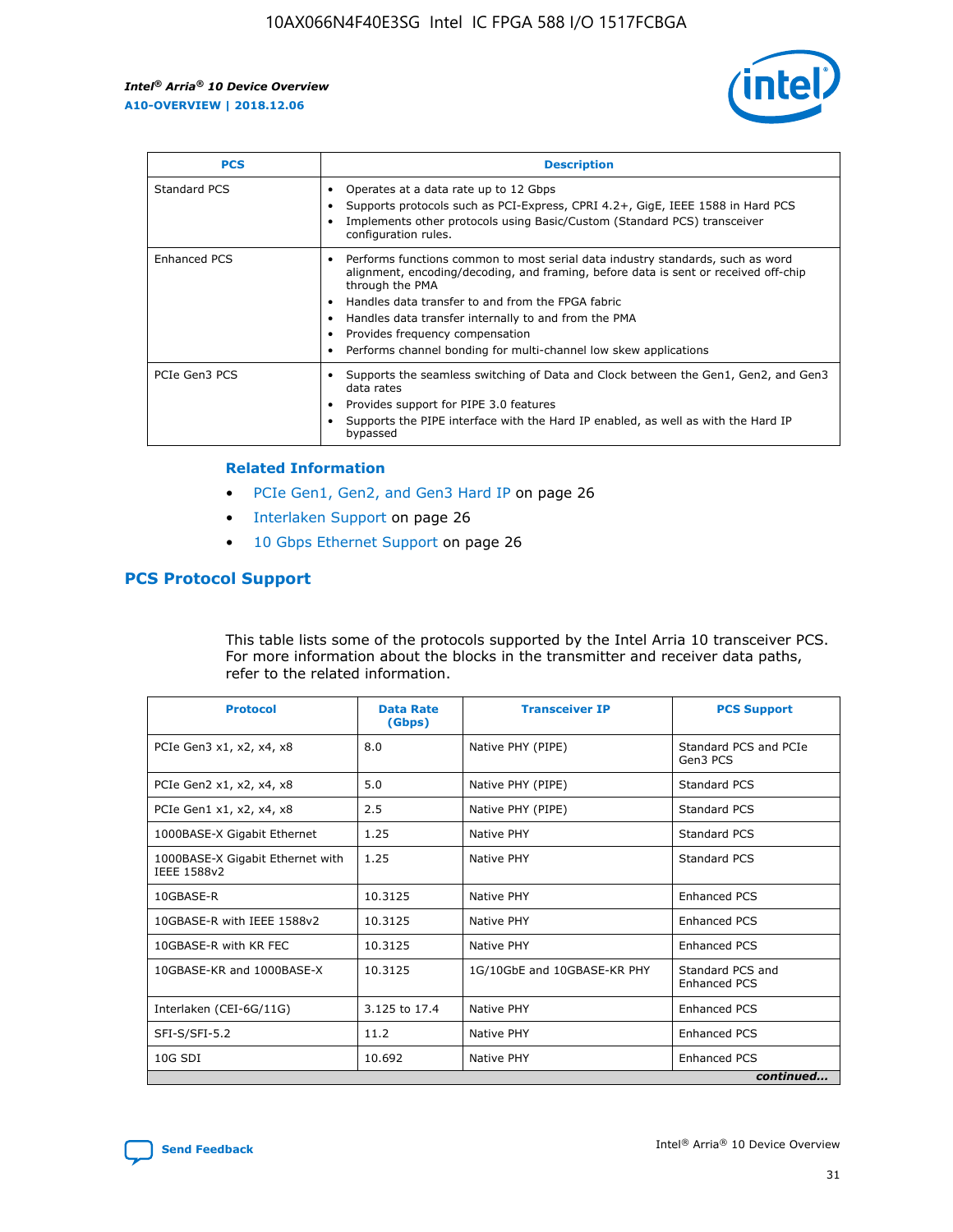

| <b>Protocol</b>      | <b>Data Rate</b><br>(Gbps) | <b>Transceiver IP</b> | <b>PCS Support</b> |
|----------------------|----------------------------|-----------------------|--------------------|
| CPRI 6.0 (64B/66B)   | 0.6144 to<br>10.1376       | Native PHY            | Enhanced PCS       |
| CPRI 4.2 (8B/10B)    | 0.6144 to<br>9.8304        | Native PHY            | Standard PCS       |
| OBSAI RP3 v4.2       | 0.6144 to 6.144            | Native PHY            | Standard PCS       |
| SD-SDI/HD-SDI/3G-SDI | $0.143(12)$ to<br>2.97     | Native PHY            | Standard PCS       |

## **Related Information**

#### [Intel Arria 10 Transceiver PHY User Guide](https://www.intel.com/content/www/us/en/programmable/documentation/nik1398707230472.html#nik1398707091164)

Provides more information about the supported transceiver protocols and PHY IP, the PMA architecture, and the standard, enhanced, and PCIe Gen3 PCS architecture.

# **SoC with Hard Processor System**

Each SoC device combines an FPGA fabric and a hard processor system (HPS) in a single device. This combination delivers the flexibility of programmable logic with the power and cost savings of hard IP in these ways:

- Reduces board space, system power, and bill of materials cost by eliminating a discrete embedded processor
- Allows you to differentiate the end product in both hardware and software, and to support virtually any interface standard
- Extends the product life and revenue through in-field hardware and software updates

 $(12)$  The 0.143 Gbps data rate is supported using oversampling of user logic that you must implement in the FPGA fabric.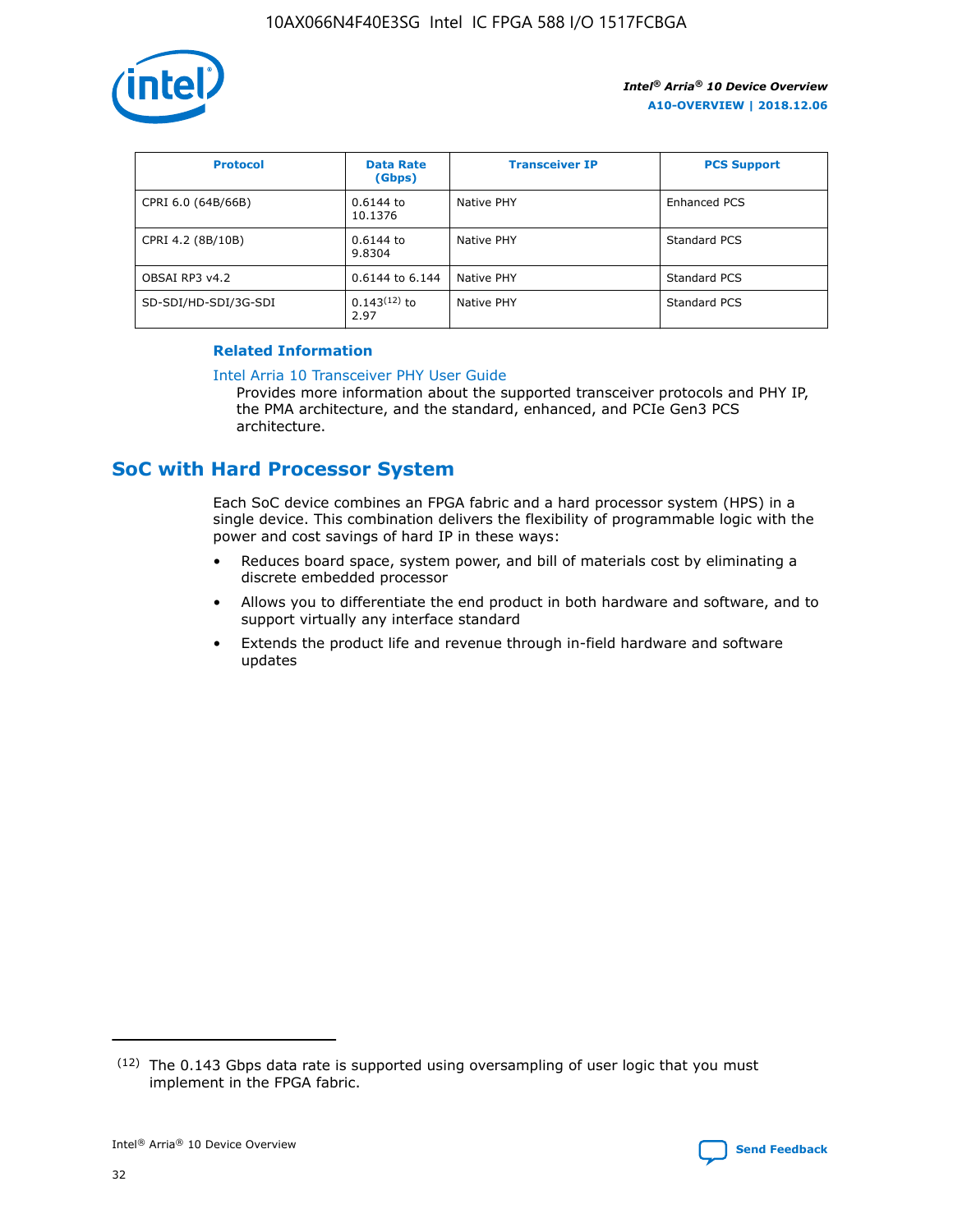

#### **Figure 9. HPS Block Diagram**

This figure shows a block diagram of the HPS with the dual ARM Cortex-A9 MPCore processor.



# **Key Advantages of 20-nm HPS**

The 20-nm HPS strikes a balance between enabling maximum software compatibility with 28-nm SoCs while still improving upon the 28-nm HPS architecture. These improvements address the requirements of the next generation target markets such as wireless and wireline communications, compute and storage equipment, broadcast and military in terms of performance, memory bandwidth, connectivity via backplane and security.

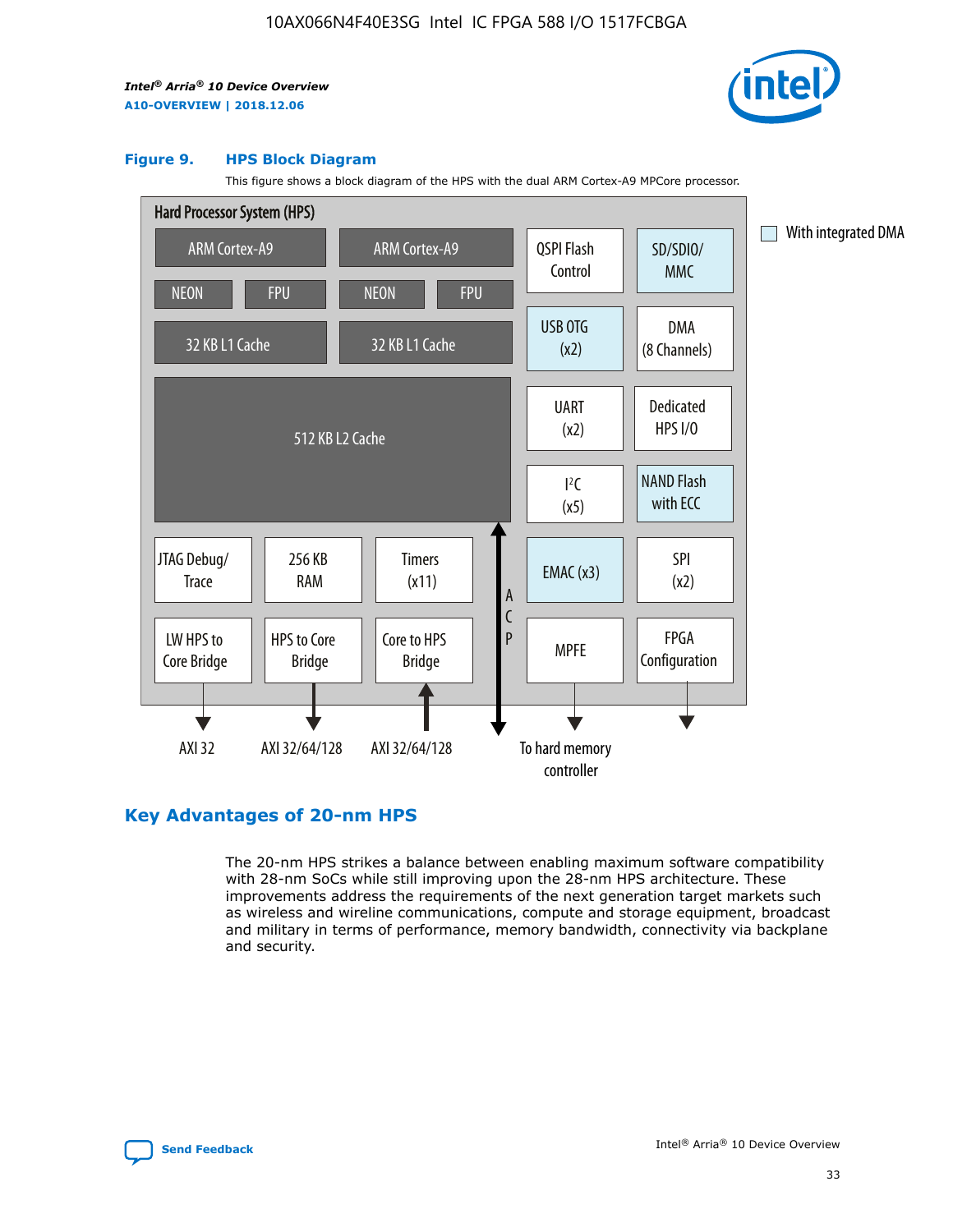

## **Table 24. Improvements in 20 nm HPS**

This table lists the key improvements of the 20 nm HPS compared to the 28 nm HPS.

| Advantages/<br><b>Improvements</b>                          | <b>Description</b>                                                                                                                                                                                                                                                                                                                                                                                                                                                                                                                                                                                                                                                                                                                                                                                                                                                                                                      |
|-------------------------------------------------------------|-------------------------------------------------------------------------------------------------------------------------------------------------------------------------------------------------------------------------------------------------------------------------------------------------------------------------------------------------------------------------------------------------------------------------------------------------------------------------------------------------------------------------------------------------------------------------------------------------------------------------------------------------------------------------------------------------------------------------------------------------------------------------------------------------------------------------------------------------------------------------------------------------------------------------|
| Increased performance and<br>overdrive capability           | While the nominal processor frequency is 1.2 GHz, the 20 nm HPS offers an "overdrive"<br>feature which enables a higher processor operating frequency. This requires a higher supply<br>voltage value that is unique to the HPS and may require a separate regulator.                                                                                                                                                                                                                                                                                                                                                                                                                                                                                                                                                                                                                                                   |
| Increased processor memory<br>bandwidth and DDR4<br>support | Up to 64-bit DDR4 memory at 2,400 Mbps support is available for the processor. The hard<br>memory controller for the HPS comprises a multi-port front end that manages connections<br>to a single port memory controller. The multi-port front end allows logic core and the HPS<br>to share ports and thereby the available bandwidth of the memory controller.                                                                                                                                                                                                                                                                                                                                                                                                                                                                                                                                                        |
| Flexible I/O sharing                                        | An advanced I/O pin muxing scheme allows improved sharing of I/O between the HPS and<br>the core logic. The following types of I/O are available for SoC:<br>17 dedicated I/Os-physically located inside the HPS block and are not accessible to<br>logic within the core. The 17 dedicated I/Os are used for HPS clock, resets, and<br>interfacing with boot devices, QSPI, and SD/MMC.<br>48 direct shared I/O-located closest to the HPS block and are ideal for high speed HPS<br>peripherals such as EMAC, USB, and others. There is one bank of 48 I/Os that supports<br>direct sharing where the 48 I/Os can be shared 12 I/Os at a time.<br>Standard (shared) I/O-all standard I/Os can be shared by the HPS peripherals and any<br>logic within the core. For designs where more than 48 I/Os are reguired to fully use all<br>the peripherals in the HPS, these I/Os can be connected through the core logic. |
| <b>EMAC</b> core                                            | Three EMAC cores are available in the HPS. The EMAC cores enable an application to<br>support two redundant Ethernet connections; for example, backplane, or two EMAC cores<br>for managing IEEE 1588 time stamp information while allowing a third EMAC core for debug<br>and configuration. All three EMACs can potentially share the same time stamps, simplifying<br>the 1588 time stamping implementation. A new serial time stamp interface allows core<br>logic to access and read the time stamp values. The integrated EMAC controllers can be<br>connected to external Ethernet PHY through the provided MDIO or I <sup>2</sup> C interface.                                                                                                                                                                                                                                                                  |
| On-chip memory                                              | The on-chip memory is updated to 256 KB support and can support larger data sets and<br>real time algorithms.                                                                                                                                                                                                                                                                                                                                                                                                                                                                                                                                                                                                                                                                                                                                                                                                           |
| <b>ECC</b> enhancements                                     | Improvements in L2 Cache ECC management allow identification of errors down to the<br>address level. ECC enhancements also enable improved error injection and status reporting<br>via the introduction of new memory mapped access to syndrome and data signals.                                                                                                                                                                                                                                                                                                                                                                                                                                                                                                                                                                                                                                                       |
| HPS to FPGA Interconnect<br>Backbone                        | Although the HPS and the Logic Core can operate independently, they are tightly coupled<br>via a high-bandwidth system interconnect built from high-performance ARM AMBA AXI bus<br>bridges. IP bus masters in the FPGA fabric have access to HPS bus slaves via the FPGA-to-<br>HPS interconnect. Similarly, HPS bus masters have access to bus slaves in the core fabric<br>via the HPS-to-FPGA bridge. Both bridges are AMBA AXI-3 compliant and support<br>simultaneous read and write transactions. Up to three masters within the core fabric can<br>share the HPS SDRAM controller with the processor. Additionally, the processor can be used<br>to configure the core fabric under program control via a dedicated 32-bit configuration port.                                                                                                                                                                  |
| FPGA configuration and HPS<br>booting                       | The FPGA fabric and HPS in the SoCs are powered independently. You can reduce the clock<br>frequencies or gate the clocks to reduce dynamic power.<br>You can configure the FPGA fabric and boot the HPS independently, in any order, providing<br>you with more design flexibility.                                                                                                                                                                                                                                                                                                                                                                                                                                                                                                                                                                                                                                    |
| Security                                                    | New security features have been introduced for anti-tamper management, secure boot,<br>encryption (AES), and authentication (SHA).                                                                                                                                                                                                                                                                                                                                                                                                                                                                                                                                                                                                                                                                                                                                                                                      |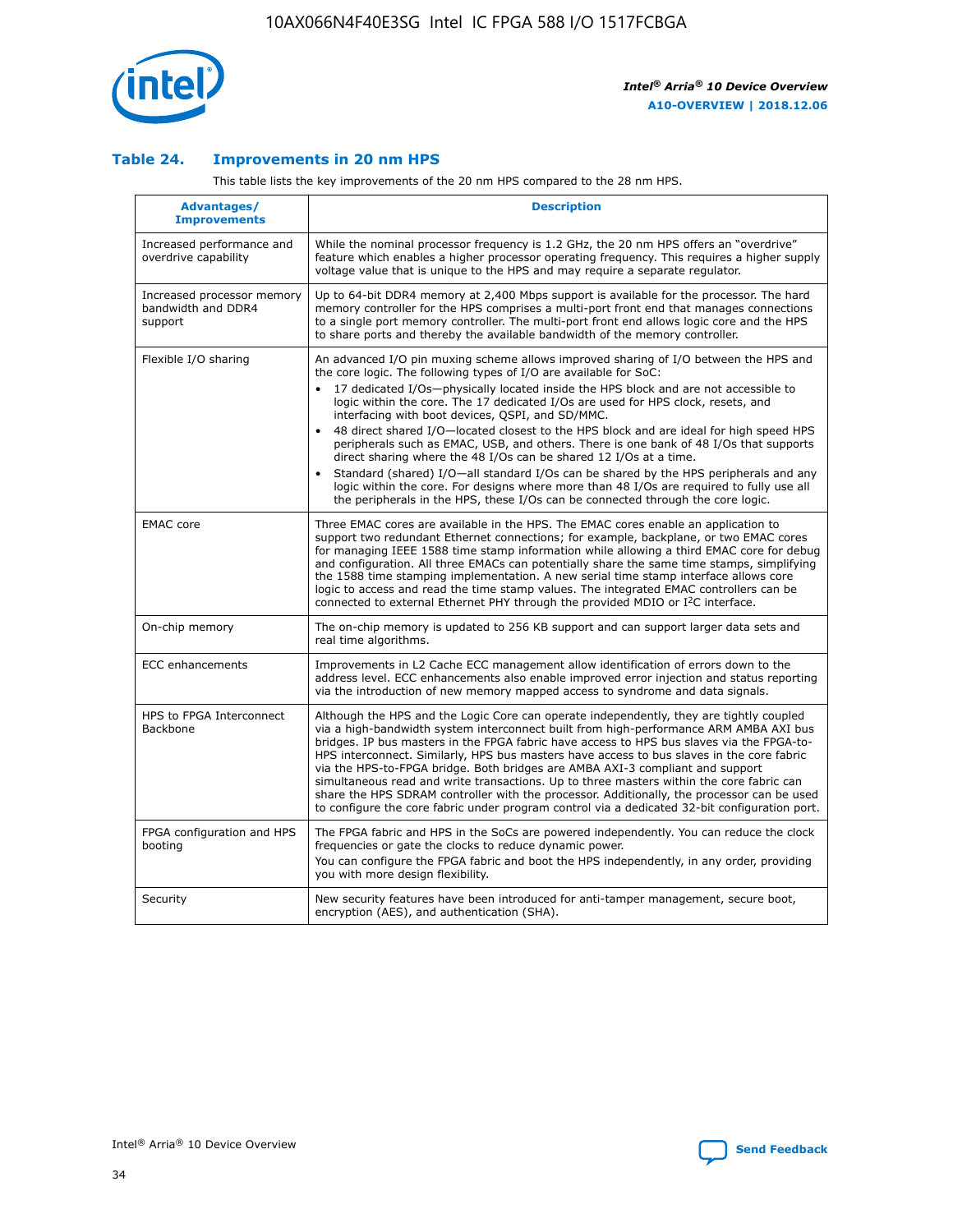

# **Features of the HPS**

The HPS has the following features:

- 1.2-GHz, dual-core ARM Cortex-A9 MPCore processor with up to 1.5-GHz via overdrive
	- ARMv7-A architecture that runs 32-bit ARM instructions, 16-bit and 32-bit Thumb instructions, and 8-bit Java byte codes in Jazelle style
	- Superscalar, variable length, out-of-order pipeline with dynamic branch prediction
	- Instruction Efficiency 2.5 MIPS/MHz, which provides total performance of 7500 MIPS at 1.5 GHz
- Each processor core includes:
	- 32 KB of L1 instruction cache, 32 KB of L1 data cache
	- Single- and double-precision floating-point unit and NEON media engine
	- CoreSight debug and trace technology
	- Snoop Control Unit (SCU) and Acceleration Coherency Port (ACP)
- 512 KB of shared L2 cache
- 256 KB of scratch RAM
- Hard memory controller with support for DDR3, DDR4 and optional error correction code (ECC) support
- Multiport Front End (MPFE) Scheduler interface to the hard memory controller
- 8-channel direct memory access (DMA) controller
- QSPI flash controller with SIO, DIO, QIO SPI Flash support
- NAND flash controller (ONFI 1.0 or later) with DMA and ECC support, updated to support 8 and 16-bit Flash devices and new command DMA to offload CPU for fast power down recovery
- Updated SD/SDIO/MMC controller to eMMC 4.5 with DMA with CE-ATA digital command support
- 3 10/100/1000 Ethernet media access control (MAC) with DMA
- 2 USB On-the-Go (OTG) controllers with DMA
- $\bullet$  5 I<sup>2</sup>C controllers (3 can be used by EMAC for MIO to external PHY)
- 2 UART 16550 Compatible controllers
- 4 serial peripheral interfaces (SPI) (2 Master, 2 Slaves)
- 62 programmable general-purpose I/Os, which includes 48 direct share I/Os that allows the HPS peripherals to connect directly to the FPGA I/Os
- 7 general-purpose timers
- 4 watchdog timers
- Anti-tamper, Secure Boot, Encryption (AES) and Authentication (SHA)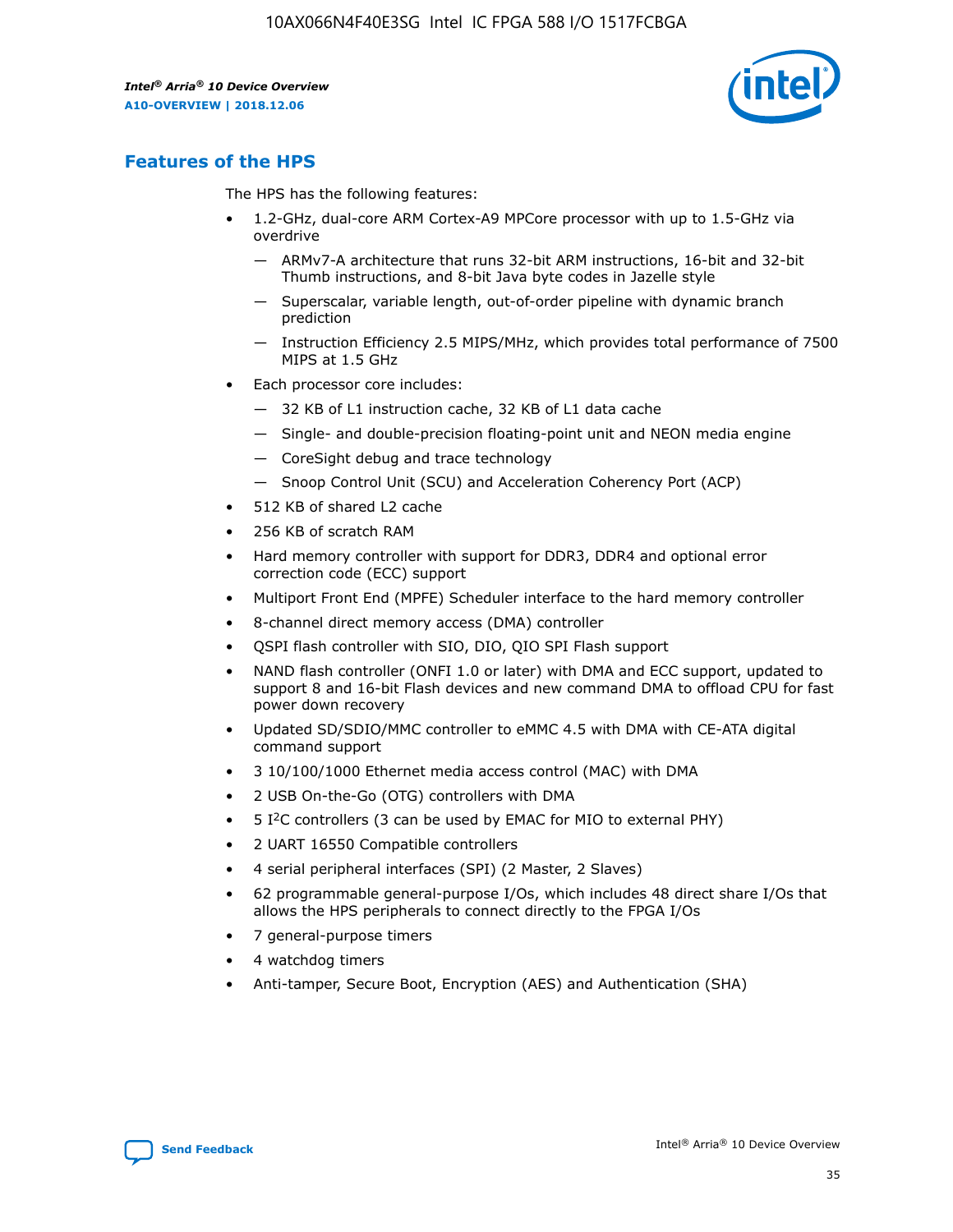

# **System Peripherals and Debug Access Port**

Each Ethernet MAC, USB OTG, NAND flash controller, and SD/MMC controller module has an integrated DMA controller. For modules without an integrated DMA controller, an additional DMA controller module provides up to eight channels of high-bandwidth data transfers. Peripherals that communicate off-chip are multiplexed with other peripherals at the HPS pin level. This allows you to choose which peripherals interface with other devices on your PCB.

The debug access port provides interfaces to industry standard JTAG debug probes and supports ARM CoreSight debug and core traces to facilitate software development.

#### **HPS–FPGA AXI Bridges**

The HPS–FPGA bridges, which support the Advanced Microcontroller Bus Architecture (AMBA) Advanced eXtensible Interface (AXI™) specifications, consist of the following bridges:

- FPGA-to-HPS AMBA AXI bridge—a high-performance bus supporting 32, 64, and 128 bit data widths that allows the FPGA fabric to issue transactions to slaves in the HPS.
- HPS-to-FPGA Avalon/AMBA AXI bridge—a high-performance bus supporting 32, 64, and 128 bit data widths that allows the HPS to issue transactions to slaves in the FPGA fabric.
- Lightweight HPS-to-FPGA AXI bridge—a lower latency 32 bit width bus that allows the HPS to issue transactions to soft peripherals in the FPGA fabric. This bridge is primarily used for control and status register (CSR) accesses to peripherals in the FPGA fabric.

The HPS–FPGA AXI bridges allow masters in the FPGA fabric to communicate with slaves in the HPS logic, and vice versa. For example, the HPS-to-FPGA AXI bridge allows you to share memories instantiated in the FPGA fabric with one or both microprocessors in the HPS, while the FPGA-to-HPS AXI bridge allows logic in the FPGA fabric to access the memory and peripherals in the HPS.

Each HPS–FPGA bridge also provides asynchronous clock crossing for data transferred between the FPGA fabric and the HPS.

#### **HPS SDRAM Controller Subsystem**

The HPS SDRAM controller subsystem contains a multiport SDRAM controller and DDR PHY that are shared between the FPGA fabric (through the FPGA-to-HPS SDRAM interface), the level 2 (L2) cache, and the level 3 (L3) system interconnect. The FPGA-to-HPS SDRAM interface supports AMBA AXI and Avalon® Memory-Mapped (Avalon-MM) interface standards, and provides up to six individual ports for access by masters implemented in the FPGA fabric.

The HPS SDRAM controller supports up to 3 masters (command ports), 3x 64-bit read data ports and 3x 64-bit write data ports.

To maximize memory performance, the SDRAM controller subsystem supports command and data reordering, deficit round-robin arbitration with aging, and high-priority bypass features.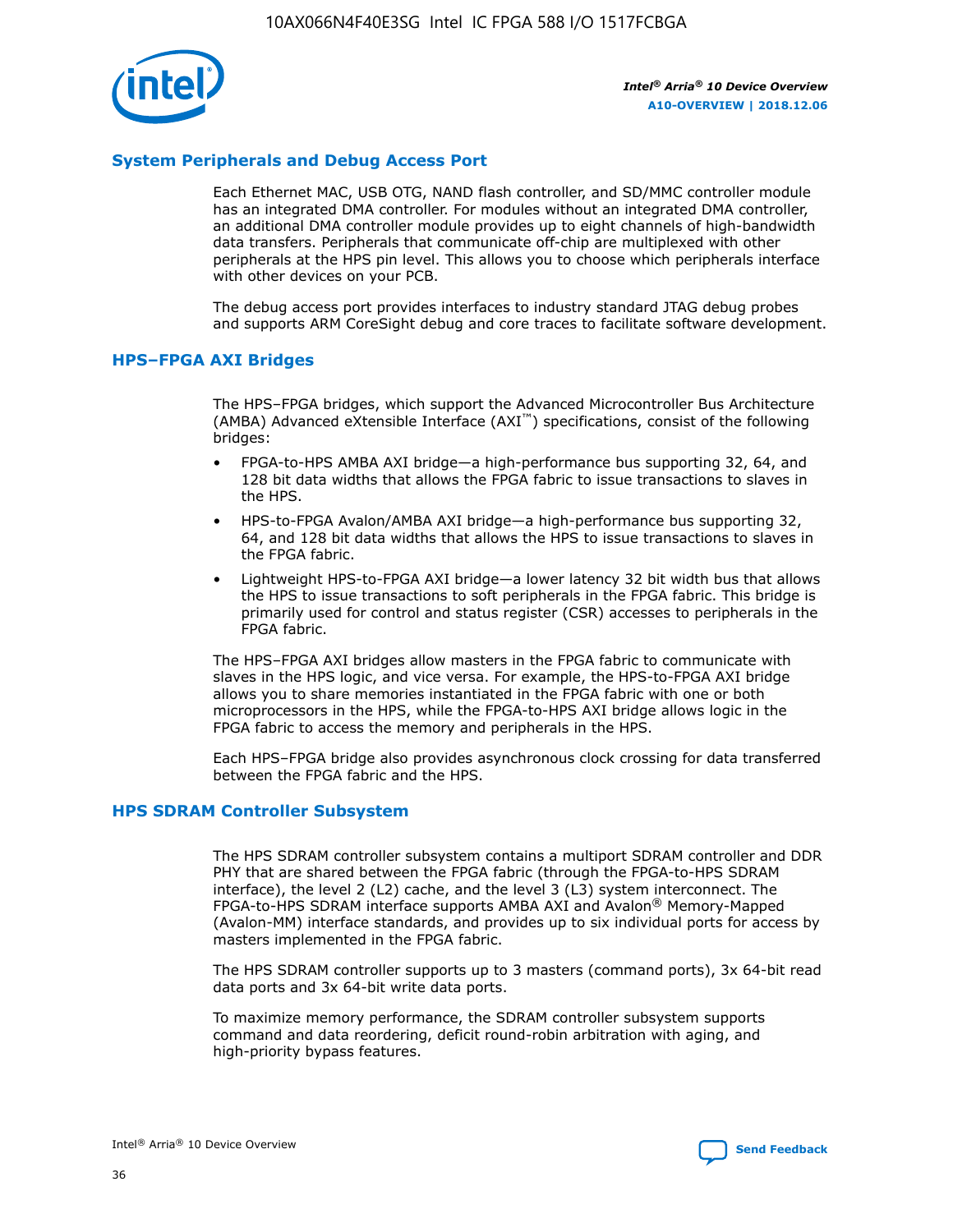

# **FPGA Configuration and HPS Booting**

The FPGA fabric and HPS in the SoC FPGA must be powered at the same time. You can reduce the clock frequencies or gate the clocks to reduce dynamic power.

Once powered, the FPGA fabric and HPS can be configured independently thus providing you with more design flexibility:

- You can boot the HPS independently. After the HPS is running, the HPS can fully or partially reconfigure the FPGA fabric at any time under software control. The HPS can also configure other FPGAs on the board through the FPGA configuration controller.
- Configure the FPGA fabric first, and then boot the HPS from memory accessible to the FPGA fabric.

## **Hardware and Software Development**

For hardware development, you can configure the HPS and connect your soft logic in the FPGA fabric to the HPS interfaces using the Platform Designer system integration tool in the Intel Quartus Prime software.

For software development, the ARM-based SoC FPGA devices inherit the rich software development ecosystem available for the ARM Cortex-A9 MPCore processor. The software development process for Intel SoC FPGAs follows the same steps as those for other SoC devices from other manufacturers. Support for Linux\*, VxWorks\*, and other operating systems are available for the SoC FPGAs. For more information on the operating systems support availability, contact the Intel FPGA sales team.

You can begin device-specific firmware and software development on the Intel SoC FPGA Virtual Target. The Virtual Target is a fast PC-based functional simulation of a target development system—a model of a complete development board. The Virtual Target enables the development of device-specific production software that can run unmodified on actual hardware.

# **Dynamic and Partial Reconfiguration**

The Intel Arria 10 devices support dynamic and partial reconfiguration. You can use dynamic and partial reconfiguration simultaneously to enable seamless reconfiguration of both the device core and transceivers.

# **Dynamic Reconfiguration**

You can reconfigure the PMA and PCS blocks while the device continues to operate. This feature allows you to change the data rates, protocol, and analog settings of a channel in a transceiver bank without affecting on-going data transfer in other transceiver banks. This feature is ideal for applications that require dynamic multiprotocol or multirate support.

# **Partial Reconfiguration**

Using partial reconfiguration, you can reconfigure some parts of the device while keeping the device in operation.

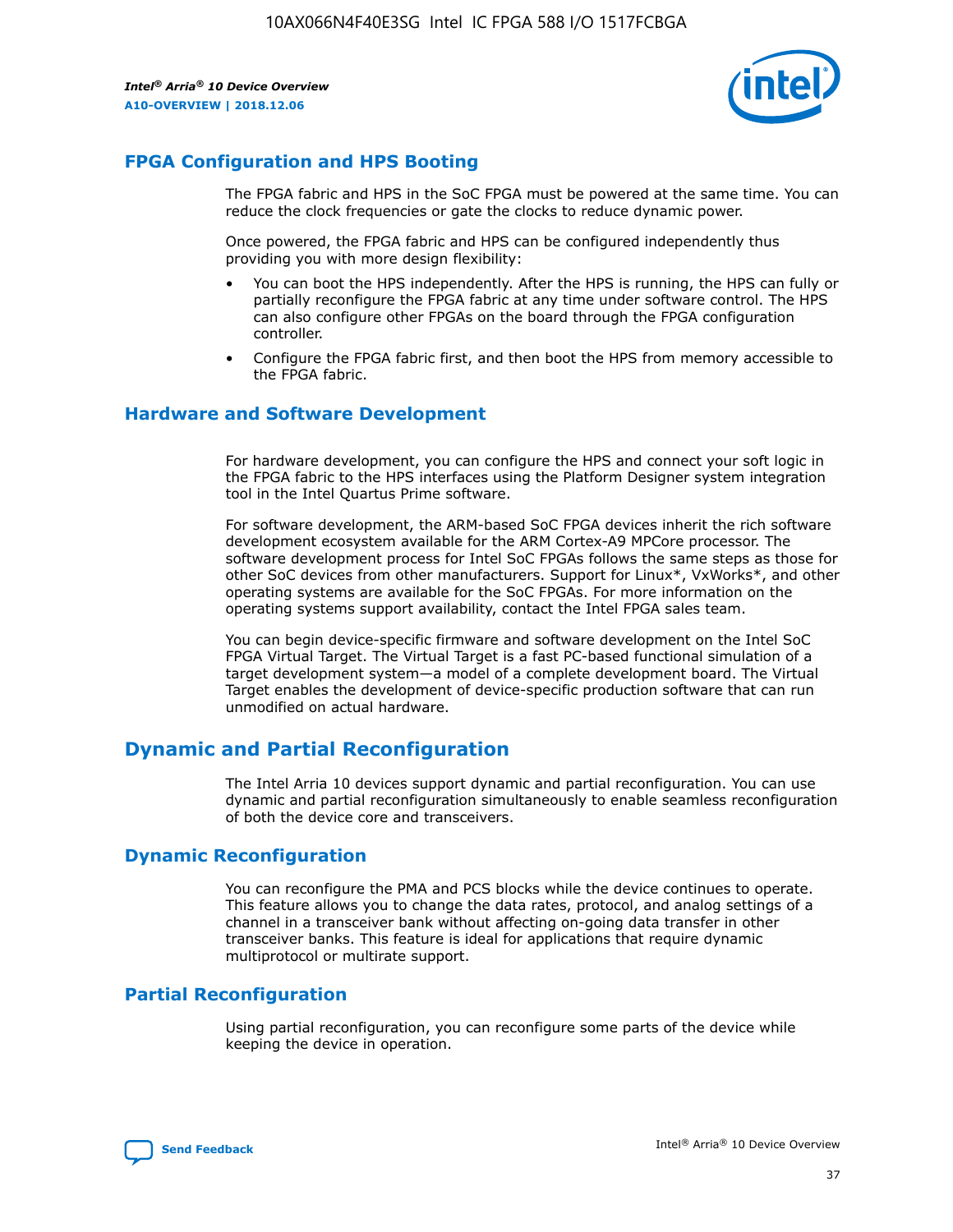

Instead of placing all device functions in the FPGA fabric, you can store some functions that do not run simultaneously in external memory and load them only when required. This capability increases the effective logic density of the device, and lowers cost and power consumption.

In the Intel solution, you do not have to worry about intricate device architecture to perform a partial reconfiguration. The partial reconfiguration capability is built into the Intel Quartus Prime design software, making such time-intensive task simple.

Intel Arria 10 devices support partial reconfiguration in the following configuration options:

- Using an internal host:
	- All supported configuration modes where the FPGA has access to external memory devices such as serial and parallel flash memory.
	- Configuration via Protocol [CvP (PCIe)]
- Using an external host—passive serial (PS), fast passive parallel (FPP) x8, FPP x16, and FPP x32 I/O interface.

# **Enhanced Configuration and Configuration via Protocol**

## **Table 25. Configuration Schemes and Features of Intel Arria 10 Devices**

Intel Arria 10 devices support 1.8 V programming voltage and several configuration schemes.

| <b>Scheme</b>                                                          | <b>Data</b><br><b>Width</b> | <b>Max Clock</b><br>Rate<br>(MHz) | <b>Max Data</b><br>Rate<br>(Mbps)<br>(13) | <b>Decompression</b> | <b>Design</b><br>Security <sup>(1</sup><br>4) | <b>Partial</b><br>Reconfiguration<br>(15) | <b>Remote</b><br><b>System</b><br><b>Update</b> |
|------------------------------------------------------------------------|-----------------------------|-----------------------------------|-------------------------------------------|----------------------|-----------------------------------------------|-------------------------------------------|-------------------------------------------------|
| <b>JTAG</b>                                                            | 1 bit                       | 33                                | 33                                        |                      |                                               | Yes <sup>(16)</sup>                       |                                                 |
| Active Serial (AS)<br>through the<br>EPCO-L<br>configuration<br>device | 1 bit,<br>4 bits            | 100                               | 400                                       | Yes                  | Yes                                           | $Y_{PS}(16)$                              | Yes                                             |
| Passive serial (PS)<br>through CPLD or<br>external<br>microcontroller  | 1 bit                       | 100                               | 100                                       | Yes                  | Yes                                           | Yes(16)                                   | Parallel<br>Flash<br>Loader<br>(PFL) IP<br>core |
|                                                                        |                             |                                   |                                           |                      |                                               |                                           | continued                                       |

<sup>(13)</sup> Enabling either compression or design security features affects the maximum data rate. Refer to the Intel Arria 10 Device Datasheet for more information.

<sup>(14)</sup> Encryption and compression cannot be used simultaneously.

 $(15)$  Partial reconfiguration is an advanced feature of the device family. If you are interested in using partial reconfiguration, contact Intel for support.

 $(16)$  Partial configuration can be performed only when it is configured as internal host.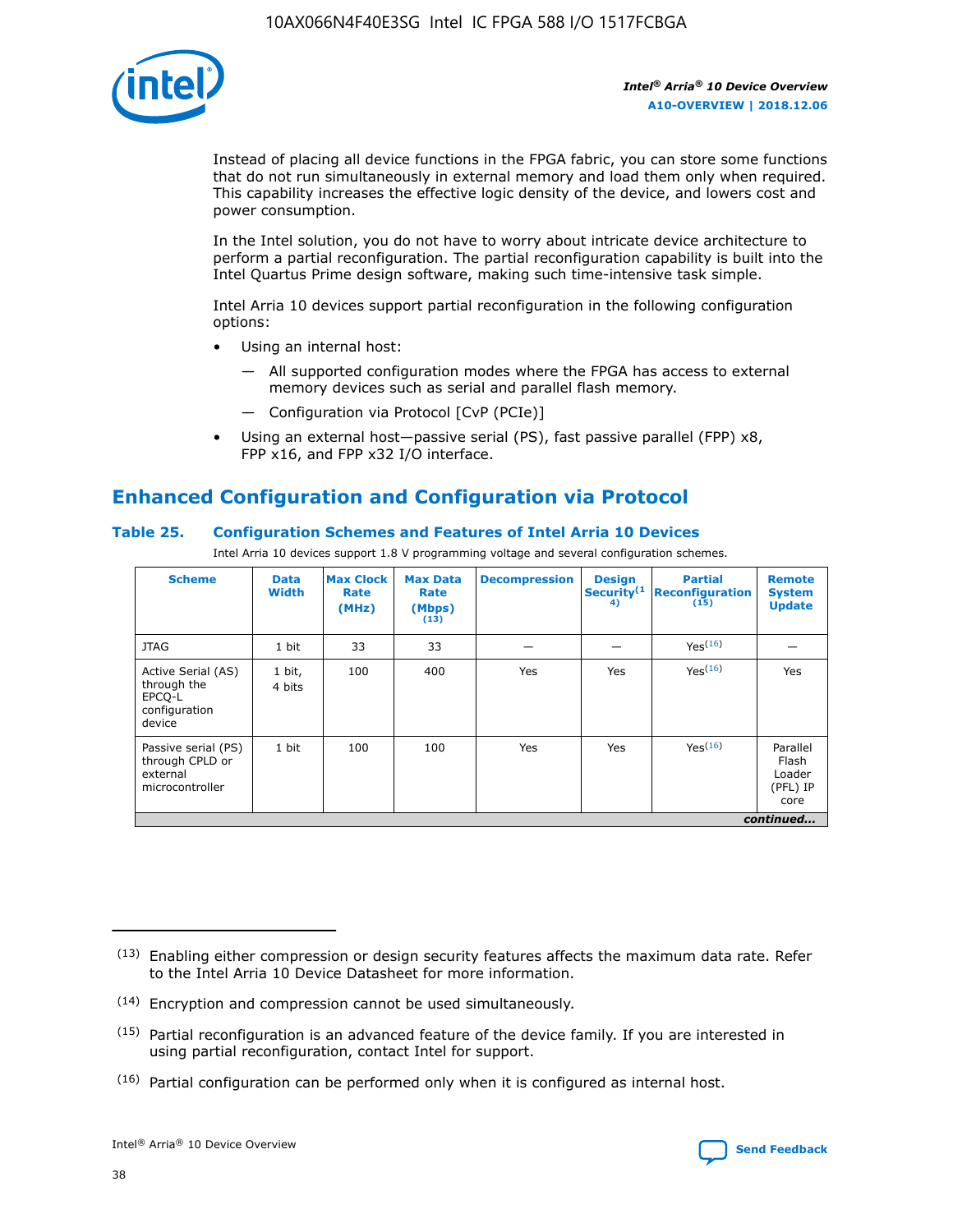

| <b>Scheme</b>                                    | <b>Data</b><br><b>Width</b> | <b>Max Clock</b><br>Rate<br>(MHz) | <b>Max Data</b><br>Rate<br>(Mbps)<br>(13) | <b>Decompression</b> | <b>Design</b><br>Security <sup>(1</sup><br>4) | <b>Partial</b><br><b>Reconfiguration</b><br>(15) | <b>Remote</b><br><b>System</b><br><b>Update</b> |
|--------------------------------------------------|-----------------------------|-----------------------------------|-------------------------------------------|----------------------|-----------------------------------------------|--------------------------------------------------|-------------------------------------------------|
| Fast passive                                     | 8 bits                      | 100                               | 3200                                      | Yes                  | Yes                                           | Yes(17)                                          | PFL IP                                          |
| parallel (FPP)<br>through CPLD or                | 16 bits                     |                                   |                                           | Yes                  | Yes                                           |                                                  | core                                            |
| external<br>microcontroller                      | 32 bits                     |                                   |                                           | Yes                  | Yes                                           |                                                  |                                                 |
| Configuration via                                | 16 bits                     | 100                               | 3200                                      | Yes                  | Yes                                           | Yes <sup>(17)</sup>                              |                                                 |
| <b>HPS</b>                                       | 32 bits                     |                                   |                                           | Yes                  | Yes                                           |                                                  |                                                 |
| Configuration via<br>Protocol [CvP<br>$(PCIe^*)$ | x1, x2,<br>x4, x8<br>lanes  |                                   | 8000                                      | Yes                  | Yes                                           | Yes <sup>(16)</sup>                              |                                                 |

You can configure Intel Arria 10 devices through PCIe using Configuration via Protocol (CvP). The Intel Arria 10 CvP implementation conforms to the PCIe 100 ms power-up-to-active time requirement.

#### **Related Information**

[Configuration via Protocol \(CvP\) Implementation in Intel FPGAs User Guide](https://www.intel.com/content/www/us/en/programmable/documentation/dsu1441819344145.html#dsu1442269728522) Provides more information about the CvP configuration scheme.

# **SEU Error Detection and Correction**

Intel Arria 10 devices offer robust and easy-to-use single-event upset (SEU) error detection and correction circuitry.

The detection and correction circuitry includes protection for Configuration RAM (CRAM) programming bits and user memories. The CRAM is protected by a continuously running CRC error detection circuit with integrated ECC that automatically corrects one or two errors and detects higher order multi-bit errors. When more than two errors occur, correction is available through reloading of the core programming file, providing a complete design refresh while the FPGA continues to operate.

The physical layout of the Intel Arria 10 CRAM array is optimized to make the majority of multi-bit upsets appear as independent single-bit or double-bit errors which are automatically corrected by the integrated CRAM ECC circuitry. In addition to the CRAM protection, the M20K memory blocks also include integrated ECC circuitry and are layout-optimized for error detection and correction. The MLAB does not have ECC.

(14) Encryption and compression cannot be used simultaneously.

<sup>(17)</sup> Supported at a maximum clock rate of 100 MHz.



 $(13)$  Enabling either compression or design security features affects the maximum data rate. Refer to the Intel Arria 10 Device Datasheet for more information.

 $(15)$  Partial reconfiguration is an advanced feature of the device family. If you are interested in using partial reconfiguration, contact Intel for support.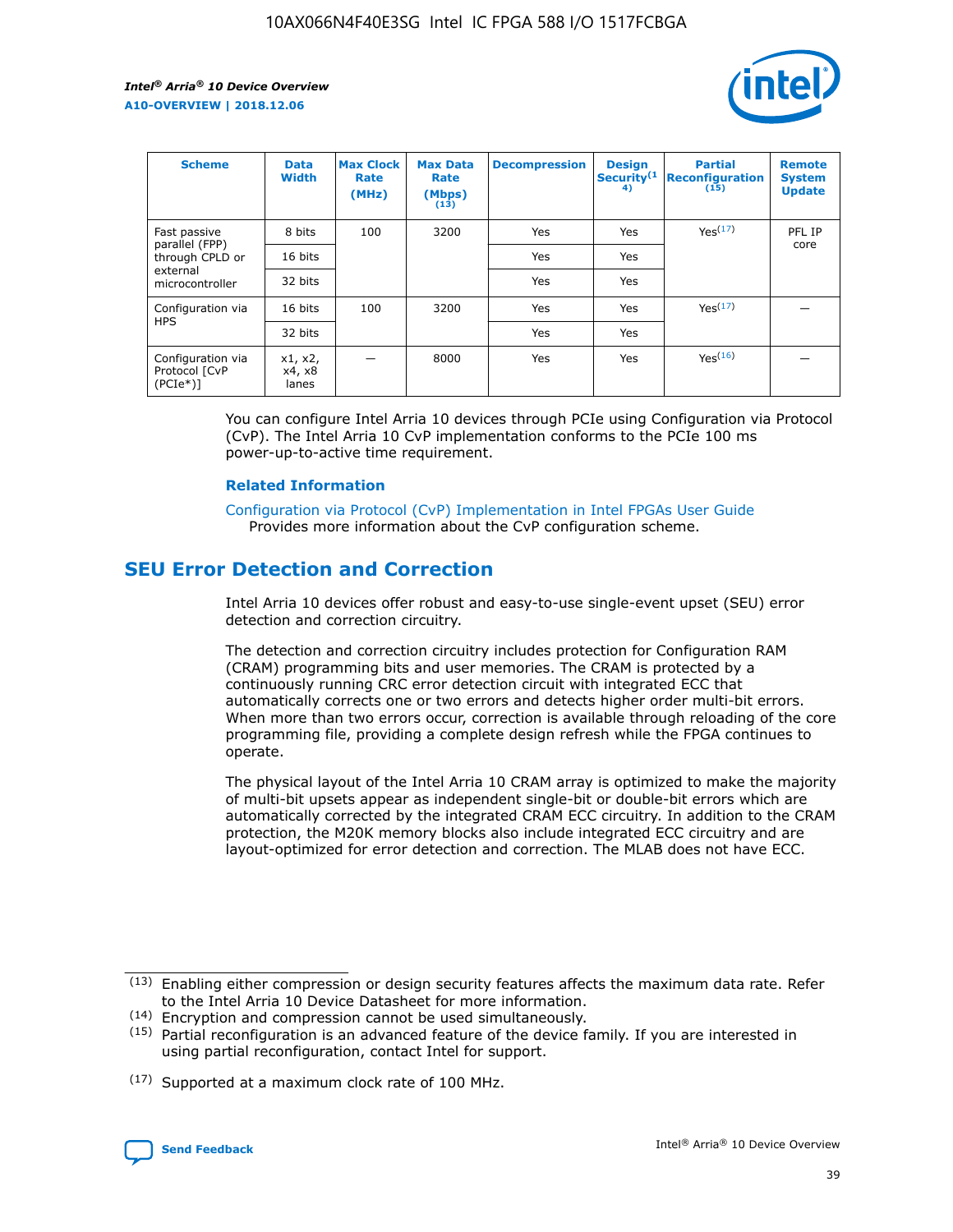

# **Power Management**

Intel Arria 10 devices leverage the advanced 20 nm process technology, a low 0.9 V core power supply, an enhanced core architecture, and several optional power reduction techniques to reduce total power consumption by as much as 40% compared to Arria V devices and as much as 60% compared to Stratix V devices.

The optional power reduction techniques in Intel Arria 10 devices include:

- **SmartVID**—a code is programmed into each device during manufacturing that allows a smart regulator to operate the device at lower core  $V_{CC}$  while maintaining performance
- **Programmable Power Technology**—non-critical timing paths are identified by the Intel Quartus Prime software and the logic in these paths is biased for low power instead of high performance
- **Low Static Power Options**—devices are available with either standard static power or low static power while maintaining performance

Furthermore, Intel Arria 10 devices feature Intel's industry-leading low power transceivers and include a number of hard IP blocks that not only reduce logic resources but also deliver substantial power savings compared to soft implementations. In general, hard IP blocks consume up to 90% less power than the equivalent soft logic implementations.

# **Incremental Compilation**

The Intel Quartus Prime software incremental compilation feature reduces compilation time and helps preserve performance to ease timing closure. The incremental compilation feature enables the partial reconfiguration flow for Intel Arria 10 devices.

Incremental compilation supports top-down, bottom-up, and team-based design flows. This feature facilitates modular, hierarchical, and team-based design flows where different designers compile their respective design sections in parallel. Furthermore, different designers or IP providers can develop and optimize different blocks of the design independently. These blocks can then be imported into the top level project.

# **Document Revision History for Intel Arria 10 Device Overview**

| <b>Document</b><br><b>Version</b> | <b>Changes</b>                                                                                                                                                                                                                                                              |
|-----------------------------------|-----------------------------------------------------------------------------------------------------------------------------------------------------------------------------------------------------------------------------------------------------------------------------|
| 2018.12.06                        | Added links to Intel Arria 10 device errata documents.<br>Removed automotive temperature option from the Intel Arria 10 GX devices.<br>Removed -3 fabric speed grade from the Intel Arria 10 GT devices.<br>Updated power options for the Intel Arria 10 GX and GT devices. |
| 2018.04.09                        | Updated the lowest $V_{CC}$ from 0.83 V to 0.82 V in the topic listing a summary of the device features.                                                                                                                                                                    |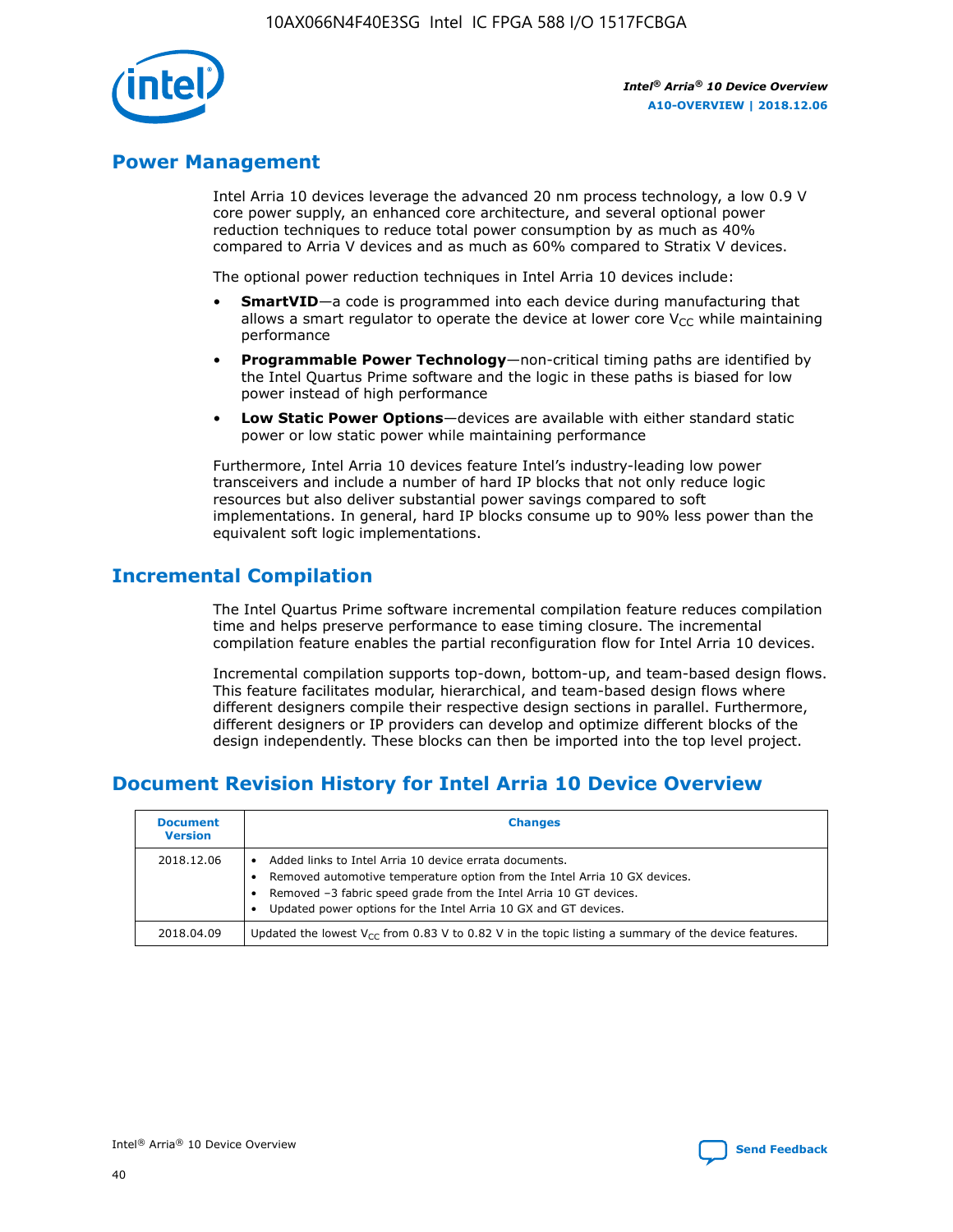

| <b>Date</b>    | <b>Version</b> | <b>Changes</b>                                                                                                                                                                                                                                                                                                                                                                                                                                                                                                                                                                                                                                                                                                                                                                                                                                                                                                                                               |
|----------------|----------------|--------------------------------------------------------------------------------------------------------------------------------------------------------------------------------------------------------------------------------------------------------------------------------------------------------------------------------------------------------------------------------------------------------------------------------------------------------------------------------------------------------------------------------------------------------------------------------------------------------------------------------------------------------------------------------------------------------------------------------------------------------------------------------------------------------------------------------------------------------------------------------------------------------------------------------------------------------------|
| January 2018   | 2018.01.17     | Updated the maximum data rate for HPS (Intel Arria 10 SX devices<br>external memory interface DDR3 controller from 2,166 Mbps to 2,133<br>Mbps.<br>Updated maximum frequency supported for half rate QDRII and QDRII<br>+ SRAM to 633 MHz in Memory Standards Supported by the Soft<br>Memory Controller table.<br>Updated transceiver backplane capability to 12.5 Gbps.<br>Removed transceiver speed grade 5 in Sample Ordering Core and<br>Available Options for Intel Arria 10 GX Devices figure.<br>Removed package code 40, low static power, SmartVID, industrial, and<br>military operating temperature support from Sample Ordering Core and<br>Available Options for Intel Arria 10 GT Devices figure.<br>Updated short reach transceiver rate for Intel Arria 10 GT devices to<br>25.8 Gbps.<br>Removed On-Die Instrumentation - EyeQ and Jitter Margin Tool<br>support from PMA Features of the Transceivers in Intel Arria 10 Devices<br>table. |
| September 2017 | 2017.09.20     | Updated the maximum speed of the DDR4 external memory interface from<br>1,333 MHz/2,666 Mbps to 1,200 MHz/2,400 Mbps.                                                                                                                                                                                                                                                                                                                                                                                                                                                                                                                                                                                                                                                                                                                                                                                                                                        |
| July 2017      | 2017.07.13     | Corrected the automotive temperature range in the figure showing the<br>available options for the Intel Arria 10 GX devices from "-40°C to 100°C"<br>to "-40°C to 125°C".                                                                                                                                                                                                                                                                                                                                                                                                                                                                                                                                                                                                                                                                                                                                                                                    |
| July 2017      | 2017.07.06     | Added automotive temperature option to Intel Arria 10 GX device family.                                                                                                                                                                                                                                                                                                                                                                                                                                                                                                                                                                                                                                                                                                                                                                                                                                                                                      |
| May 2017       | 2017.05.08     | Corrected protocol names with "1588" to "IEEE 1588v2".<br>$\bullet$<br>Updated the vertical migration table to remove vertical migration<br>$\bullet$<br>between Intel Arria 10 GX and Intel Arria 10 SX device variants.<br>Removed all "Preliminary" marks.<br>$\bullet$                                                                                                                                                                                                                                                                                                                                                                                                                                                                                                                                                                                                                                                                                   |
| March 2017     | 2017.03.15     | Removed the topic about migration from Intel Arria 10 to Intel Stratix<br>$\bullet$<br>10 devices.<br>Rebranded as Intel.<br>$\bullet$                                                                                                                                                                                                                                                                                                                                                                                                                                                                                                                                                                                                                                                                                                                                                                                                                       |
| October 2016   | 2016.10.31     | Removed package F36 from Intel Arria 10 GX devices.<br>Updated Intel Arria 10 GT sample ordering code and maximum GX<br>$\bullet$<br>transceiver count. Intel Arria 10 GT devices are available only in the<br>SF45 package option with a maximum of 72 transceivers.                                                                                                                                                                                                                                                                                                                                                                                                                                                                                                                                                                                                                                                                                        |
| May 2016       | 2016.05.02     | Updated the FPGA Configuration and HPS Booting topic.<br>$\bullet$<br>Remove V <sub>CC</sub> PowerManager from the Summary of Features, Power<br>Management and Arria 10 Device Variants and packages topics. This<br>feature is no longer supported in Arria 10 devices.<br>Removed LPDDR3 from the Memory Standards Supported by the HPS<br>Hard Memory Controller table in the Memory Standards Supported by<br>Intel Arria 10 Devices topic. This standard is only supported by the<br><b>FPGA</b><br>Removed transceiver speed grade 5 from the Device Variants and<br>Packages topic for Arria 10 GX and SX devices.                                                                                                                                                                                                                                                                                                                                   |
| February 2016  | 2016.02.11     | Changed the maximum Arria 10 GT datarate to 25.8 Gbps and the<br>$\bullet$<br>minimum datarate to 1 Gbps globally.<br>Revised the state for Core clock networks in the Summary of Features<br>$\bullet$<br>topic.<br>Changed the transceiver parameters in the "Summary of Features for<br>$\bullet$<br>Arria 10 Devices" table.<br>Changed the transceiver parameters in the "Maximum Resource Counts<br>for Arria 10 GT Devices" table.<br>Changed the package availability for GT devices in the "Package Plan<br>for Arria 10 GT Devices" table.<br>Changed the package configurations for GT devices in the "Migration"<br>Capability Across Arria 10 Product Lines" figure.<br>continued                                                                                                                                                                                                                                                               |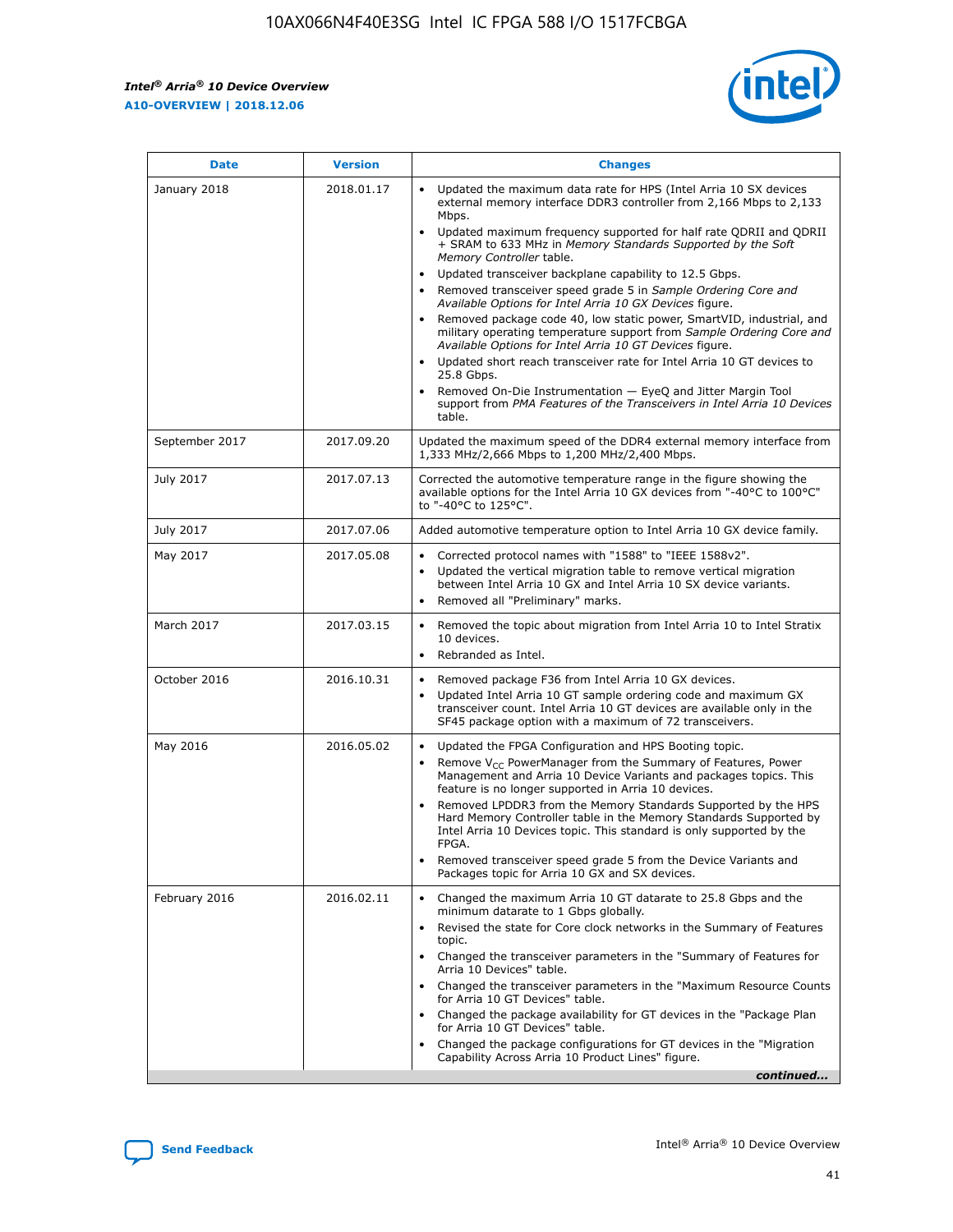

| <b>Date</b>   | <b>Version</b> | <b>Changes</b>                                                                                                                                                               |
|---------------|----------------|------------------------------------------------------------------------------------------------------------------------------------------------------------------------------|
|               |                | Changed transceiver parameters in the "Low Power Serial Transceivers"<br>$\bullet$<br>section.                                                                               |
|               |                | • Changed the transceiver descriptions in the "Device Variants for the<br>Arria 10 Device Family" table.                                                                     |
|               |                | Changed the "Sample Ordering Code and Available Options for Arria 10<br>$\bullet$<br>GT Devices" figure.                                                                     |
|               |                | Changed the datarates for GT devices in the "PMA Features" section.                                                                                                          |
|               |                | Changed the datarates for GT devices in the "PCS Features" section.<br>$\bullet$                                                                                             |
| December 2015 | 2015.12.14     | Updated the number of M20K memory blocks for Arria 10 GX 660 from<br>2133 to 2131 and corrected the total RAM bit from 48,448 Kb to<br>48,408 Kb.                            |
|               |                | • Corrected the number of DSP blocks for Arria 10 GX 660 from 1688 to<br>1687 in the table listing floating-point arithmetic resources.                                      |
| November 2015 | 2015.11.02     | Updated the maximum resources for Arria 10 GX 220, GX 320, GX 480,<br>$\bullet$<br>GX 660, SX 220, SX 320, SX 480, and SX 660.                                               |
|               |                | Updated resource count for Arria 10 GX 320, GX 480, GX 660, SX 320,<br>SX 480, a SX 660 devices in Number of Multipliers in Intel Arria 10<br><b>Devices</b> table.          |
|               |                | Updated the available options for Arria 10 GX, GT, and SX.<br>$\bullet$                                                                                                      |
|               |                | Changed instances of Quartus II to Quartus Prime.<br>$\bullet$                                                                                                               |
| June 2015     | 2015.06.15     | Corrected label for Intel Arria 10 GT product lines in the vertical migration<br>figure.                                                                                     |
| May 2015      | 2015.05.15     | Corrected the DDR3 half rate and quarter rate maximum frequencies in the<br>table that lists the memory standards supported by the Intel Arria 10 hard<br>memory controller. |
| May 2015      | 2015.05.04     | Added support for 13.5G JESD204b in the Summary of Features table.<br>$\bullet$<br>Added a link to Arria 10 GT Channel Usage in the Arria 10 GT Package                      |
|               |                | Plan topic.<br>• Added a note to the table, Maximum Resource Counts for Arria 10 GT                                                                                          |
|               |                | devices.                                                                                                                                                                     |
|               |                | Updated the power requirements of the transceivers in the Low Power<br>Serial Transceivers topic.                                                                            |
| January 2015  | 2015.01.23     | • Added floating point arithmetic features in the Summary of Features<br>table.                                                                                              |
|               |                | Updated the total embedded memory from 38.38 megabits (Mb) to<br>$\bullet$<br>65.6 Mb.                                                                                       |
|               |                | Updated the table that lists the memory standards supported by Intel<br>$\bullet$<br>Arria 10 devices.                                                                       |
|               |                | Removed support for DDR3U, LPDDR3 SDRAM, RLDRAM 2, and DDR2.                                                                                                                 |
|               |                | Moved RLDRAM 3 support from hard memory controller to soft memory<br>$\bullet$<br>controller. RLDRAM 3 support uses hard PHY with soft memory<br>controller.                 |
|               |                | Added soft memory controller support for QDR IV.                                                                                                                             |
|               |                | Updated the maximum resource count table to include the number of<br>$\bullet$<br>hard memory controllers available in each device variant.                                  |
|               |                | Updated the transceiver PCS data rate from 12.5 Gbps to 12 Gbps.                                                                                                             |
|               |                | Updated the max clock rate of PS, FPP x8, FPP x16, and Configuration<br>$\bullet$<br>via HPS from 125 MHz to 100 MHz.                                                        |
|               |                | Added a feature for fractional synthesis PLLs: PLL cascading.                                                                                                                |
|               |                | Updated the HPS programmable general-purpose I/Os from 54 to 62.<br>$\bullet$                                                                                                |
|               |                | continued                                                                                                                                                                    |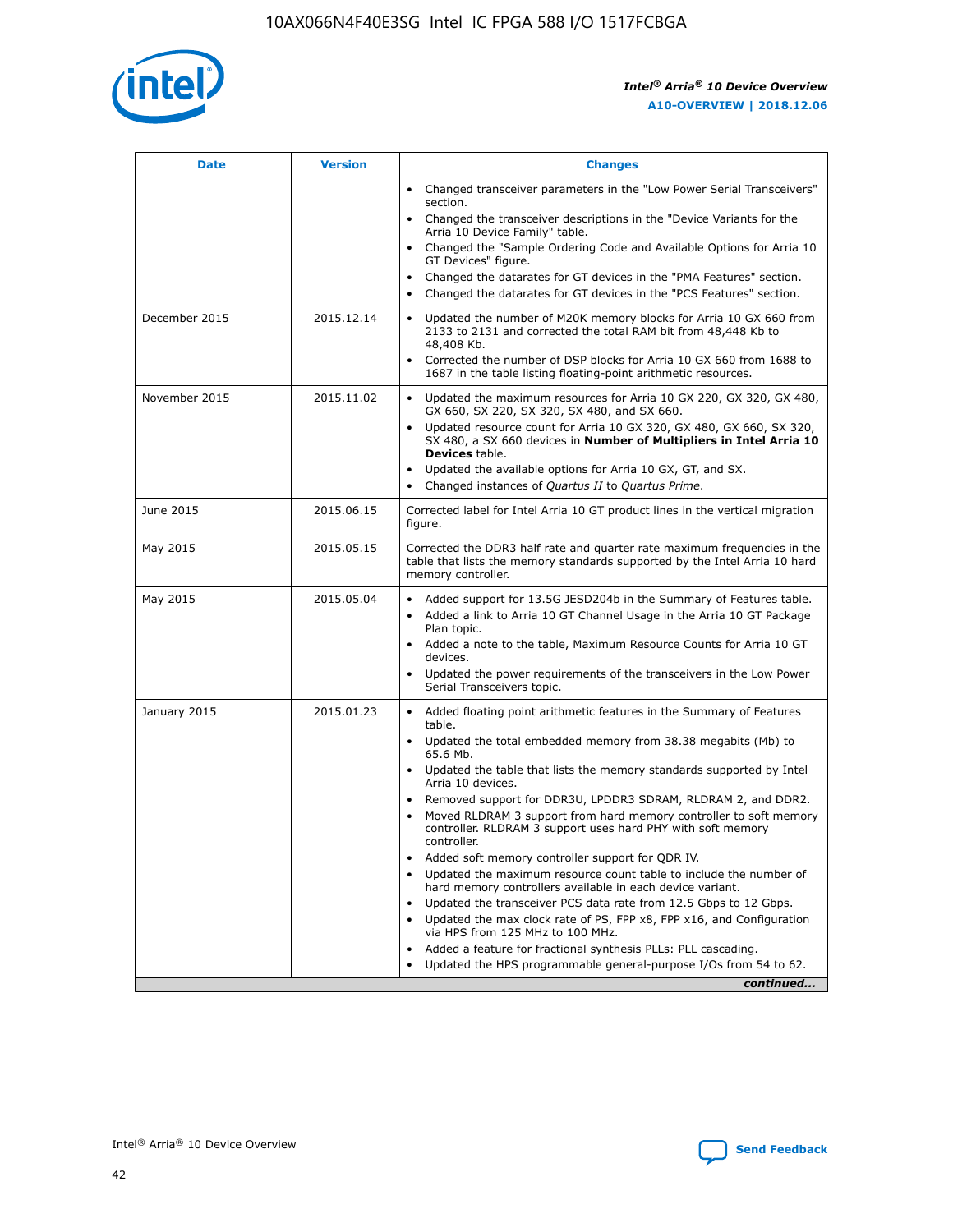r



| <b>Date</b>    | <b>Version</b> | <b>Changes</b>                                                                                                                                                                                                                                                                                                                                                                                                                                                                                                                                      |
|----------------|----------------|-----------------------------------------------------------------------------------------------------------------------------------------------------------------------------------------------------------------------------------------------------------------------------------------------------------------------------------------------------------------------------------------------------------------------------------------------------------------------------------------------------------------------------------------------------|
| September 2014 | 2014.09.30     | Corrected the 3 V I/O and LVDS I/O counts for F35 and F36 packages<br>$\bullet$<br>of Arria 10 GX.<br>Corrected the 3 V I/O, LVDS I/O, and transceiver counts for the NF40<br>$\bullet$<br>package of the Arria GX 570 and 660.<br>Removed 3 V I/O, LVDS I/O, and transceiver counts for the NF40<br>package of the Arria GX 900 and 1150. The NF40 package is not<br>available for Arria 10 GX 900 and 1150.                                                                                                                                       |
| August 2014    | 2014.08.18     | Updated Memory (Kb) M20K maximum resources for Arria 10 GX 660<br>devices from 42,660 to 42,620.<br>Added GPIO columns consisting of LVDS I/O Bank and 3V I/O Bank in<br>$\bullet$<br>the Package Plan table.<br>Added how to use memory interface clock frequency higher than 533<br>$\bullet$<br>MHz in the I/O vertical migration.<br>Added information to clarify that RLDRAM3 support uses hard PHY with<br>$\bullet$<br>soft memory controller.<br>Added variable precision DSP blocks support for floating-point<br>$\bullet$<br>arithmetic. |
| June 2014      | 2014.06.19     | Updated number of dedicated I/Os in the HPS block to 17.                                                                                                                                                                                                                                                                                                                                                                                                                                                                                            |
| February 2014  | 2014.02.21     | Updated transceiver speed grade options for GT devices in Figure 2.                                                                                                                                                                                                                                                                                                                                                                                                                                                                                 |
| February 2014  | 2014.02.06     | Updated data rate for Arria 10 GT devices from 28.1 Gbps to 28.3 Gbps.                                                                                                                                                                                                                                                                                                                                                                                                                                                                              |
| December 2013  | 2013.12.10     | Updated the HPS memory standards support from LPDDR2 to LPDDR3.<br>Updated HPS block diagram to include dedicated HPS I/O and FPGA<br>$\bullet$<br>Configuration blocks as well as repositioned SD/SDIO/MMC, DMA, SPI<br>and NAND Flash with ECC blocks.                                                                                                                                                                                                                                                                                            |
| December 2013  | 2013.12.02     | Initial release.                                                                                                                                                                                                                                                                                                                                                                                                                                                                                                                                    |